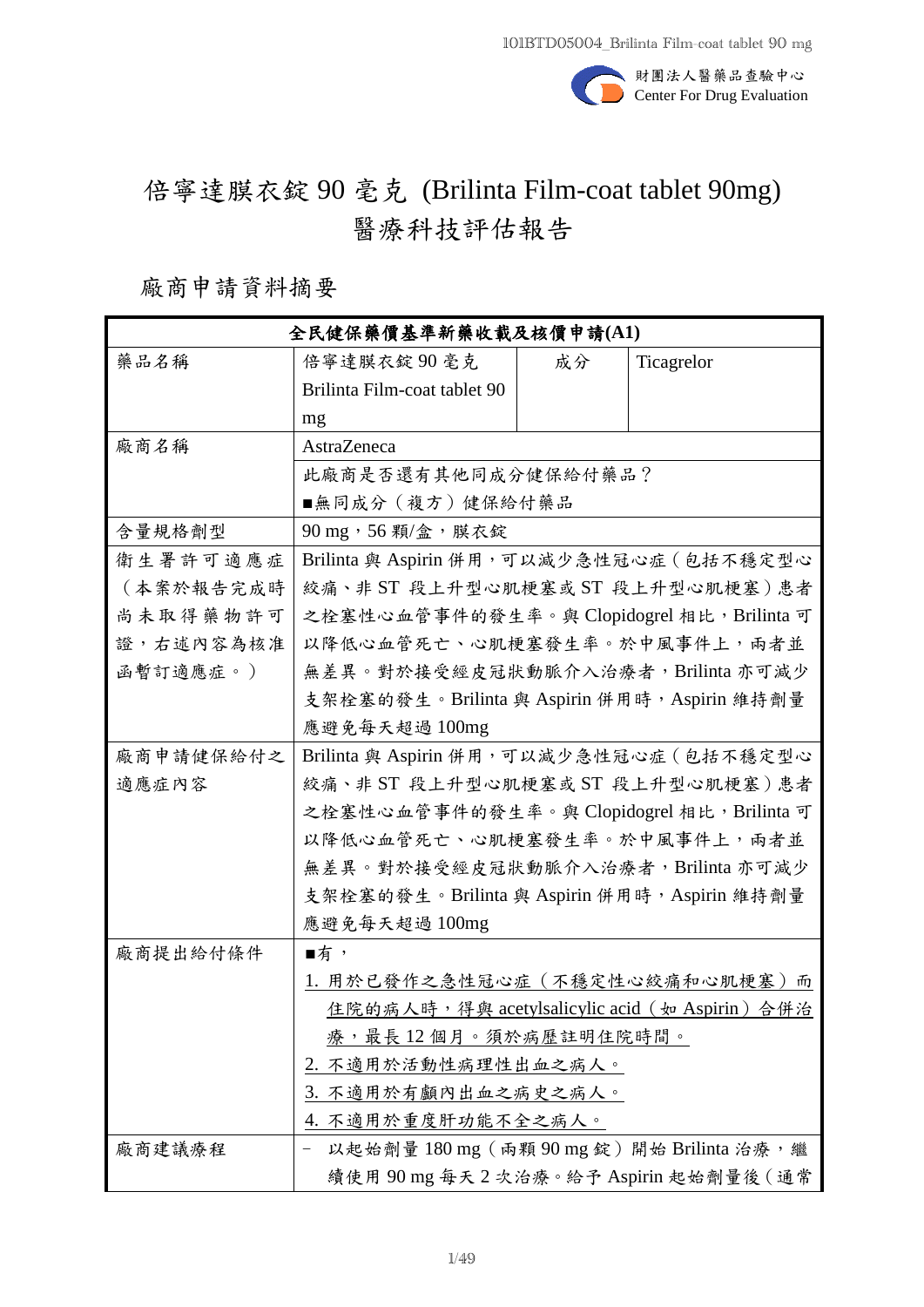

財團法人醫藥品查驗中心 Center For Drug Evaluation

|                   | 是 325 mg), 使用 Brilinta 與 Aspirin 的維持劑量是每天 75-100 |
|-------------------|--------------------------------------------------|
|                   | $mg \circ$                                       |
|                   | 曾接受 clopidogrel 起始劑量的急性冠心症患者,可以開始使               |
|                   | 用 Brilinta。                                      |
|                   | Brilinta 可與食物併服或空腹服用。                            |
|                   | 忘記服用 Brilinta 的患者應按計畫在下次服藥時間服用一顆                 |
|                   | 90 mg 錠。                                         |
| 廠商自評是否屬突破 ■突破創新新藥 |                                                  |
| 創新新藥              |                                                  |

## 醫療科技評估報告摘要

## 摘要說明:

- 參考品:本品以突破創新新藥提出申請,不需核價參考品。但若委員以第二類新 藥認定,根據核價參考品原則考量,CDE 建議以 clopidogrel 為可能的參考品選 擇。
- 主要醫療科技評估組織之給付建議:請詳見表二。
- 三、 相對療效與安全性:
	- 本品與 clopidogrel 有一項第三期、多中心、隨機、雙盲、雙虛擬、平行設計 及事件驅動的國際性試驗。
	- 納入約 18000 名因為急性冠心症而住院的病人。病人以 1:1 的比例被隨機分派 至 ticagrelor 組或 clopidogrel 組。
	- 主要療效指標:「綜合心肌梗塞、中風或因血管因素造成的死亡之複合事件發 生率」;結果發現在試驗第12個月, ticagrelor 組的複合事件發生率顯著少於 clopidogrel 組 (9.8% vs. 11.7%; hazard ratio 0.84; 95% CI 0.77~0.92) 。
	- 安全性指標: 在出血(bleeding)方面的表現,若依照試驗所給予之主要出血 (major bleeding)定義,兩組的表現沒有顯著的差異 (11.6% vs. 11.2%; p=0.43)。
- 四、 成本效益:廠商申請文件提供一則適用我國政策情境之成本效用分析,在健保局 觀點下,相較於 clopidogrel, aspirin 合併治療, ticagrelor, aspirin 合併治療的 ICER 值約介於 11.2 萬元/QALY 到 18.1 萬元/QALY。
- 五、 健保財務衝擊:廠商估計本品納入健保後之第一年到第五年間,在適用抗血小板 藥品病人群的市佔率約為 1%到 30%,所帶來的預算衝擊約在 300 萬元至 1.1 億元 間。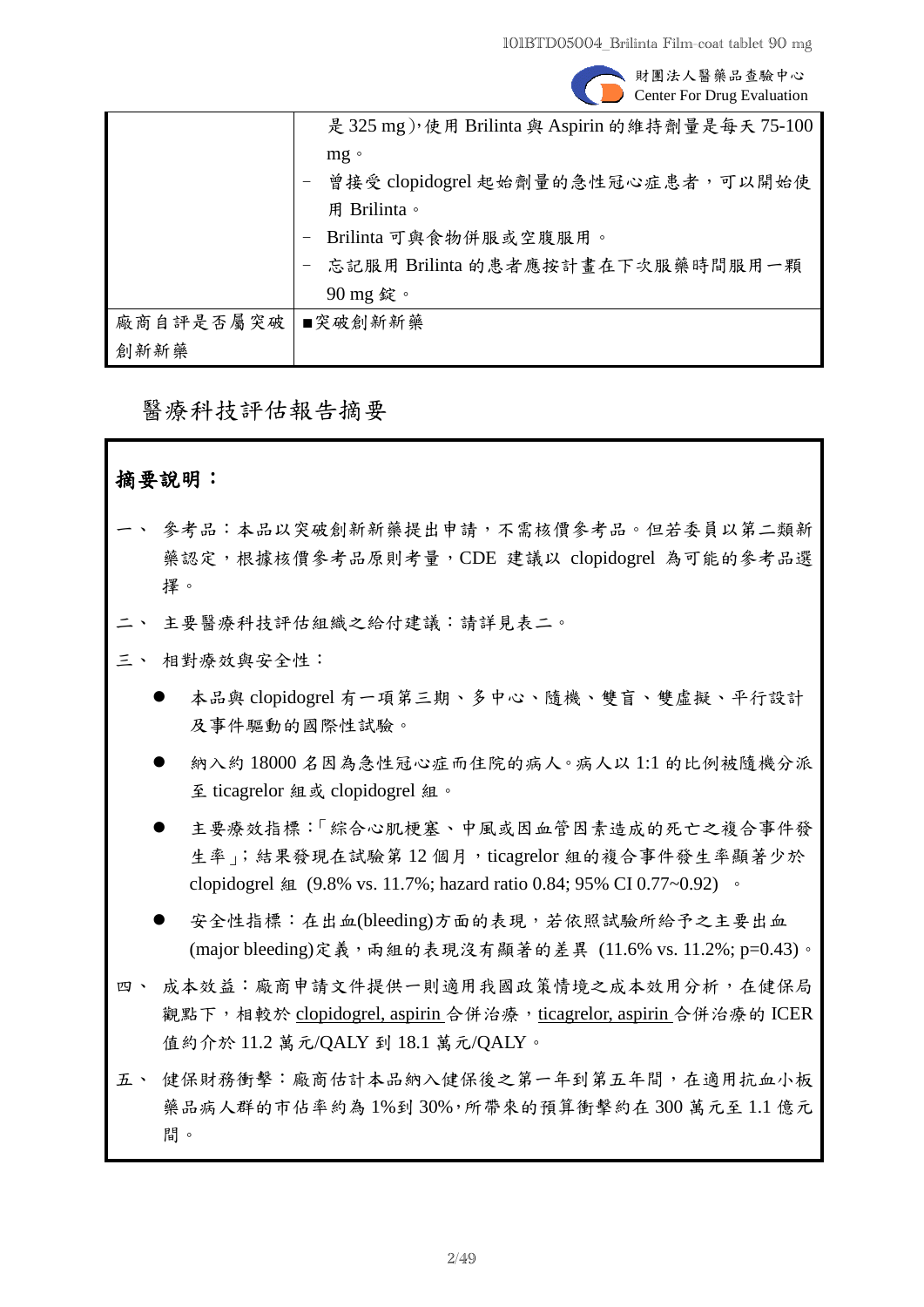

財團法人醫藥品查驗中心 Center For Drug Evaluation

| 表一 本次提案藥品與目前健保已收載藥品(參考品)之比較資料 |                                                                                                                                                                                                                                                                                     |                                                                                                                                                                                                                                                                                                                                                                        |
|-------------------------------|-------------------------------------------------------------------------------------------------------------------------------------------------------------------------------------------------------------------------------------------------------------------------------------|------------------------------------------------------------------------------------------------------------------------------------------------------------------------------------------------------------------------------------------------------------------------------------------------------------------------------------------------------------------------|
|                               | 本案申請藥品                                                                                                                                                                                                                                                                              | 參考品 1                                                                                                                                                                                                                                                                                                                                                                  |
| 商品名                           | 倍寧達膜衣錠<br>Brilinta Film-coat tablet                                                                                                                                                                                                                                                 | 保栓通膜衣錠<br>Plavix film-coated tablet                                                                                                                                                                                                                                                                                                                                    |
| 主成分/含量                        | Ticagrelor 90 mg                                                                                                                                                                                                                                                                    | Clopidogrel 75 mg                                                                                                                                                                                                                                                                                                                                                      |
| 劑型/包裝                         | 膜衣錠/56顆/盒                                                                                                                                                                                                                                                                           | 膜衣錠                                                                                                                                                                                                                                                                                                                                                                    |
| ATC 碼                         | <b>B01AC24</b>                                                                                                                                                                                                                                                                      | <b>B01AC04</b>                                                                                                                                                                                                                                                                                                                                                         |
| 衛生署許可<br>適應症                  | Brilinta 與 Aspirin 併用,可以減少<br>急性冠心症(包括不穩定型心絞<br>痛、非 ST 段上升型心肌梗塞或 ST<br>段上升型心肌梗塞)患者之栓塞性<br>心血管事件的發生率。與<br>Clopidogrel 相比, Brilinta 可以降<br>低心血管死亡、心肌梗塞發生率。<br>於中風事件上,兩者並無差異。對<br>於接受經皮冠狀動脈介入治療<br>者, Brilinta 亦可減少支架栓塞的<br>發生。Brilinta 與 Aspirin 併用時,<br>Aspirin 維持劑量應避免每天超過<br>100mg | 降低近期發生中風、心肌梗塞或<br>周邊動脈血管疾病的粥狀動脈硬<br>化病人之粥狀動脈栓塞事件(如:<br>心肌梗塞、中風或其他因血管病<br>變引起的死亡)的發生。與<br>ASPIRIN 併用降低非 ST 段上升<br>之急性冠心症(不穩定性心絞痛<br>和非Q波型心肌梗塞)病人(包括<br>經皮冠狀動脈介入性治療後放置<br>支架的患者)之粥狀動脈栓塞事<br>件。與 ASPIRIN 併用可用於以內<br>科治療的 ST 段上升之急性心肌<br>梗塞病人。不適合接受 Vitamin K<br>antagonists 的心房纖維顫動患<br>者,併有至少一個發生血管事件<br>危險因子,且屬於出血危險性低<br>者,可與 ASPIRIN 併用以預防粥<br>狀動脈栓塞及血栓栓塞事件,包<br>括中風。 |
| 使用族群                          | 急性冠心症病人(包括不穩定型<br>心絞痛、非 ST 段上升型心肌梗<br>塞或 ST 段上升型心肌梗塞)<br>對於接受經皮冠狀動脈介入治<br>療者                                                                                                                                                                                                        | 粥狀動脈硬化病人<br>- 非 ST 段上升之急性冠心症 (不<br>穩定性心絞痛和非Q波型心肌<br>梗塞)病人 (包括經皮冠狀動<br>脈介入性治療後放置支架的患<br>者)<br>- ST 段上升之急性心肌梗塞病人<br>- 不適合接受 Vitamin K                                                                                                                                                                                                                                    |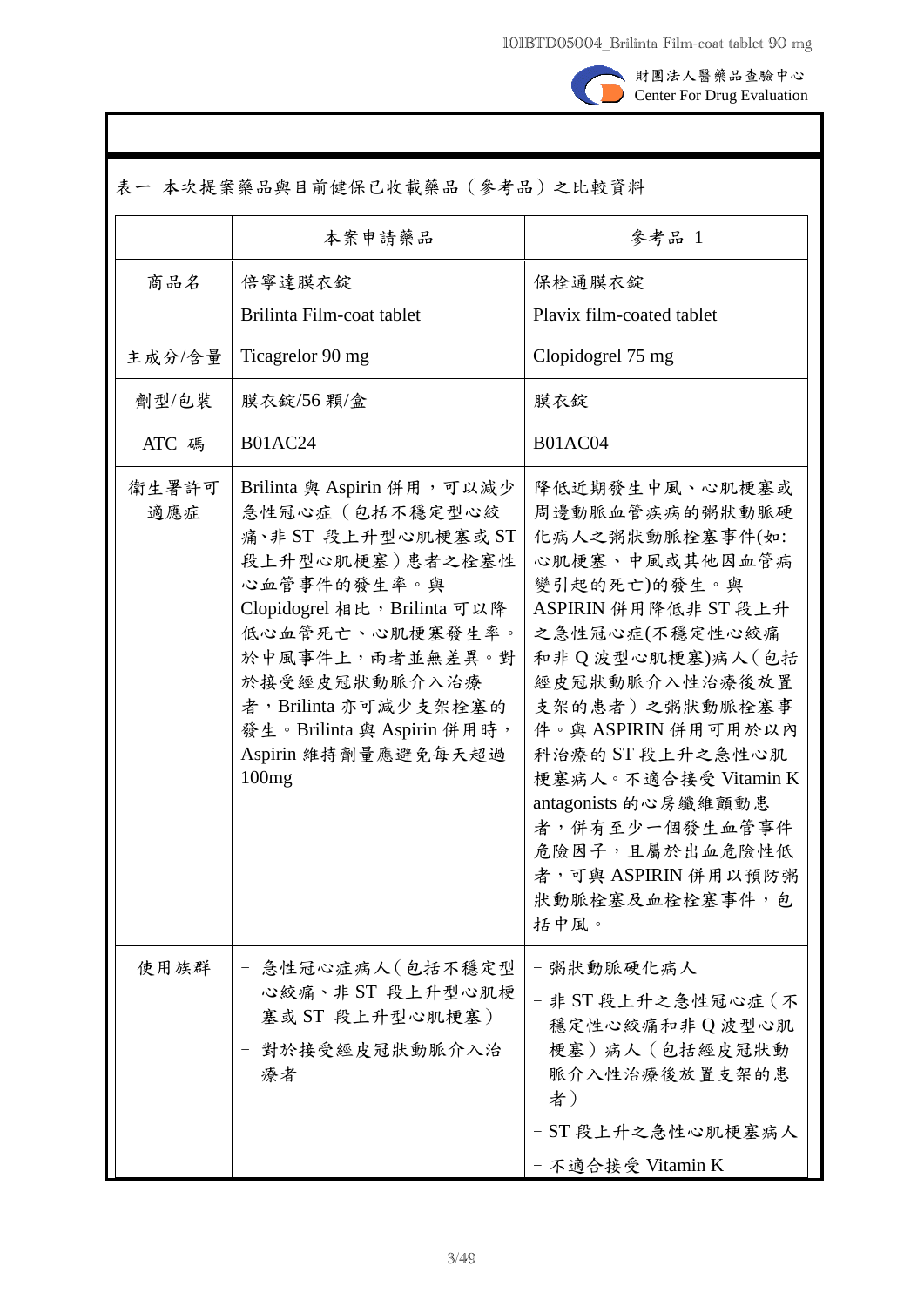|            |     | antagonists 的心房纖維顫動患<br>者,併有至少一個發生血管事<br>件危險因子,且屬於出血危險<br>性低者                                                                                                                                               |
|------------|-----|-------------------------------------------------------------------------------------------------------------------------------------------------------------------------------------------------------------|
| 健保給付<br>條件 | 申請中 | $2.1.1.6$ Clopidogrel $($<br>$\frac{1}{2}$<br>Plavix ): $(90/1/1 \cdot 93/4/1 \cdot 94/8/1 \cdot$<br>$96/10/1 \cdot 100/7/1$                                                                                |
|            |     | 1.限近期發生中風、心肌梗塞或週<br>邊動脈血管疾病的粥狀動脈硬<br>化病人,並符合下列條件之一<br>者使用。(90/1/1、94/8/1、96/10/1)                                                                                                                           |
|            |     | (1) 對 acetylsalicylic acid (如<br>Aspirin)過敏。                                                                                                                                                                |
|            |     | (2)臨床診斷確定為 acetylsalicylic<br>acid (如 Aspirin)所導致之消化<br>性潰瘍或上消化道出血、穿孔<br>病史者。需於病歷註明發生時<br>間。                                                                                                                |
|            |     | (3)最近一年內臨床診斷確定為消<br>化性潰瘍者。病歷上應有明確<br>消化性潰瘍之典型症狀紀錄及<br>發病時間。                                                                                                                                                 |
|            |     | (4)最近一年內經上消化道內視鏡<br>檢查或上消化道 X 光攝影檢查<br>證實消化性潰瘍或發生上消化<br>道出血、穿孔病史。需於病歷<br>註明上消化道內視鏡或上消化<br>道 X 光攝影檢查時間。但對<br>acetylsalicylic acid 無法耐受,且<br>身體狀況無法忍受內視鏡或消<br>化道 X 光攝影檢查者(如中風、<br>心肌梗塞之高齡患者或長期卧<br>床等患者)不在此限。 |
|            |     | 2.經介入性支架置放術時及治療<br>後 3 個月內得與 acetylsalicylic<br>acid (如 Aspirin)合併使用。需於<br>病歷註明介入性支架置放手術<br>之日期。(90/1/1、94/8/1)                                                                                             |
|            |     | 3.用於已發作之急性冠心症(不穩<br>定性心絞痛和心肌梗塞)而住院                                                                                                                                                                          |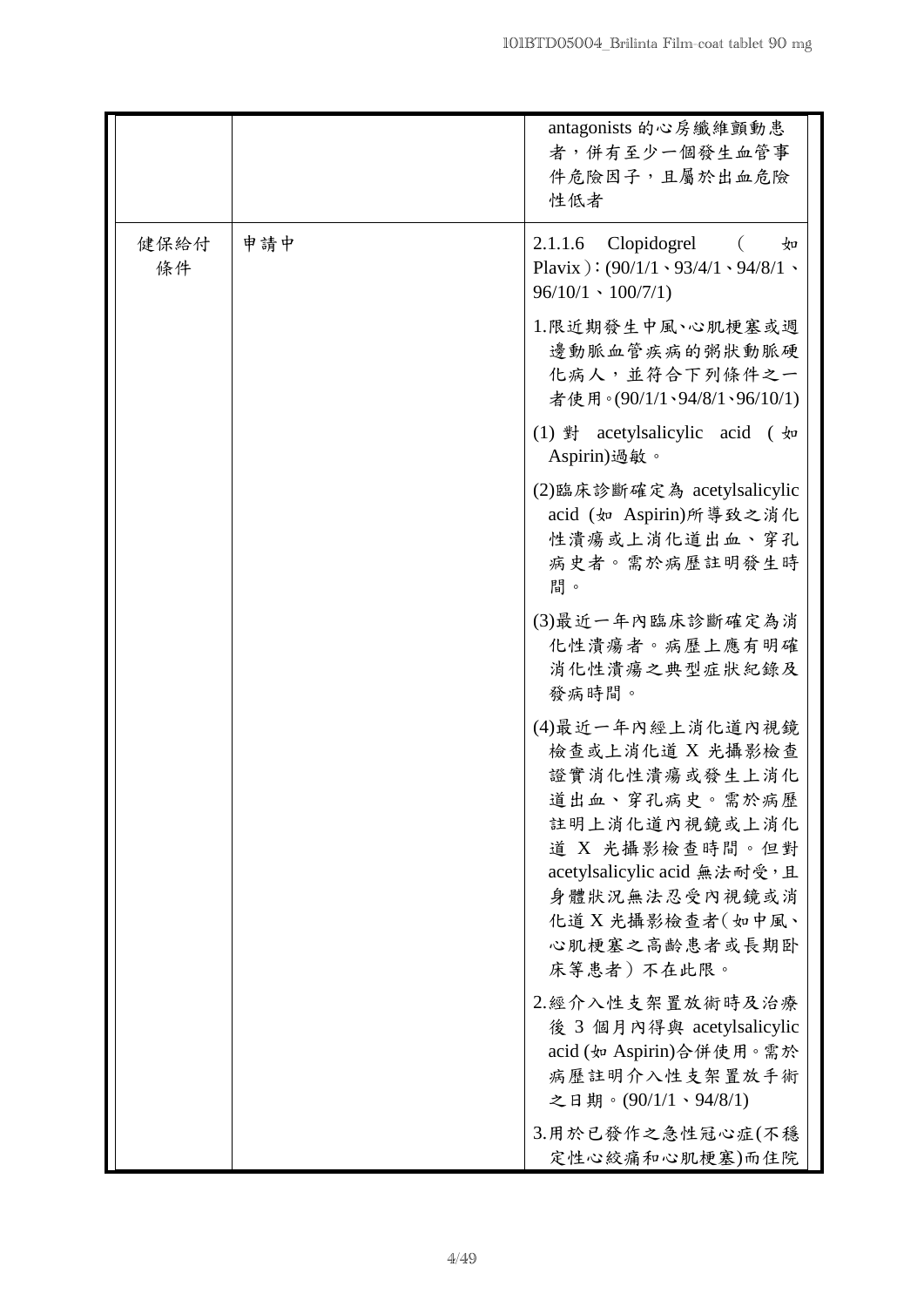|                                      |                                                                | 的病人時, 得與 acetylsalicylic<br>acid (如 Aspirin) 合併治療,最<br>長 9 個月。需於病歷註明住院<br>時間。(93/4/1、94/8/1、96/10/1) |
|--------------------------------------|----------------------------------------------------------------|------------------------------------------------------------------------------------------------------|
| 健保給付價                                | 申請中                                                            | 54元 (100.12.1 起)                                                                                     |
| 仿單建議<br>劑量與用法                        | 起始劑量為 180 mg (兩顆 90 mg<br>錠);維持劑量為每天2次,每次<br>$90$ mg $\degree$ | 起始劑量為 300 mg;維持劑量為<br> 每天 1 次,每次 75 mg。                                                              |
| 療程                                   | 每日兩錠                                                           | 每日一錠                                                                                                 |
| 每療程<br>花費                            | (略)                                                            | 每日藥費 NT\$54                                                                                          |
|                                      | 參考品建議理由 (請打勾"√")                                               |                                                                                                      |
| 具直接比較試驗<br>(head-to-head comparison) |                                                                | ✓                                                                                                    |
| 具間接比較<br>(indirect comparison)       |                                                                |                                                                                                      |
| 近年來,最多病人使用或使用量最多的藥品                  |                                                                | ✓                                                                                                    |
| 目前臨床治療指引建議的首選                        |                                                                |                                                                                                      |
| 其他考量因素,請說明:                          |                                                                |                                                                                                      |

- 註:若經全民健康保險藥事小組委員認定本品屬於突破創新新藥,則表列之參考品僅供療效比較,而不 做為核價之依據;若委員認定本品尚不屬於突破創新新藥,則表列之參考品將做為療效比較及核價 之依據。
- 表二 主要醫療科技評估組織之給付建議

| 來源                 | 最新給付建議                                    |
|--------------------|-------------------------------------------|
| $CADTH$ $(m$ 拿 大 ) | 不建議收載 ticagrelor, 惟 CDEC 認為調降藥價將提升該藥品被    |
|                    | 收載的可能性。                                   |
| PBAC (澳洲)          | 建議以事前申請快速授權方式收載 ticagrelor, 與 aspirin 併用於 |
|                    | 急性冠心症病人 (包含心肌梗塞或不穩定型心絞痛)。                 |
| $NICE$ (英國)        | 建議 ticagrelor 與低劑量 aspirin 合併處方,用於成年急性冠心症 |
|                    | 病人,限用12個月,適用病人群包括:                        |
|                    | 具 ST 段上升型心肌梗塞:定義為經心電圖診斷 ST 段上升            |
|                    | 或左側支束傳導阻斷 (left bundle branch block)者,並限用 |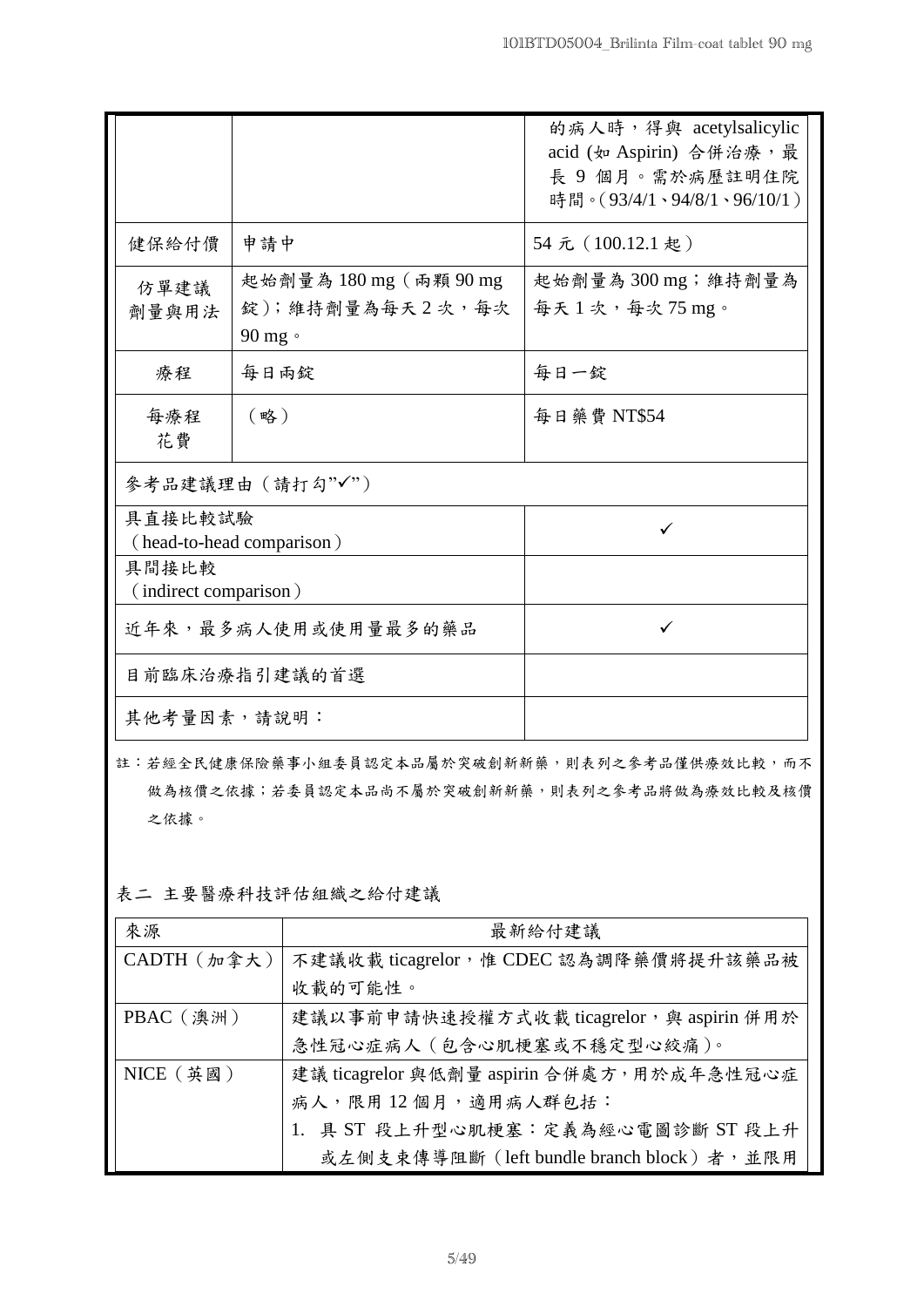| 於經心臟專科醫師判斷欲接受冠狀動脈再成形術                                                                                                                                  |
|--------------------------------------------------------------------------------------------------------------------------------------------------------|
| (percutaneous coronary intervention, 以下簡稱 PCI)者。                                                                                                       |
| 2. 非 ST 段上升型心肌梗塞者;                                                                                                                                     |
| 因不穩定型心絞痛住院者:定義為心電圖診斷 ST 或 T 波改<br>3.                                                                                                                   |
| 變、支持缺血徵兆,並具有第4點中任一特質者;惟病人在                                                                                                                             |
| 開始 ticagrelor 治療前必須先確診為不穩定型心絞痛, 理想                                                                                                                     |
| 上應由心臟專科醫師診斷。                                                                                                                                           |
| 前第3點所述之病人特質包括:60歲以上、具心肌梗塞病<br>4.                                                                                                                       |
| 史、經冠狀動脈繞道術 (coronary artery bypass graft, 以下簡                                                                                                          |
| 稱 CABG)治療、確診冠狀動脈兩分支狹窄達 50%以上、具                                                                                                                         |
| 缺血性中風病史、具短暫缺血性心臟病病史、頸動脈狹窄達                                                                                                                             |
| 50%以上、經腦血管重建術治療、具糖尿病病史、具周邊動                                                                                                                            |
| 脈疾病病史,或具慢性腎臟病(定義為酐肌清除率低於每分                                                                                                                             |
| 鐘小於 60 mL/1.73 m <sup>2</sup> 體表面積)。                                                                                                                   |
| 註: CADTH 為 Canadian Agency for Drugs and Technologies in Health 的缩寫;<br>$\mathbf{D} \mathbf{D} \mathbf{A} \mathbf{C} \mathbf{A} \mathbf{D} \mathbf{I}$ |

PBAC 為 Pharmaceutical Benefits Advisory Committee 的缩寫;

NICE 為 National Institute for Health and Clinical Excellence 的縮寫。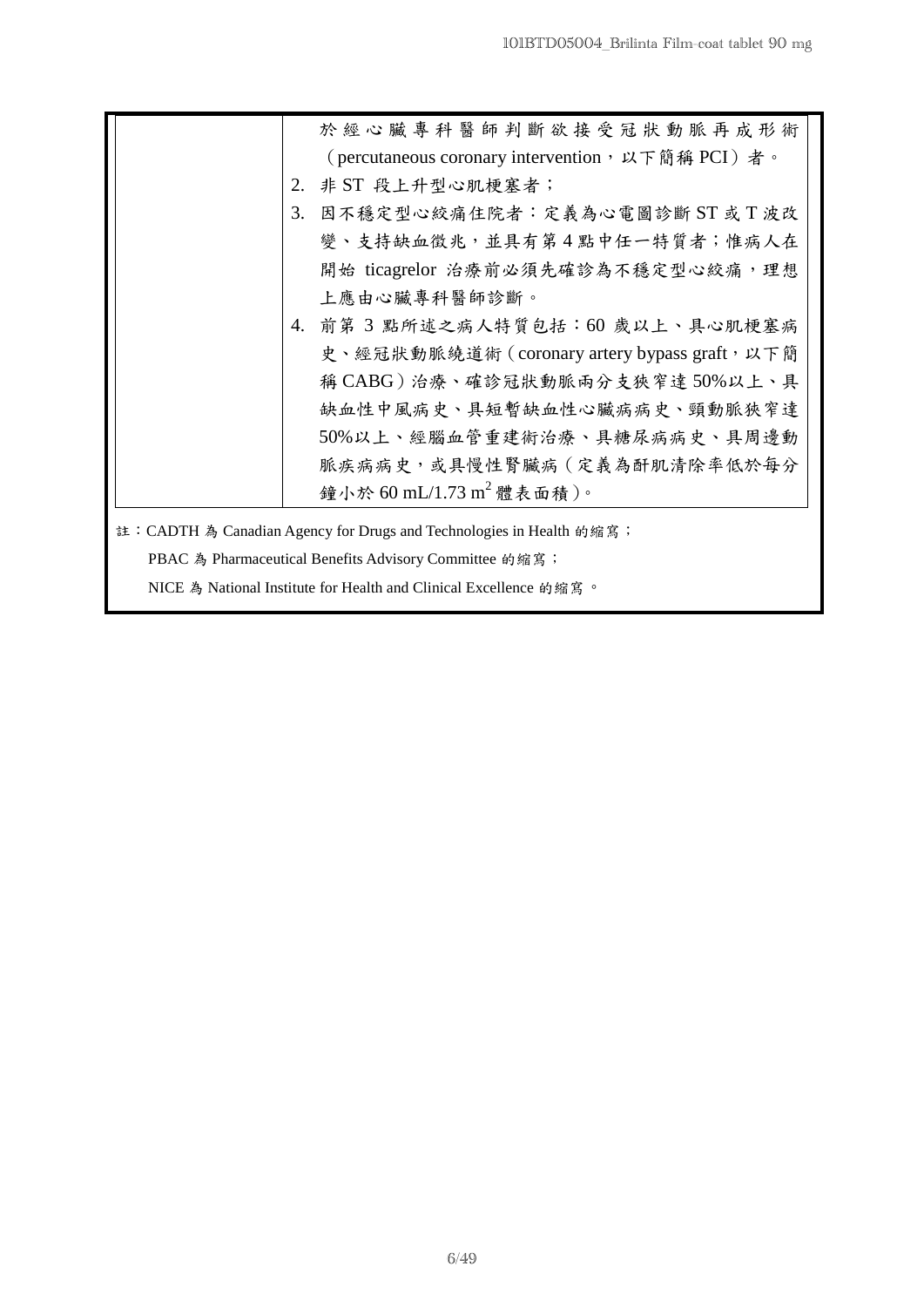## 【倍寧達膜衣錠】醫療科技評估報告

報告撰寫人:財團法人醫藥品查驗中心醫藥科技評估組 報告完成日期: 民國 100 年 7 月 6 日

前言:

近年來世界各國紛紛積極推動醫療科技評估制度,做為新藥給付決策參考, 以促使有限的醫療資源能發揮最大功效,提升民眾的健康福祉。醫療科技評估乃 運用系統性回顧科學實證證據的方式,對新穎醫療科技進行療效與經濟評估。為 建立一專業、透明、且符合科學性的醫療科技評估機制,財團法人醫藥品查驗中 心(醫藥科技評估組)受行政院衛生署委託,對於廠商向中央健康保險局(以下 簡稱健保局)所提出之新醫療科技給付申請案件,自收到健保局來函後,在42 個日曆天內完成療效與經濟評估報告(以下稱本報告),做為全民健康保險藥事 小組審議藥品給付時之參考,並於健保局網站公開。唯報告結論並不代表主管機 關對本申請藥品之給付與核價決議。

本報告彙整國外主要醫療科技評估組織對本申請藥品所作之評估結果與給 付建議,讀者閱讀時應瞭解各國流行病學數據、臨床治療型態、資源使用量及單 價成本或健康狀態效用值可能與我國不同。另本報告之臨床療效分析僅針對本申 請案論述,讀者不宜自行做為醫療決策之依據,病人仍應與臨床醫師討論合適的 治療方案。

## 一、疾病治療現況

冠狀動脈心臟病 (或稱冠心症)是由於冠狀動脈血管內膜因斑塊(plaque) 的 堆積,引起血管內膜局部狹窄影響血流,引發心肌缺氧的症狀。臨床表徵可從無 症狀缺氧(silent ischemia),穩定型心絞痛 (stable angina),不穩定型心絞痛 (unstable angina),急性心肌梗塞 (acute myocardial infarction),到心臟衰竭 (heart failure) 和猝死 (sudden death)等。冠狀動脈血管的斑塊因突然破裂,引發局部血 小板作用血栓形成,若血栓大到足以完全阻斷血流,心肌將缺氧壞死,稱為急性 心肌梗塞。若血栓只是部分阻塞血管,冠狀動脈血流灌注減少但未完全中斷,將 引起不穩定型心絞痛[1-3]。

急性冠心症(acute coronary syndrome)為近年來推出且已廣為使用的病名,包 含了不穩定型心絞痛及急性心肌梗塞二者。當病人因急性胸口疼痛就診,此時除 了明顯的疼痛症狀外,無法立刻下診斷為不穩定型心絞痛或是急性心肌梗塞,因 此才以急性冠狀動脈症候群一詞涵蓋之。等到心電圖及血液生化指標檢驗報告出 來,才得以區分是不穩定型心絞痛還是急性心肌梗塞。急性心肌梗塞又可分為 ST 段上升型(ST-elevation myocardial infarction, STEMI)與非 ST 段上升型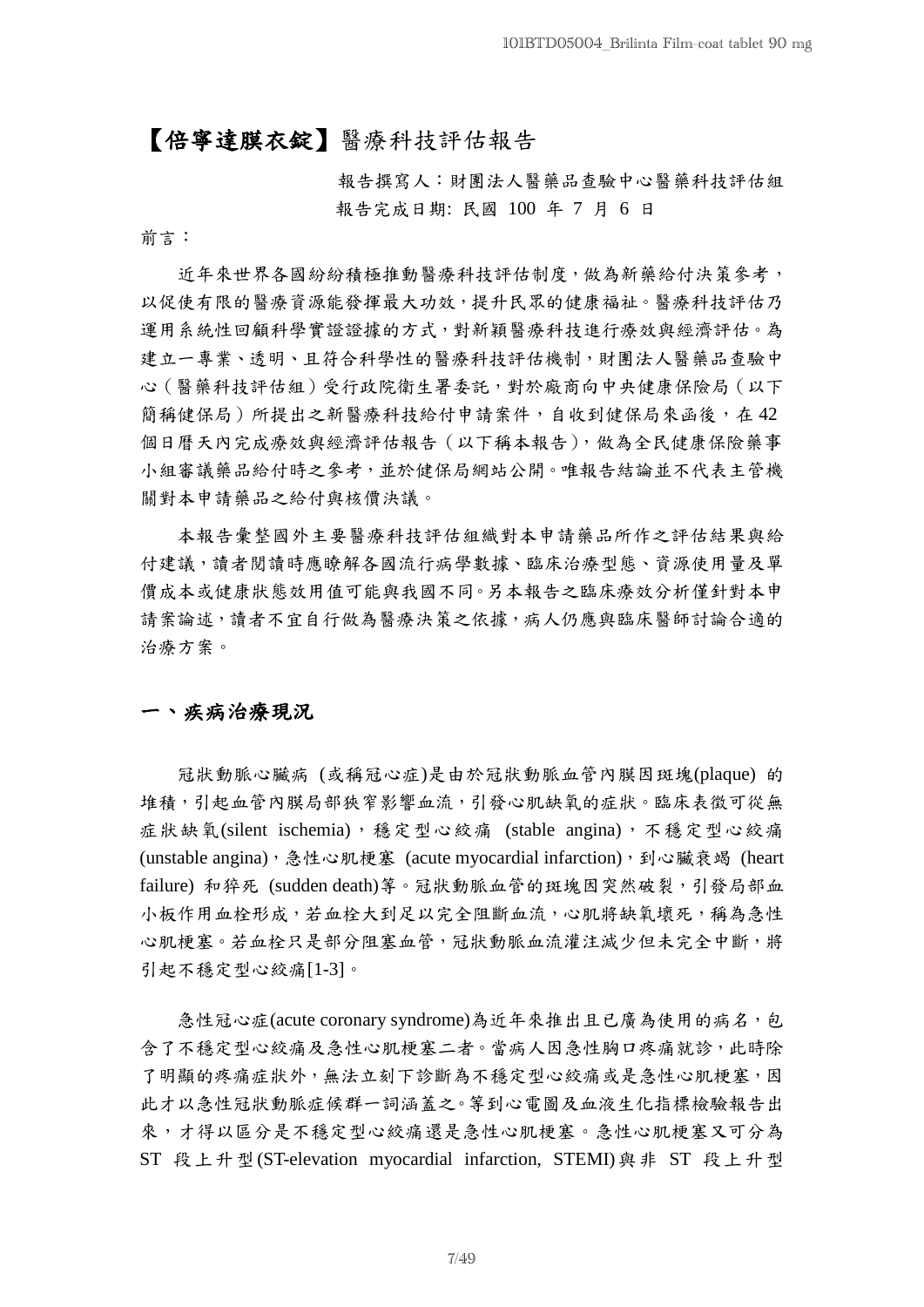(non-ST-elevation myocardial infarction, NSTEMI)兩種[1-3]。

在治療部份,除了引用國內的指引(guidelines)資料之外,更輔以其他先進國 家的治療指引做為參考。

(1) ST 段上升的心肌梗塞(ST-elevation myocardial infarction, STEMI)

這類病人意味著他們的冠狀動脈發生完全阻塞,治療的首要目標為緊急恢復 血管暢通,立即挽救瀕臨死亡的心臟細胞。

根據中華民國心臟學會 2012 年公告的治療指引[4],對於 ST 段上升的心肌梗 塞病人,當入院後的緊急救治妥善後,除了持續監控病人的臨床表徵與相關 實驗室檢驗數據外,在藥物治療方面,有下列六大類藥物可以考慮使用:(指 引中並未給予證據等級或使用先後順序等資料)

| A.        | 抗血小板藥物(antiplatelet drugs)                | Aspirin $\cdot$ Clopidogrel $\cdot$ |
|-----------|-------------------------------------------|-------------------------------------|
|           |                                           | Prasugrel、Ticagrelor (本案申           |
|           |                                           | 請藥品)                                |
| <b>B.</b> | 抗凝血藥(anticoagulation drugs)               | Unfractionated heparin $\cdot$      |
|           |                                           | Enoxaparin · Bivalirudin ·          |
|           |                                           | Fondaparinux                        |
| C.        | 硝酸甘油(nitroglycerin)                       | (未列出建議藥品)                           |
| D.        | $\beta$ 受 體 阻 滯 劑(beta blocker)           | (未列出建議藥品)                           |
| Ε.        | 血清張力素轉換酵素抑制劑                              | (未列出建議藥品)                           |
|           | /血清張力素受體阻斷劑                               |                                     |
|           | (angiotensin-converting enzyme inhibitor) |                                     |
|           | /angiotensin receptor blocker)            |                                     |
| F.        | statins                                   | (未列出建議藥品)                           |

在治療流程部份,雖然指引中沒有給予流程圖示的說明,但是在抗血小板藥 物使用說明的部份則指出,阿斯匹林(aspirin)與 clopidogrel 的合併使用,已經 成為治療 ST 段上升的心肌梗塞病人的標準模式(無論該名患者是否接受經皮 冠狀動脈介入治療(percutaneous coronary intervention, PCI)) 處置。

(2) 非 ST 段上升的心肌梗塞(non ST-elevation myocardial infarction, NSTEMI)

這類病人意味著他們的冠狀動脈內有尚未完全阻塞的血栓。心電圖常見表現 為 ST 段下降,負 T 波的心電圖。針對這種情況的病人,治療方向是以密切 觀察病情及藥物治療為主[1,3]。

根據歐洲心臟學會(European Society of Cardiology)在 2011 年所發表的指引內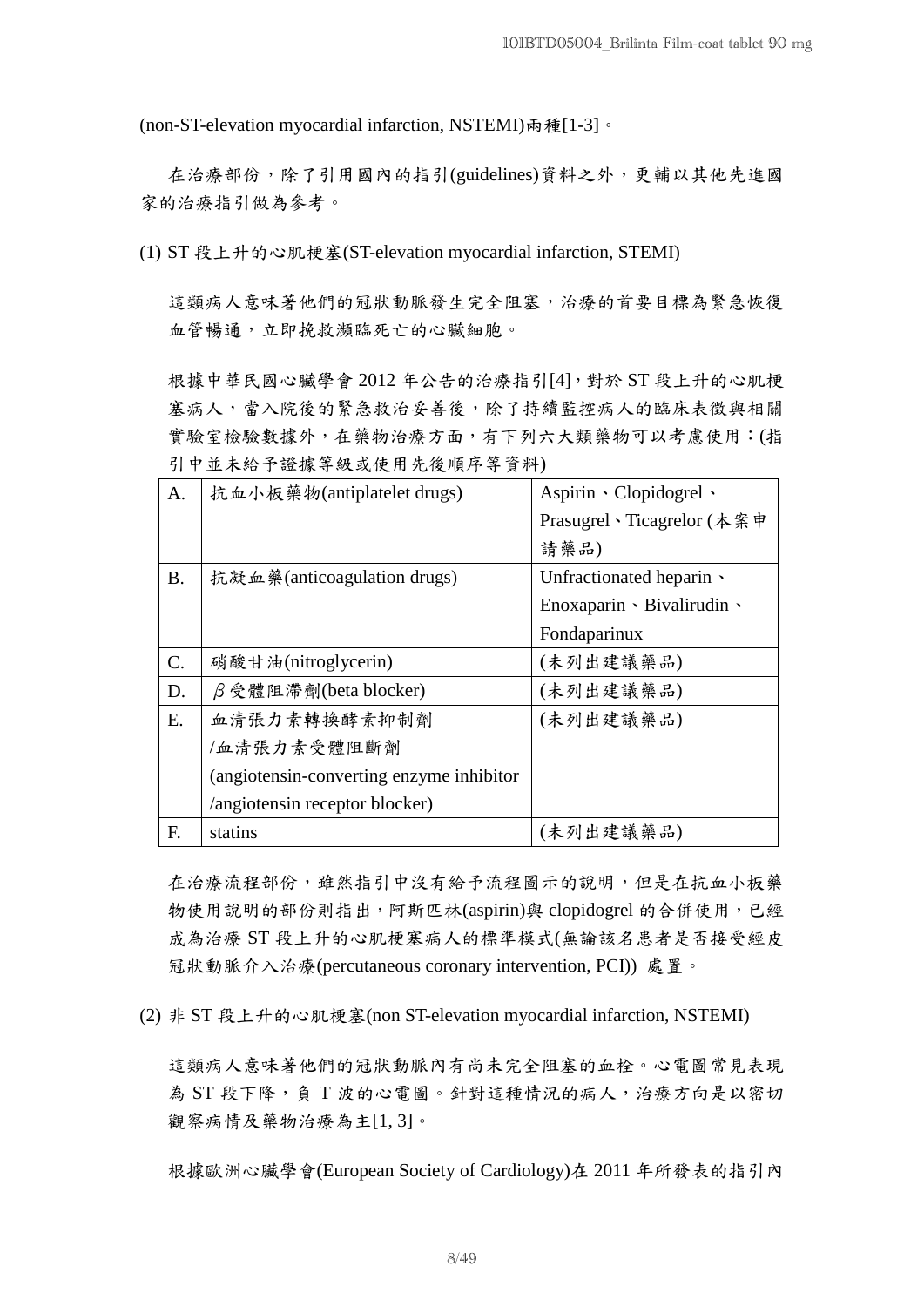容建議[5],對非 ST 段上升的心肌梗塞病人在藥物治療部份,有以下 3 類藥 物可以考慮使用:

| А.        | 抗缺血藥物(anti-ischemic agents) | $\beta$ 受體阻滯劑(beta blocker),硝酸鹽                      |
|-----------|-----------------------------|------------------------------------------------------|
|           |                             | (Nitrates), 鈣通道阻滯劑(Calcium                           |
|           |                             | channel blockers), Nicorandil,                       |
|           |                             | Ivabradine, Ranolazine.                              |
| <b>B.</b> | 抗血小板藥物(antiplatelet agents) | Aspirin, $P2Y_{12}$ receptor inhibitors,             |
|           |                             | Glycoprotein $\mathbb{I}$ b/ $\mathbb{I}$ a receptor |
|           |                             | inhibitors.                                          |
|           | 抗凝血藥物(anticoagulants)       | UFH(unfractionated heparine),                        |
|           |                             | LMWHs(low molecular weight)                          |
|           |                             | heparins), fondaparinux, bivalirudin.                |

若進一步去瞭解抗血小板藥物的使用,歐洲心臟學會建議如下: (此處僅列出證據等級屬於第Ι級者)

| <b>Recommendations</b>                                                 | <b>Class</b> | Level         |
|------------------------------------------------------------------------|--------------|---------------|
| Aspirin should be given to all patients without contraindications      | $\mathbf{I}$ | A             |
| at an initial loading dose of 150-300 mg, and at a maintenance         |              |               |
| dose of 75-100 mg daily long-term regardless of treatment              |              |               |
| strategy.                                                              |              |               |
| A $P2Y_{12}$ inhibitor should be added to aspirin as soon as possible  | I            | A             |
| maintained<br>12<br>months,<br>over<br>unless<br>there<br>and<br>are   |              |               |
| contraindications such as excessive risk of bleeding.                  |              |               |
| A proton pump inhibitor (preferably not omeprazole) in                 | I            | A             |
| combination with DAPT is recommended in patients with a                |              |               |
| history of gastrointestinal hemorrhage or peptic ulcer, and            |              |               |
| appropriate for patients with multiple other risk factors              |              |               |
| (helicobacter pylori infection, age $\geq 65$ years, concurrent use of |              |               |
| anticoagulants or steroids)                                            |              |               |
| Prolonged or permanent withdrawal of $P2Y_{12}$ inhibitor within 12    | I            | $\mathcal{C}$ |
| months after the index events is discouraged unless clinically         |              |               |
| indicated.                                                             |              |               |
| Ticagrelor (180 mg loading dose, 90 mg twice daily) is                 | I            | B             |
| recommended for all patients at moderate-to-high risk of               |              |               |
| ischemic events (e.g. elevated troponins) regardless of initial        |              |               |
| treatment strategy and including those pre-treated with                |              |               |
| clopidogrel (which should be discontinued when ticagrelor is           |              |               |
| commenced).                                                            |              |               |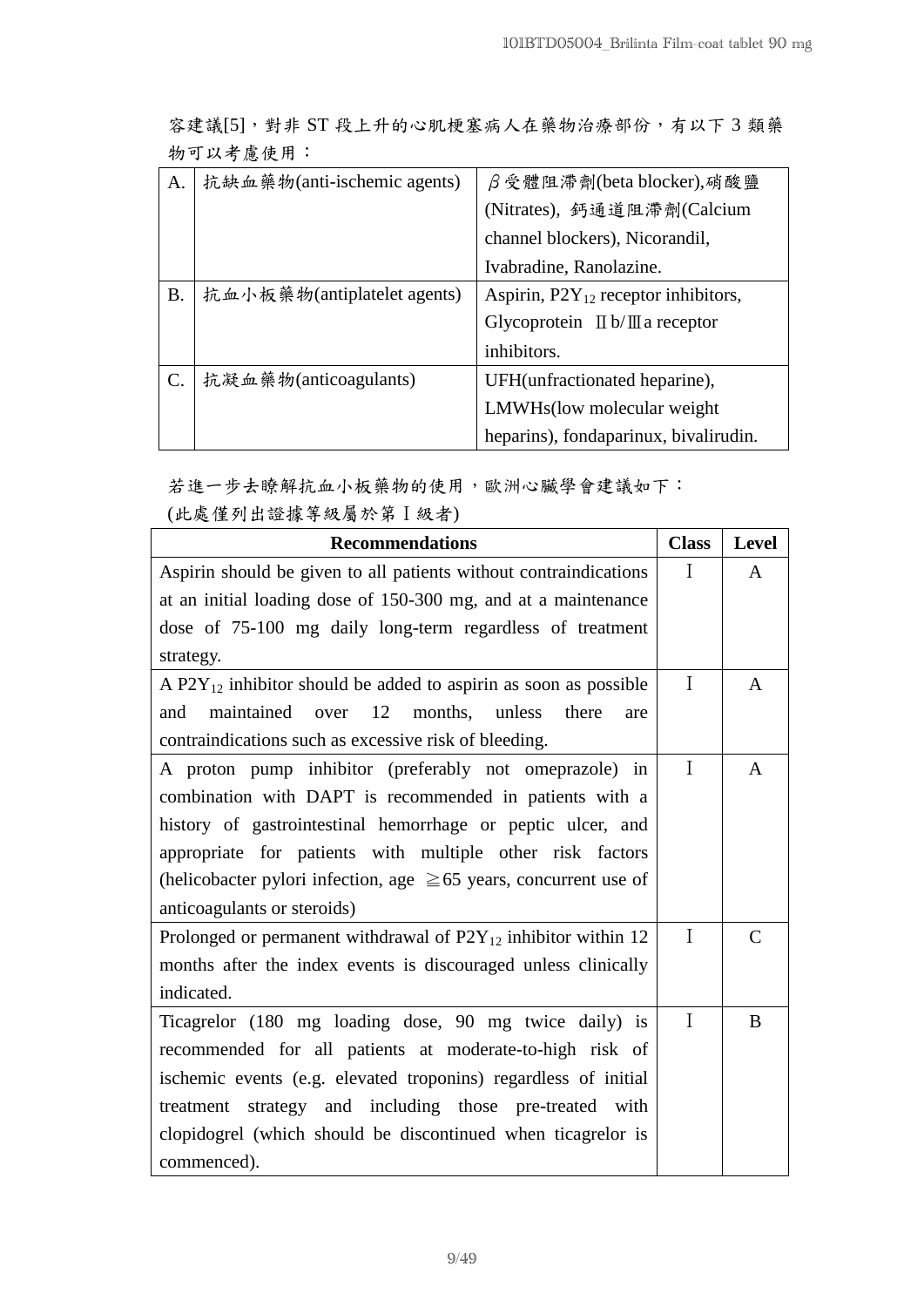| Prasugrel (60 mg loading dose, 10 mg daily dose) is recommend          |   | В |
|------------------------------------------------------------------------|---|---|
| for $P2Y_{12}$ inhibitor naïve patients (especially diabetics) in whom |   |   |
| coronary anatomy is known and who are proceeding to PCI                |   |   |
| unless there is a high risk of life-threatening bleeding or other      |   |   |
| contraindications.                                                     |   |   |
| Clopidogrel (300 mg loading dose, 75 mg daily dose) is                 | I | A |
| recommended for patients who cannot receive ticagrelor or              |   |   |
| prasugrel.                                                             |   |   |
| A 600 mg lading dose of clopidogrel (or a supplementary 300 mg         |   | B |
| dose at PCI following an initial 300 mg loading dose) is               |   |   |
| recommended for patients scheduled for an invasive strategy            |   |   |
| when ticagrelor or prasugrel is not an option.                         |   |   |

由上表得知,歐洲心臟學會在抗血小板藥物的使用方面,建議首先應給予病 人阿斯匹林治療;之後盡速再加上 P2Y<sub>12</sub> inhibitor 類藥物 ticagrelor 或 prasugrel, 並持續這種治療方式 12 個月以上;當 ticagrelor 或 prasugrel 不適用 於病人時,則改採以同屬 P2Y12 inhibitor 的 clopidogrel 治療。

不過,值得注意的是,美國心臟學院基金會和美國心臟協會 ACCF/AHA (the American College of Cardiology Foundation/American Heart Association) 在 2011 年所公布的治療指引中則建議[6],入院後的緊急救治對於疑似或確診 UA/NSTEMI 的病人,首先應給予阿斯匹林治療(Class I, 證據等級:A);如果 病人無法耐受阿斯匹林時,才給予 clopidogrel 治療(Class Ι, 證據等級:A);當 確診為中或高危險性 UA/NSTEMI 病人並且將接受介入性治療時,則應接受雙 重抗血小板藥物的治療(dual-antiplatelet therapy) (證據等級:A);而對於 UA/NSTEMI 病人選擇非介入性治療時,在接受阿斯匹林和 anticoagulant 藥物 後,應盡速加上 clopidogrel 抗血小板藥物的治療 (證據等級:B)。對於  $P2Y_{12}$ inhibitor 類藥物的使用, prasugrel 僅做為接受 PCI 治療病人的用藥選擇之一 (Class I, 證據等級:B), 而 ticagrelor 的使用,則未有所描述。詳細治療流程, 請參閱該指引附註 6 的圖示說明。

## 二、疾病治療藥品於我國之收載現況 **(**資料搜尋日期:2012 年 6 月 7 日)

 $(1)$  ATC Index 分類:

本案申請藥品 ticagrelor 在世界衛生組織(WHO)的 ATC Index 分類碼為  $B01AC24$ , 屬於抗血栓類藥物 $(B01A)$ 的血小板凝集抑制劑 $(F \overline{\ast})$ 除外 (B01AC)。在此分類之下,共有 23 種藥物。其中,包括與本案申請藥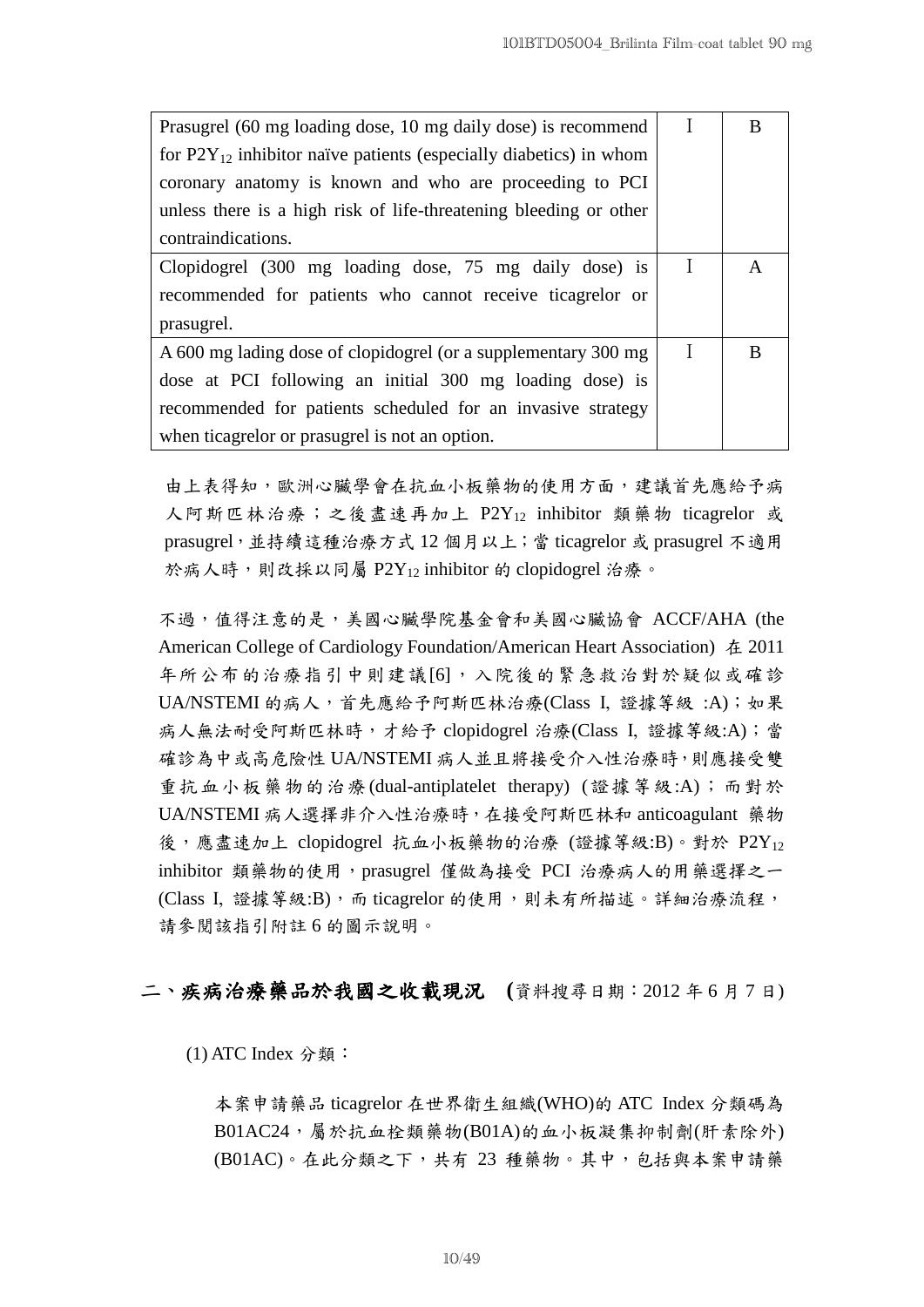品同屬 P2Y<sub>12</sub> inhibitor 類藥物之 prasugrel (B01AC22,尚未取得國內適 應症),以及做為本案比較藥品之 clopidogrel(B01AC04)[7]。

(2) 國內衛生署藥物許可證核准情況:

在行政院衛生署「藥物、醫療器材、化妝品許可證查詢作業」頁面下[8], 經鍵入設定值「未註銷、適應症為急性冠心症、單方」後,共可以得到 21 筆資料。這 21 筆資料中,排除一筆為原料藥之許可證資料外,剩餘 的 20 筆許可證資料皆為 clopidogrel 成份之藥物,(包括國產藥品 14 筆, 輸入藥品 6 筆),核准的適應症內容為「降低近期發生中風、心肌梗塞 或周邊動脈血管疾病的粥狀動脈硬化病人之粥狀動脈硬化事件(如:心 肌梗塞、中風或其他因血管病變引起的死亡)的發生。與 ASPIRIN 併用 降低非 ST 段上升之急性冠心症(不穩定性心絞痛和非 Q 波型心肌梗塞) 病人之粥狀動脈栓塞事件。與 ASPIRIN 併用可用於以內科治療的 ST 段上升之急性心肌梗塞病人。 」,與衛生署核准本案申請藥品之適應症 內容相近。

(3) 健保局藥品給付規定條文:

依據健保局最新公告之「全民健康保險藥品給付規定 - 101 年版 | [9], 第 2 章心臟血管及腎臟藥物中,對於抗血小板劑(antiplatelet agents)所訂 立的給付規定內容如下:(僅列出與本案相關之內容)

- 2.1. 抗血小板劑 Antiplatelet agents
- 2.1.1.6 Clopidogrel ( $\angle$  Plavix): (90/1/1、93/4/1、94/8/1、96/10/1、100/7/1)
	- 1. 限近期發生中風、心肌梗塞或週邊動脈血管疾病的粥狀動脈硬化 病人,並符合下列條件之一者使用。(90/1/1、94/8/1、96/10/1)

(1)對 acetylsalicylic acid (如 Aspirin)過敏。

- (2)臨床診斷確定為 acetylsalicylic acid (如 Aspirin)所導致之消化 性潰瘍或上消化道出血、穿孔病史者。需於病歷註明發生時間。
- (3)最近一年內臨床診斷確定為消化性潰瘍者。病歷上應有明確 消化性潰瘍之典型症狀紀錄及發病時間。
- (4)最近一年內經上消化道內視鏡檢查或上消化道 X 光攝影檢查 證實消化性潰瘍或發生上消化道出血、穿孔病史。需於病歷註 明上消化道內視鏡或上消化道 X 光攝影檢查時間。但對 acetylsalicylic acid 無法耐受,且身體狀況無法忍受內視鏡或消 化道 X 光攝影檢查者(如中風、心肌梗塞之高齡患者或長期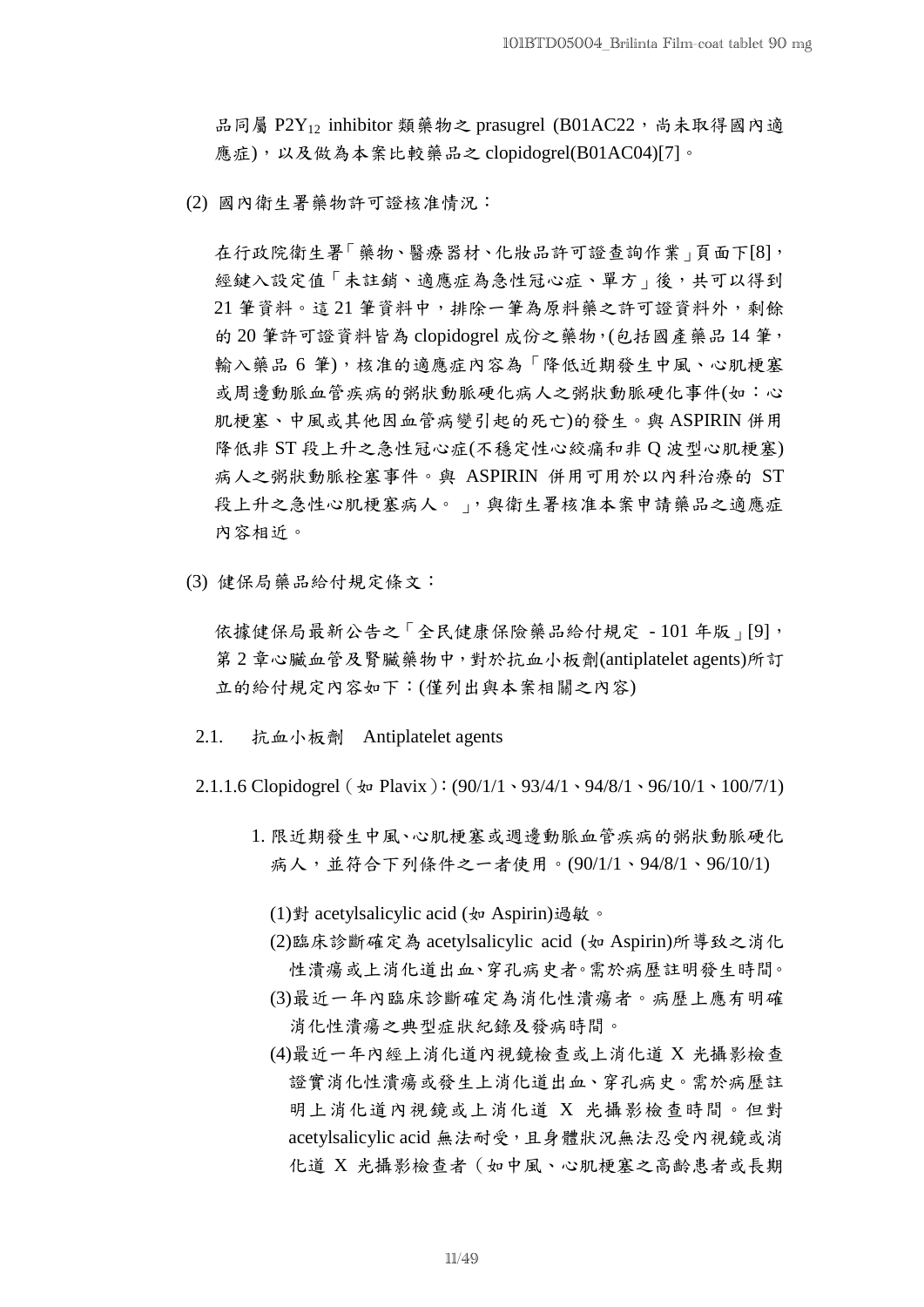卧床等患者)不在此限。

- 2. 經介入性支架置放術時及治療後 3 個月內得與 acetylsalicylic acid (如 Aspirin)合併使用。需於病歷註明介入性支架置放手術 之日期。(90/1/1、94/8/1)
- 3. 用於已發作之急性冠心症(不穩定性心絞痛和心肌梗塞)而住 院的病人時,得與 acetylsalicylic acid (如 Aspirin) 合併治療, 最長 9 個月。需於病歷註明住院時間。(93/4/1、94/8/1、96/10/1)
- 2.1.1.8. Clopidogrel-acetylsalicylic acid ( $\text{&}$  CoPlavix): (100/9/1)
	- 1.經介入性支架置放術時及治療後 3 個月內得使用。需於病歷註 明介入性支架置放手術之日期。
	- 2.用於已發作之急性冠心症(不穩定性心絞痛和心肌梗塞)而住院 的病人時,最長9個月。需於病歷註明住院時間。

## 三、療效評估報告(含文獻回顧摘要)

本報告主要參考 CADTH、PBAC 及 NICE 之醫療科技評估報告及廠商提供 資料;視需要輔以其他醫療科技評估組織報告或 Cochrane/PubMed/Embase 相關 文獻,以瞭解主要醫療科技評估組織之給付建議及目前相關臨床研究結果。

| 來源          | 報告日期                                         |  |
|-------------|----------------------------------------------|--|
| CADTH (加拿大) | Dec. 16, 2011                                |  |
| PBAC (澳洲)   | <b>July 2011</b>                             |  |
| $NICE$ (英國) | Oct. 2011                                    |  |
|             |                                              |  |
| 其他          | SMC (Scottish Medicines Consortium, 蘇格蘭) 醫療科 |  |
|             | 技評估報告 (Apr. 08, 2011)                        |  |
|             | Cochrane/Embase 的搜尋結果                        |  |
|             | 廠商申請資料                                       |  |
|             | Ticagrelor 目前正在進行之臨床試驗                       |  |

(一) CADTH(加拿大)[10]

加拿大 CADTH 於 2011 年 12 月 16 日公告其委員會評估結果, 基於廠商所 提供的給付價格情況下,不建議收載 ticagrelor。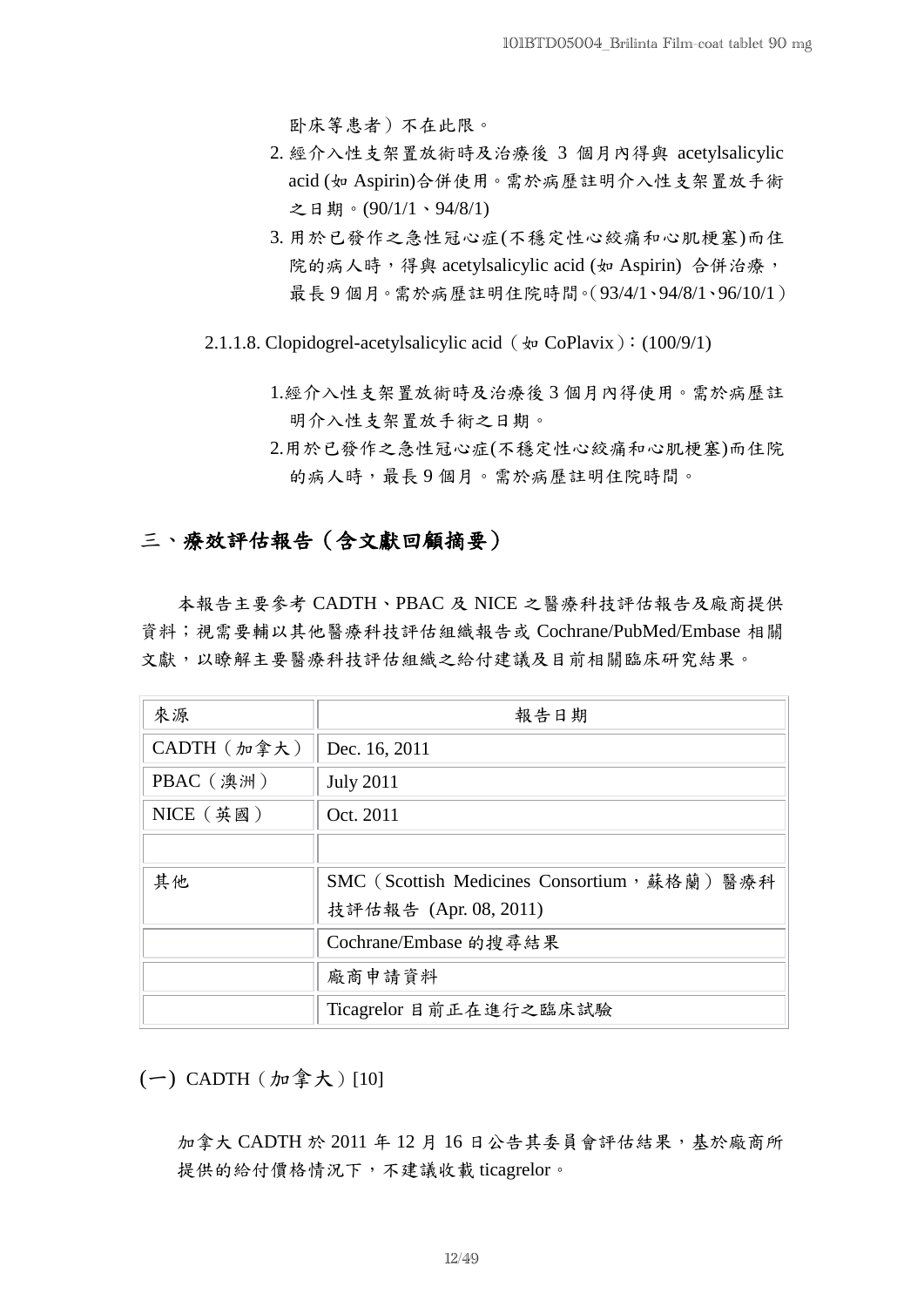#### **(1)** 不建議理由:**(**療效部份**)**

根據一項大型隨機對照試驗的次族群分析結果(針對不同種族的區域 性分析),發現到北美洲的急性冠心症病人,在服用 ticagrelor 後,其 臨床試驗並沒有顯示優於比較藥品 clopidogrel 的療效表現,以便支持 用較高的價格收載 ticagrelor。

#### **(2)** 委員會評估的文件:

包括一份系統性文獻回顧的結果(針對所有可能的雙盲隨機對照試 驗)、廠商的藥物經濟分析,以及病人代表所提供的意見。

#### **(3)** 臨床療效評估結果:

PLATO 試驗主要療效指標的結果顯示,在試驗第 12 個月, ticagrelor 組的複合性療效指標事件\*發生率顯著少於 clopidogrel 組 (9.8% of patients vs. 11.7%; hazard ratio 0.84; 95% CI 0.77~0.92; P<0.001) 。在 出血(bleeding)方面的表現,若依照試驗所給予之主要出血(major bleeding)定義,兩組的表現沒有顯著的差異 (11.6% vs. 11.2%; p=0.43)。

CDE 註:

- (a) 由於本案申請藥品目前僅有一項大型的第三期臨床隨機對照試驗 結果可供參考(the PLATO trial),又,英國、加拿大、澳洲等國對於 此一試驗所呈現的要點相近;故而,此一部份請參考附錄一(PLATO 試驗簡介),本中心針對該試驗所進行的綜合整理內容。
- (b) \* PLATO 試驗的主要療效指標為事件發生的頻率,事件由心肌梗 塞、中風或因血管因素造成的死亡等項目綜合而成。

### **(4)** 病人代表意見:**(**此處之內容來自於某一病友團體**)**

- (A)對於患有急性冠心症的病人而言,他們對藥物的主要考量有避免死 亡、預防冠脈事件(coronary events)再發、如果需要進行介入性治療 時可以降低失血過多的風險,以及使得未來個人勞動力與財務損失 降至最低。
- (B) 病人期待 ticagrelor 可以減少死亡的風險或者後續的心臟病發作、 降低介入性治療的出血風險;期待 ticagrelor 可以減少他們請假的 頻率、增加他們的勞動生產力,並可以有較少的藥物交互作用情況 發生(特別是對糖尿病患者)。

## **(5)** 其他討論要點: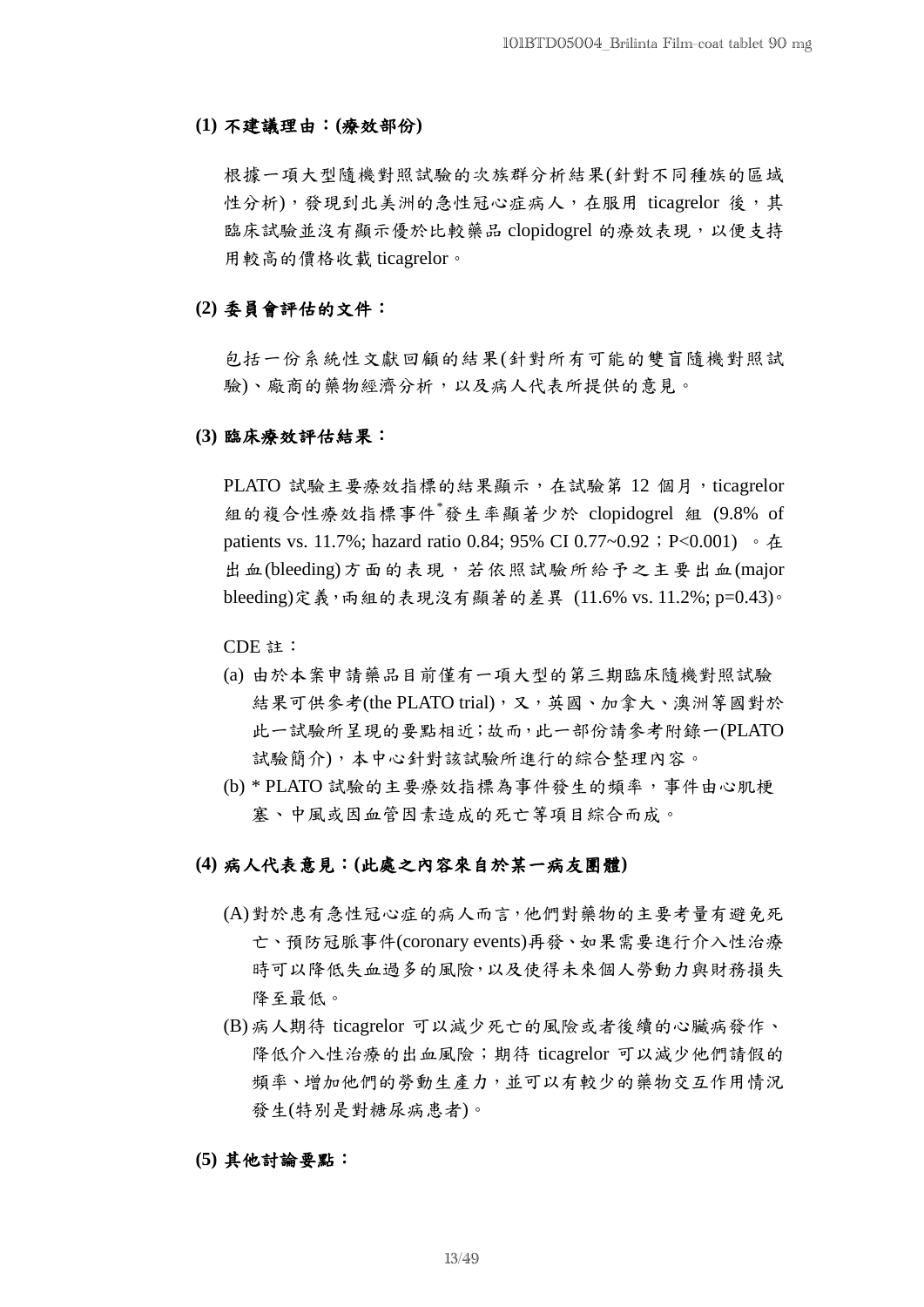- (A)委員會表達了對於 ticagrelor 組病人,相對於 clopidogrel 組,在中 風方面有較高發生率現象的關注。
- (B) 委員會討論到主要複合性療效指標(primary composite endpoint)的 結果,發現 ticagrelor 療效優於 clopidogrel 的情況並沒有在北美洲 受試者的身上展現。廠商對於此一情形所提供的解釋(針對 ASA<sup>\*</sup> 劑量的事後分析《post hoc analysis》),委員會認為僅屬於假設 (hypothesis generating)。而委員會也認知到,針對此一假設,目前 仍缺乏臨床隨機對照試驗的支持。

\*ASA: acetylsalicylic acid 乙醯水楊酸, 阿斯匹林(aspirin)

- (C) 委員會考量 ticagrelor 可能對服用 clopidogrel 並經歷血栓事件的患 者有助益,但是在系統性文獻回顧結果顯示,無法找到相關的次族 群分析以支持此一論點。
- (D)委員會考量到,ticagrelor 藥品仿單核准適應症外使用(off-label use) 的可能性,特別是在 ticagrelor 組病人,於中風方面有較高發生率 的背景條件下(相對於 clopidogrel 組病人)。
- (E) 委員會考量到 ticagrelor 一天服用兩次,clopidogrel 一天服用一次 的情況。

(二)PBAC(澳洲)[11]

澳洲 PBAC 於 2011 年 7 月公告其評估結果,建議收載 ticagrelor 做為治療急性 冠心症(包括心肌梗塞與不穩定心絞痛)病人用藥(合併阿斯匹林使用)。

## **(A)**藥物許可之適應症內容:**(**同 **European Medicines Agency** 所核可之適應症 內容**)**

Ticagrelor was TGA registered on 21 June 2011 for use in combination with aspirin, for the prevention of atherothrombotic events (cardiovascular deaths, myocardial infarction and stroke) in adult patients with acute coronary syndromes (unstable angina [UA], non-ST elevation myocardial infarction [NSTEMI] or ST elevation myocardial infarction [STEMI]) including patients managed medically, and those who are managed with percutaneous coronary intervention (PCI) or coronary artery by-pass grafting (CABG).

## **(B)** 臨床治療地位:

做為現存其他口服抗血小板治療藥物的替代方案。

#### **(C)**比較藥品: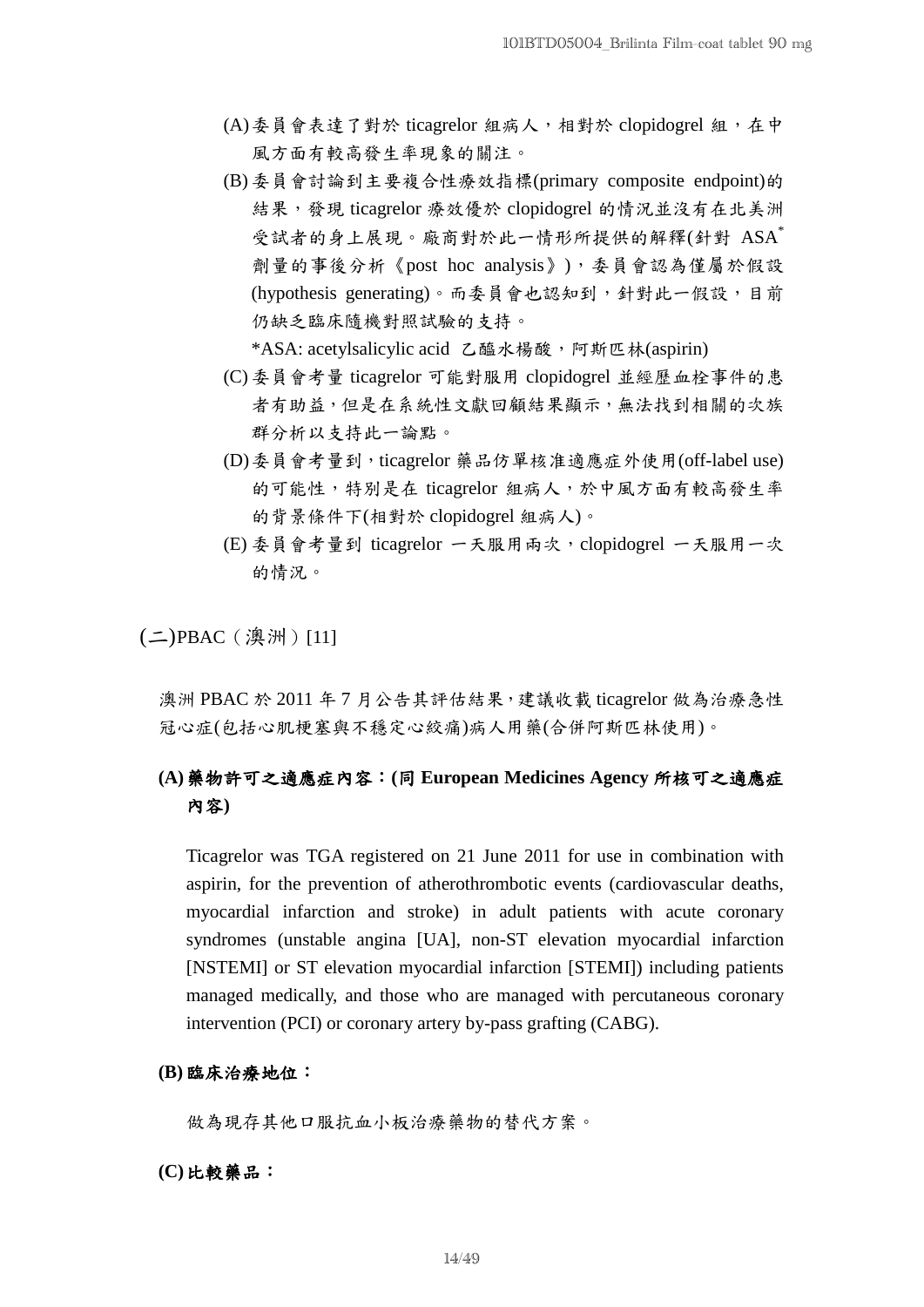廠商選擇 clopidogrel 做為主要比較藥品,PBAC 委員會同意此一選擇。

### **(D)**臨床試驗結果:

請參考附錄一之內容。

#### **(E)** 廠商之送審宣稱:

廠商宣稱 ticagrelor 的臨床相對療效優於 clopidogrel,臨床相對安全性則與 clopidogrel 相近。

基於送審資料中所提供的數據,PBAC 委員會認為廠商在臨床相對療效部 份的宣稱實屬合理,而在臨床相對安全性部份的宣稱則不合理。

#### **(F)** 委員會建議的理由:

基於可接受之成本效益分析結果,委員會建議收載 ticagrelor。

委員會幾項重要的考量要點:

- (a) 由於廠商之送審資料以及臨床治療指引同時建議,對於急性冠心症病人 的治療需要持續至 12 個月,因此,委員會考量到如果針對使用 ticagrelor 長於12個月者設定給付限制,是否合宜的問題。但是,另一方面,委 員會也同時考量到,病人用藥長短應由臨床醫師決定,而且,類似藥物 clopidogrel 與 prasugrel 皆未給予治療期間的限制(此一情況乃依照該類 藥物之臨床試驗結果而來)。
- (b) 委員會認為廠商於送審資料中,宣稱「ticagrelor 與 clopidogrel 之相對 安全性相近」實屬不合理。委員會注意到,臨床試驗中,ticagrelor 組病 人有較高之出血事件以及呼吸困難的情況發生。另一方面,委員會也認 知到, 缺乏 ticagrelor 使用 12 月以後之長期安全性資料, 以及 FDA 公 布關於受試者因為呼吸困難與心室搏動暫停(ventricular pauses)而未繼 續試驗的情況。但是,FDA 的結果並非 PBAC 委員會主要考量的問題 點。

**(G)**建議給付內容:

給付限制 ─ 合併阿斯匹林用以治療急性冠心症(包括心肌梗塞與不穩定 心絞痛)病人。

最高給付數量 ─ 56 顆

重覆給付次數 ─ 5 次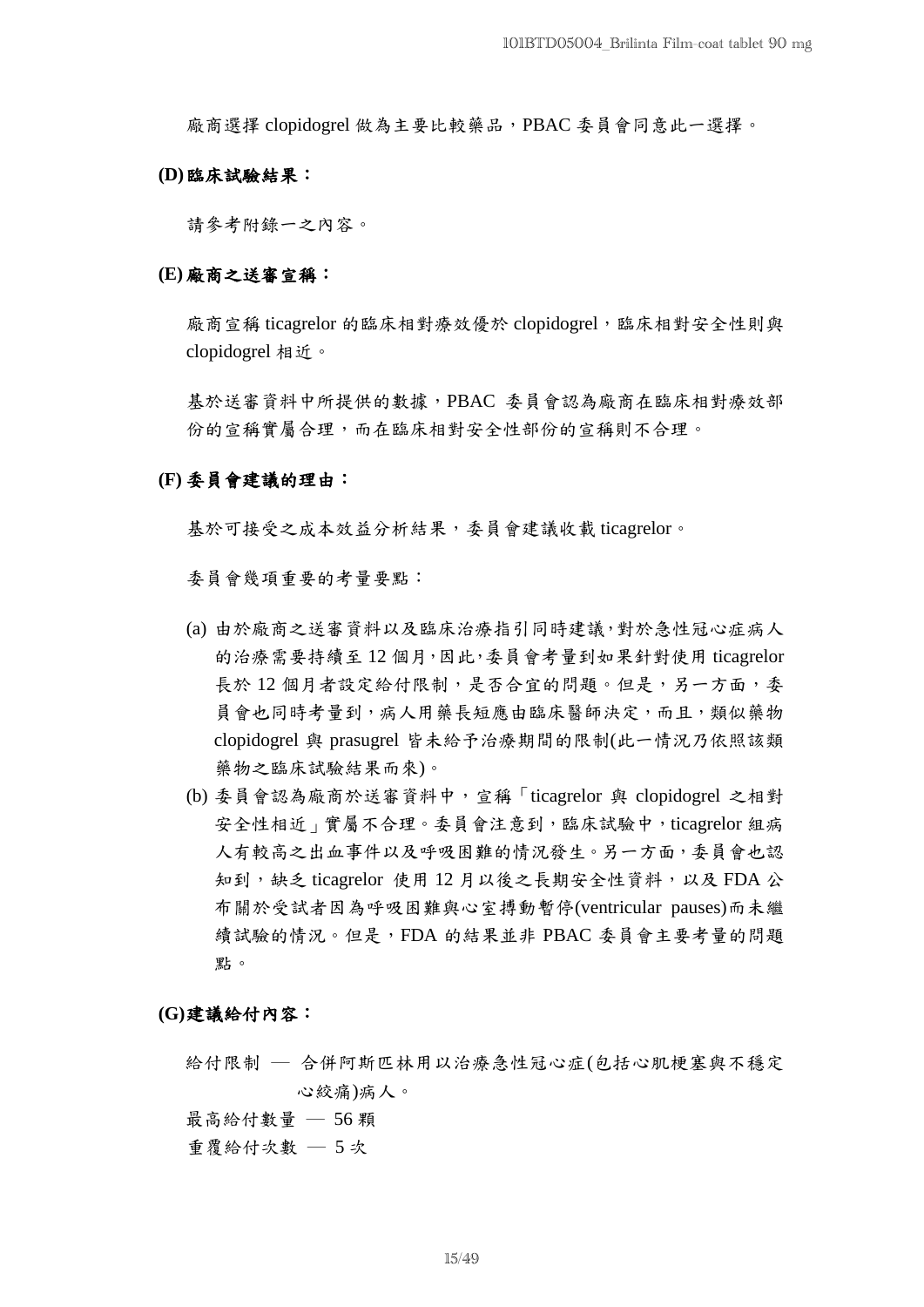## (三)NICE(英國)[12]

英國 NICE 於 2011年10月公布其評估結果,內容如下:

## **(A)**建議內容:

- 1.1 Ticagrelor in combination with low-dose aspirin is recommended for up to 12 months as a treatment option in adults with acute coronary syndromes (ACS) that is, people:
- $\triangleright$  with ST-segment-elevation myocardial infarction (STEMI) defined as ST elevation or new left bundle branch block on electrocardiogram – that cardiologists intend to treat with primary percutaneous coronary intervention (PCI) **or**
- with non-ST-segment-elevation myocardial infarction (NSTEMI) **or**
- $\triangleright$  admitted to hospital with unstable angina defined as ST or T wave changes on electrocardiogram suggestive of ischemia plus one of the characteristics defined in section 1.2. Before ticagrelor is continued beyond the initial treatment, the diagnosis of unstable angina should first be confirmed, ideally by a cardiologist.
- 1.2 For the purpose of this guidance, characteristics to be used in defining treatment with ticagrelor for unstable angina are: age 60 years or older; previous myocardial infarction or previous coronary artery bypass grafting (CABG); coronary artery disease with stenosis of 50% or more in at least two vessels; previous ischemic stroke; previous transient ischemic attack, carotid stenosis of at least 50%, or cerebral revascularization; diabetes mellitus; peripheral arterial disease; or chronic renal dysfunction, defined as a creatinine clearance of less than 60 ml per minute per  $1.73$ m<sup>2</sup> of body-surface area.

## **(B)**證據審查小組 **(Evidence Review Group**,**ERG) <sup>a</sup>** 意見:

(a) 文獻搜尋結果:

\_\_\_\_\_\_\_\_\_\_\_\_\_\_\_\_\_\_\_\_\_\_\_\_\_\_

a 協助 NICE 單一科技評估過程中,廠商申請資料審閱之小組,由簽約之外部學 術卓越中心所組成,本案系由 University of Liverpool 承接評估。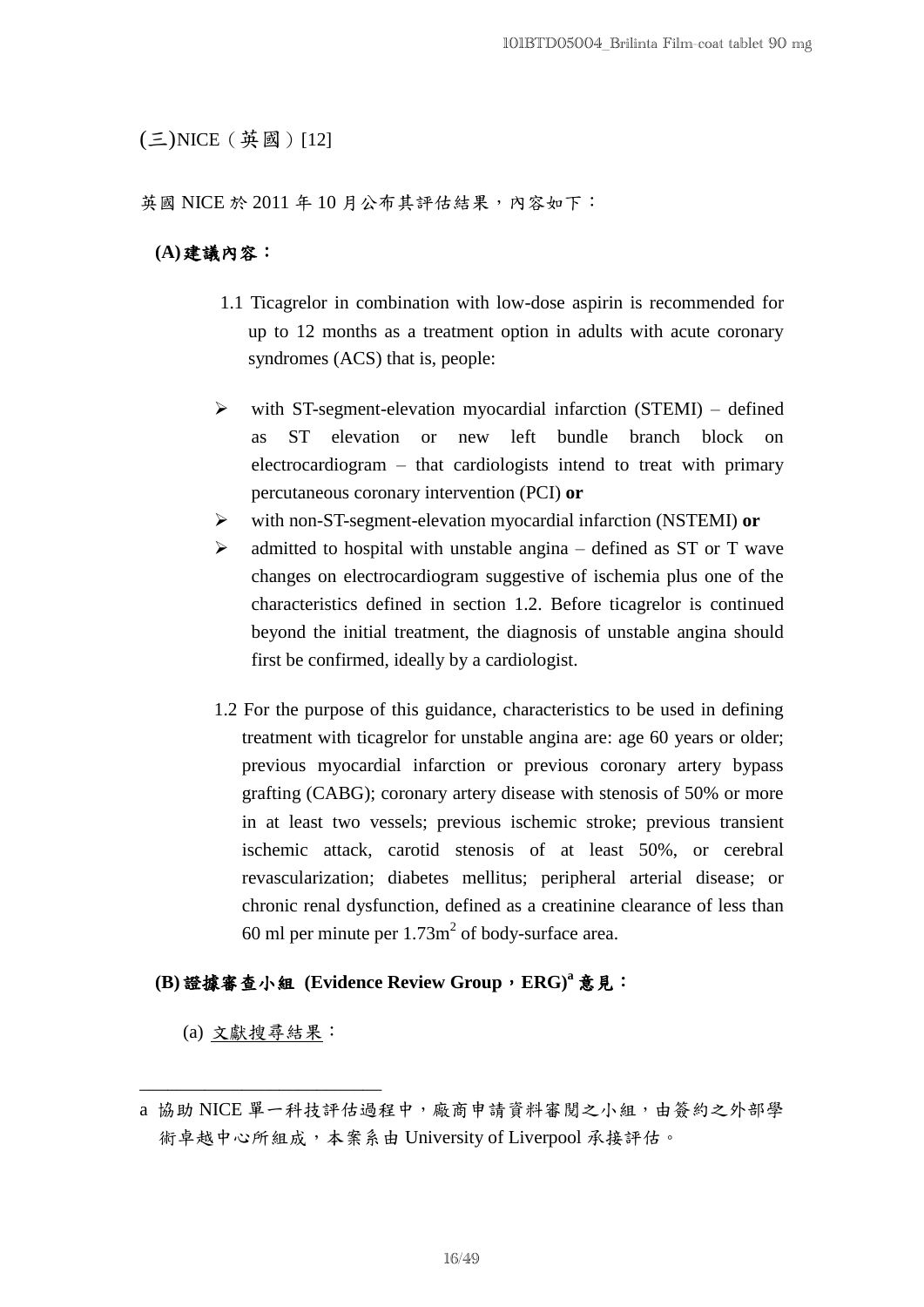基於研究議題(ticagrelor 用於治療急性冠心症),ERG 自行進行了文獻搜 尋的步驟。其結果發現,PLATO 試驗為唯一可供參考的臨床試驗。

針對 PLATO 試驗,ERG 認為其屬於一項設計良好的臨床研究,這包括 了良好的受試者隨機分派與雙盲的執行過程。治療組與對照組間差異微 小。雖然,其中僅有281位受試者來自於英國地區,但是,他們與其他 歐洲地區的受試者沒有不同,唯獨在年齡方面,英國受試者的年齡較長。

(b) PLATO 試驗內容與英國本土治療流程是否相同:

對於 ST 段上升的心肌梗塞(STEMI)病人,如果不進行介入性治療 (PCI), NICE 建議給予至少為期 4 周的雙重抗血小板藥物治療 (clopidogrel 加上阿斯匹林)。對於進行介入性治療者,NICE 建議如下:

- 使用裸金屬支架 (bare-metal stents) 進行血管再生手術 (revascularization)的病人,應給予包括 3 個月雙重抗血小板藥物 (dual antiplatelet therapy)在內的治療方案;
- 使用塗藥支架(drug-eluting stents)進行血管再生手術的病人,應給予 包括 12 個月雙重抗血小板藥物在內的治療方案。

ERG 認為 PLATO 試驗的治療模式足以反應目前英國臨床實務上的情況 (包括藥物劑量的問題)。

(c) 主要療效指標的問題:

在以下幾項因素上,ERG 對於 PLATO 試驗主要療效指標的組成表達關 注之意 ─

- 各組成項目的事件發生頻率不相近 (The primary end point was inconsistent with the concept that all components of an end point occur with similar frequencies.)。舉例來說,總受試之18624人,於 9.1 個 月的追蹤期內,共發生795件由血管因素造成的死亡,1097件心肌 梗塞,以及 231 件中風事件。
- 各項療效指標組成項目間,沒有相近的治療效果趨勢。舉例來說, 中風的危險比(hazard ratio, HR),與心肌梗塞、因血管因素造成的 死亡等項目的危險比不同。中風的危險比是 ticagrelor 組較高(不具 統計顯著),而心肌梗塞、因血管因素造成的死亡等項目的危險比 則是 ticagrelor 組較低(具統計顯著)。

綜合以上的考量,ERG認為在解釋此類複合性療效指標時,應持謹慎態 度。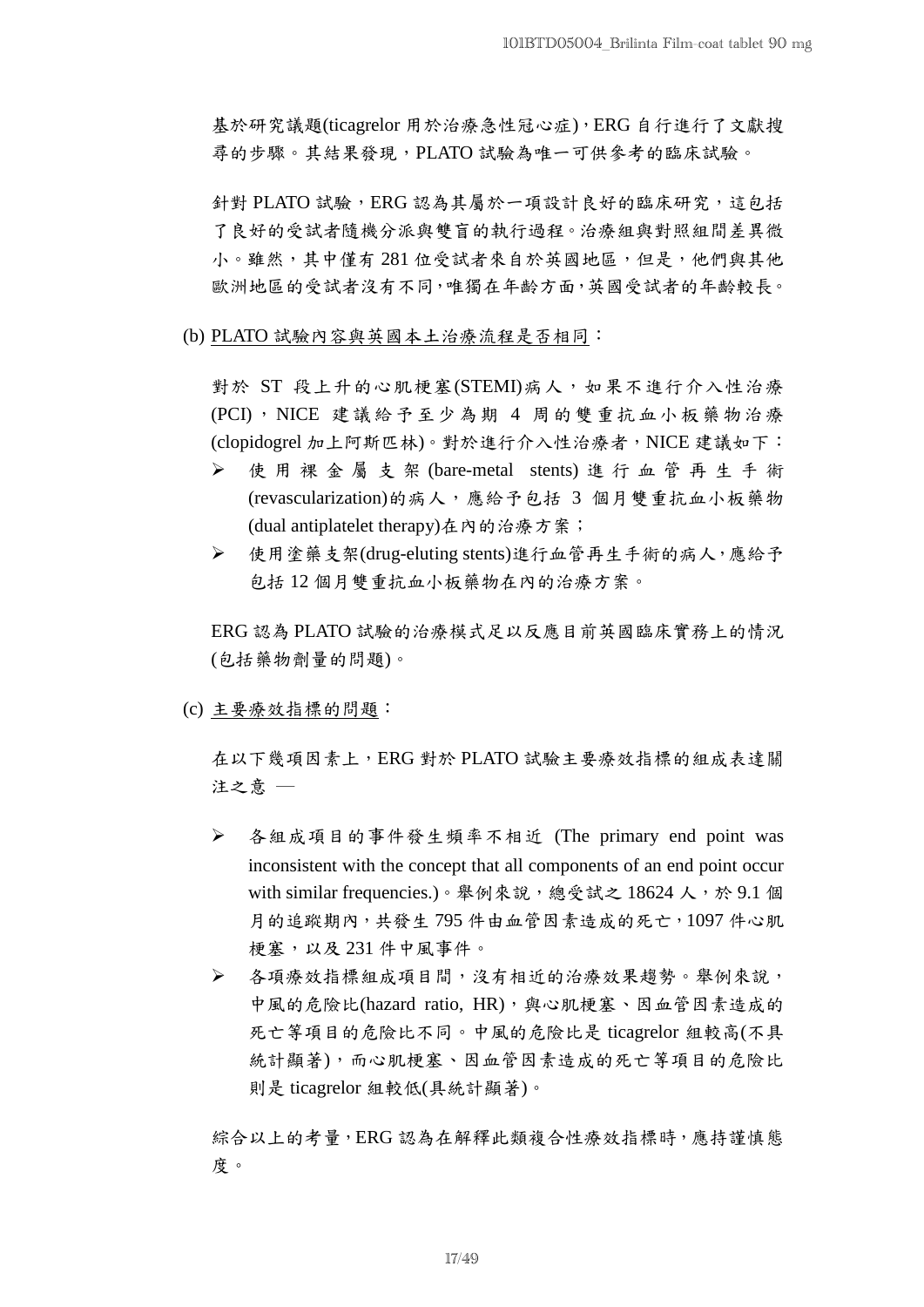(d) 次族群研究的問題:

ERG 瞭解到,廠商在 25 個預先設定(pre-specified)的次族群以及 8 個事 後分析(post-hoc)的次族群研究中,驗證 ticagrelor 相對於 clopidogrel 的 療效和安全性表現。惟於分析過程中,並沒有進行多重比較(multiple comparisons)的校正。

ERG 對於這麼多的次族群以及其具統計意義的分析結果,表達關切之 意。因為這些結果有可能被過度引用,而事實上其結果是由於隨機 (chance)所造成的。

(e) 治療期間長短的問題:

ERG 認為,如果一項試驗設計是去測試受試者接受某種藥物 12 個月之 後的臨床療效與安全性結果,那麼,所有的受試者應該接受完整的 12 個月治療。然而,依據 PLATO 的試驗設計,如果在第 6 個月或第 9 個 月的時候,預先訂定的主要療效指標事件數目已經達到,病人就可以提 早離開試驗。所以,在 PLATO 的試驗中,受試者沒有統一的治療期間(約 44%的病人被追蹤至 12 個月)。

## **(C)**委員會意見:

- (a) PLATO 試驗相關問題
	- 委員會瞭解到,PLATO 試驗結果,在複合性療效指標方面,ticagrelor 組病人的中風、心肌梗塞、因血管因素造成死亡的風險,較 clopidogrel 組降低 16%。如果將此項綜合性指標分開來看,ticagrelor 組病人的心肌梗塞、因血管因素造成死亡的風險,較 clopidogrel 組分別降低 16%與 21%(具統計顯著之結果)。而 ticagrelor 組病人的 中風發生率則增加(不具統計顯著之結果)。
	- > 委員會瞭解到,在生活品質的評量部份,(依據 EQ-5D 評量表),兩 組表現並無差異。
	- 委員會瞭解到,PLATO 試驗中,46%的受試者在隨機分派開始前就 已經接受 clopidogrel 治療。之後,被分派至 clopidogrel 組的受試 者,僅有五分之一的人接受的負荷劑量(loading dose)在建議範圍內 (600-675mg)。另外,受試者的試驗期間中位數為 9 個月。

委員會綜合所有資訊並做出結論,認為以上兩項問題點,應當不會 對 PLATO 試驗結果造成偏差(bias)。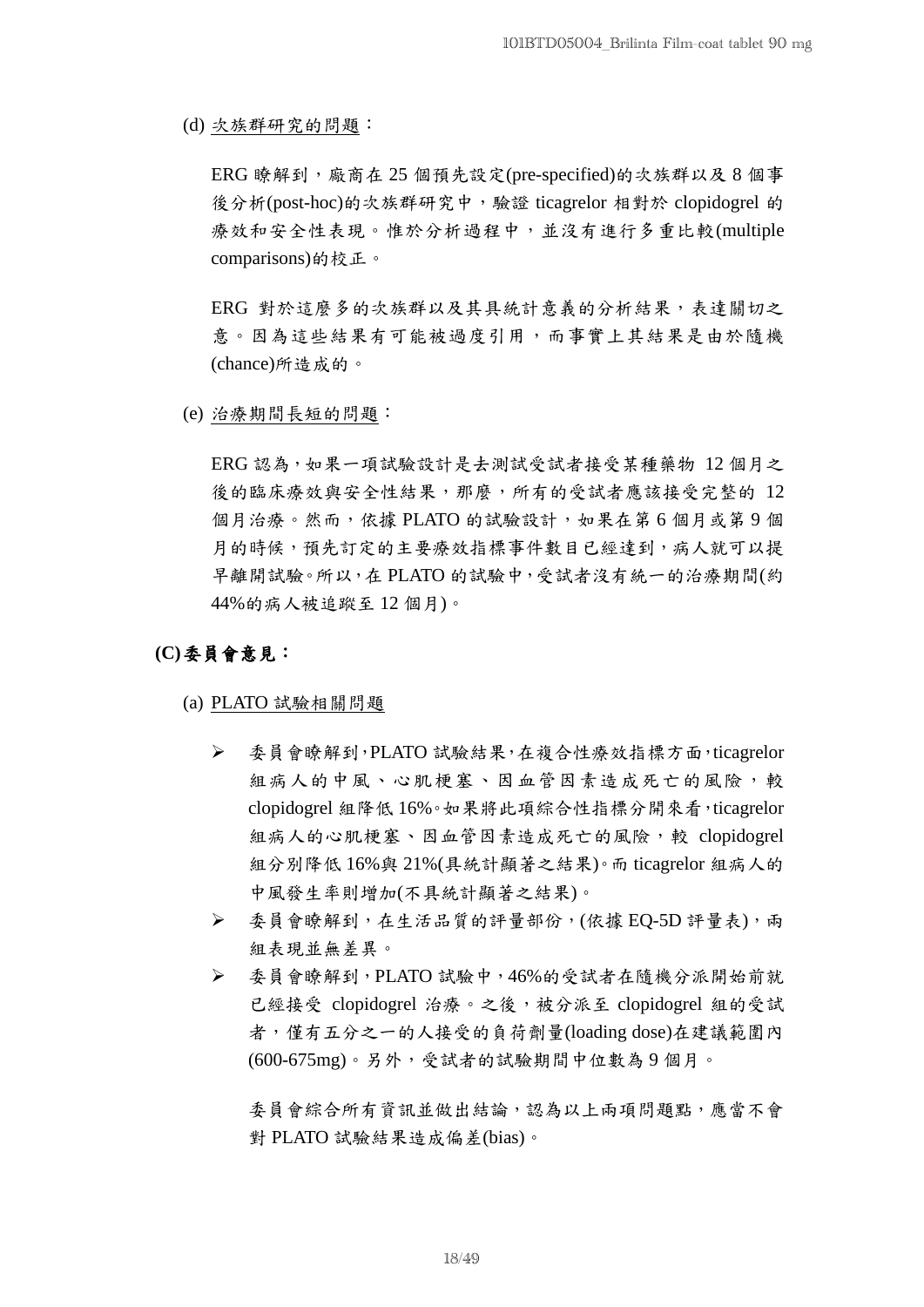委員會瞭解到,諮詢委員(consultees)與評論委員(commentators)所提 出關於服藥遵醫囑性與胃腸道出血的問題。他們認為由於 ticagrelor 的快速代謝(fast offset)特點,可能會使得服用 ticagrelor 的病人,增 加他們得到心肌梗塞與中風的風險(與服用 clopidogrel 的病人相 較)。

委員會綜合所有資訊並做出結論,認為以上的問題點,並不會影響 到他們的建議。

 關於藥物副作用的問題,委員會瞭解到,ticagrelor 組受試者有較多 的人發生呼吸困難(dyspnea)、心室搏動暫停(ventricular pauses)、血 清尿酸(serum uric acid)增加、血肌酐酸(serum creatinine)增加的情況 (具統計顯著的結果),除此之外,ticagrelor 組受試者也有較多的人 因為藥物副作用問題而退出試驗。

另一方面,病人代表在會議討論時向委員表示,呼吸困難會使得急 性冠心症的病人沮喪(frustrated),而臨床醫學專家則說明,雖然 ticagrelor 組受試者因為呼吸困難退出試驗的比例較 clopidogrel 組高 出9倍,但是,其發生呼吸困難的絕對風險(absolute risk)小於 1%, 是很少數的情況。

廠商對於此一議題的說明則是,受試者發生呼吸困難的程度主要為 輕度。

委員會注意到,在藥物安全性指標「主要出血(major bleeding)的部 份」,ticagrelor 組與 clopidogrel 組之間的表現並無具統計顯著差異 的結果。但是,ticagrelor 組病人有較多的出血事件發生(包括與冠 狀動脈繞道手術無關之出血)。

委員會認為,服用 ticagrelor 所帶來在預防急性冠心症病人死亡方 面的利益,已經高於其藥物可能產生的副作用,所以總結 ticagrelor 為一有效之急性冠心症用藥選擇。

(b) 次族群研究的問題

關於 PLATO 試驗中, STEMI、NSTEMI、UA 這三大類病人的次族群研 究結果,無論在異質性(heterogeneity)部份或者是 ticagrelor 療效部份, 都沒有具統計顯著的差異呈現。委員會也瞭解到,納入次族群研究的人 數太少,以致於無法檢測出療效方面的差異。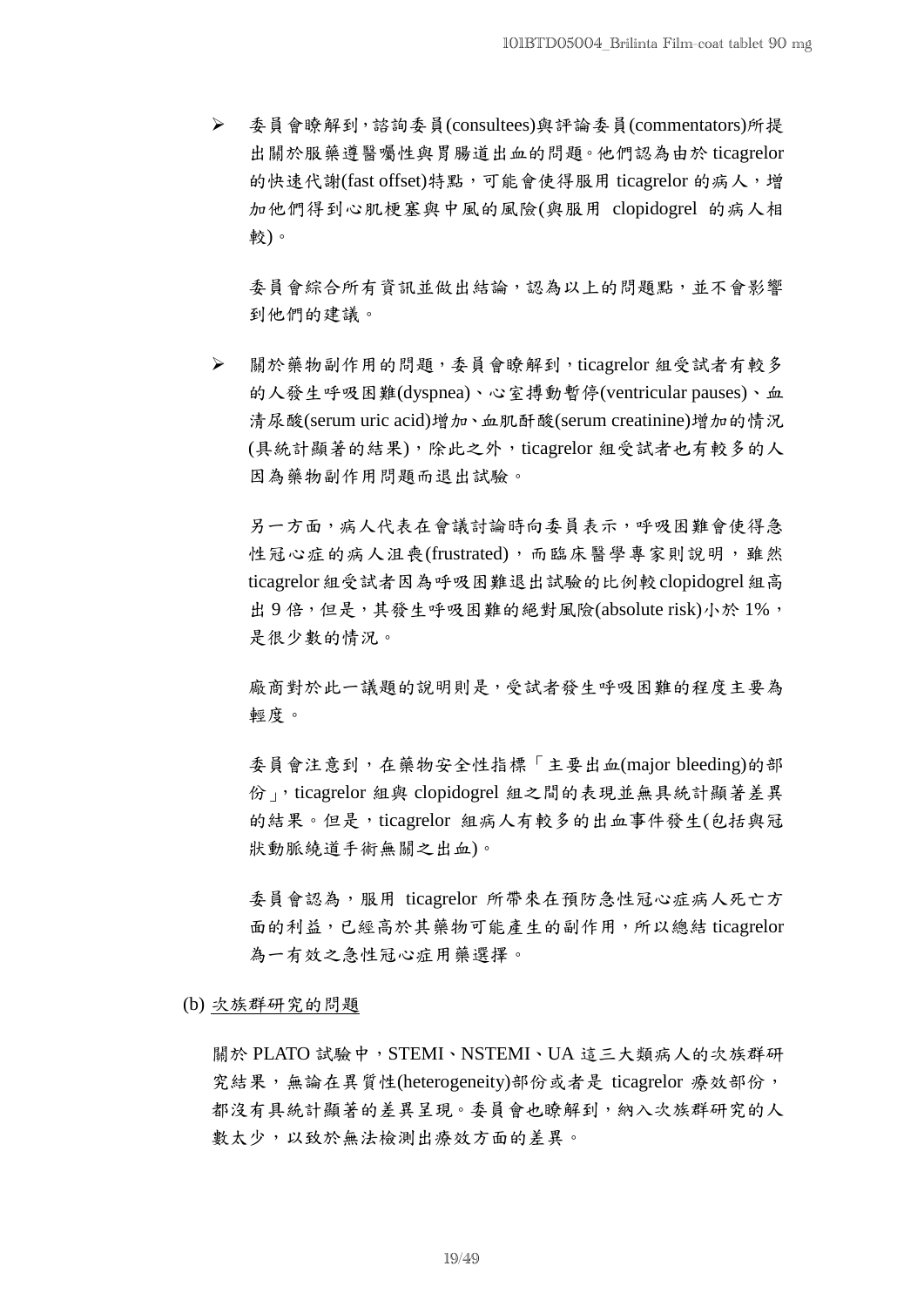(四)其他醫療科技評估組織

1. SMC (蘇格蘭)[13]

蘇格蘭醫藥協會(Scottish Medicines Consortium)於 2011 年 4 月 8 日公布其評 估結果,建議收載 ticagrelor。

### **(A)**評估之適應症內容:**(**同 **European Medicines Agency** 核可之適應症內容**)**

 Co-administered with aspirin, for the prevention of atherothrombotic events in adult patients with acute coronary syndromes (unstable angina, non ST elevation myocardial infarction [NSTEMI] or ST elevation myocardial infarction [STEMI]); including patients managed medically, and those who are managed with percutaneous coronary intervention (PCI) or coronary artery by-pass grafting (CABG).

### **(B)**臨床相對療效與安全性結果:

請參閱附錄一 (PLATO 試驗簡介)

#### **(C)**臨床療效部份的問題點:

SMC 委員會討論到幾項重要的問題點:

- (a) 關於樞紐試驗(pivotal study)的部份,存在幾項限制–
	- 試驗中並未排除已經接受 clopidogrel 治療的病人,同時,也可能納 入了一小部份對 clopidogrel 反應較差的病人,所以,有比較高的 缺血性事件發生風險。
	- Clopidogrel 組受試者所接受的起始劑量也不盡相同。劑量多寡主要 取決於該名受試者在進入試驗前,是否已經接受 clopidogrel 治 療,或者,取決於該名受試者是否可能將進行介入性治療(PCI)。
	- ▶ 試驗的治療期間預計持續至12個月,但是,只要預先設定之主要 療效指標事件發生數目已經達到,受試者被允許在接受試驗藥物 6 或 9 個月之後,就可以停藥。所以,每位受試者接受長短不一 的受試期,而整個試驗期的中位數為 9.1 個月,這個時間是比目 前某些臨床治療指引建議的治療期間為短。
- (b) 雖然,依據藥物作用機轉, ticagrelor 屬可逆性的 P2Y12 二磷酸腺苷 (Adenosine diphosphate, ADP)受體拮抗劑,較不可逆之受體拮抗劑 clopidogrel、prasugrel,有較快的可逆性作用。但是,這樣的可逆性作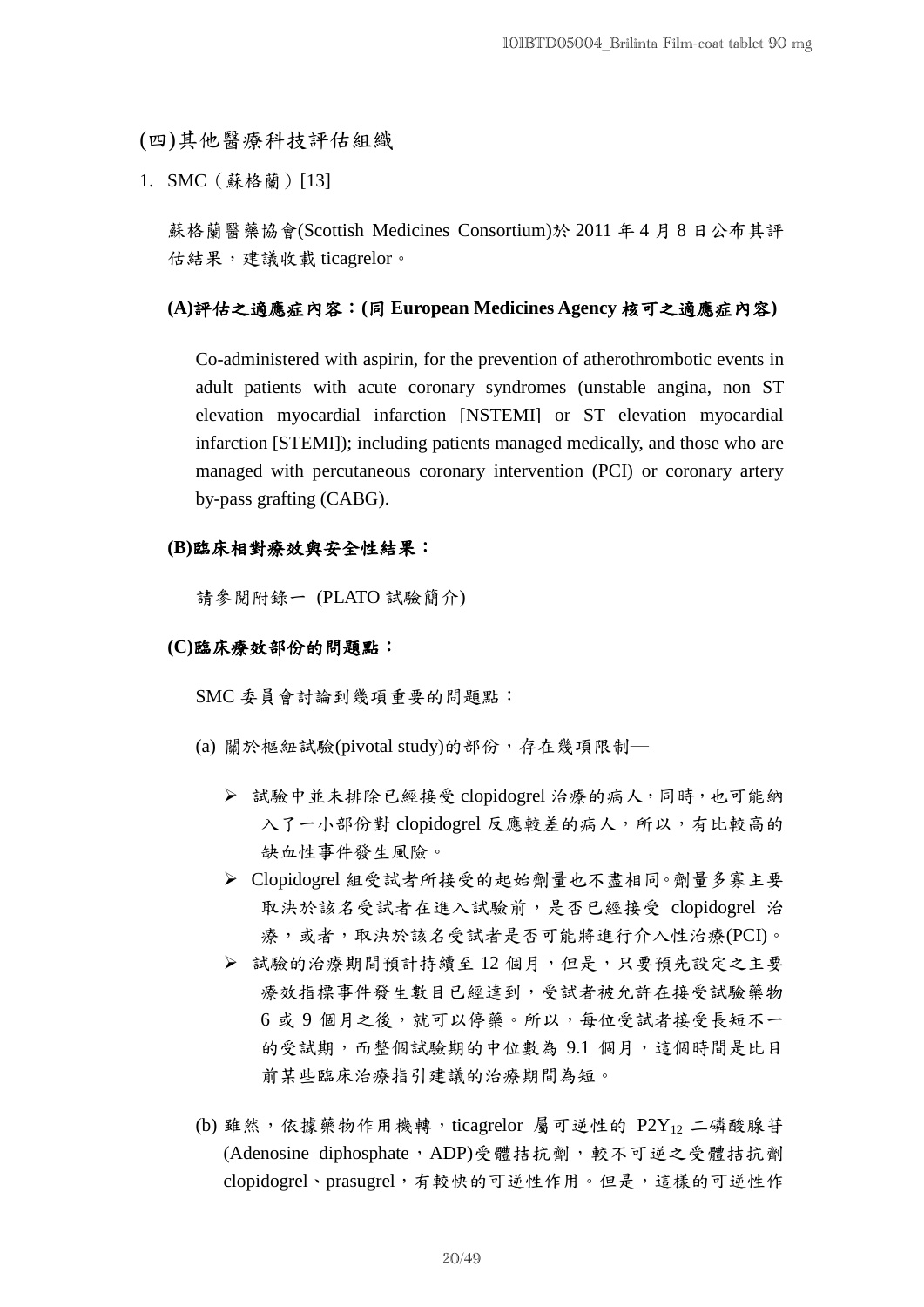用也意味著,病人一天需要服用 ticagrelor 兩次,與一天僅需服用一次 的 clopidogrel 相較,可能會影響病人服藥的遵醫囑性。

(五)其他

## **1. Cochrane/PubMed/Embase** 等電子資料庫的文獻搜尋結果

本報告用於搜尋 Cochrane/PubMed/Embase 電子資料庫之方法說明如下:

(A)搜尋策略

透過 Cochrane/Embase 等文獻資料庫,於民國 101 年 05 月 31 日, 用(ticagrelor)做為關鍵字,並設定以英文發表之研究,進行文獻 搜尋的步驟。之後,依照預先訂定之PICOS條件,進行文獻篩選。 搜尋策略請參閱附錄表一。

(B) 搜尋條件

以下列 PICOS 做為文獻篩選條件,即搜尋符合本次申請新藥給付條 件下之病人群(population)、治療方法(intervention)、療效對照品 (comparator)、療效測量指標(outcome)及研究設計與方法(study design),其篩選條件整理如下:

| Population     | 納入條件:急性冠心症病人      |  |  |
|----------------|-------------------|--|--|
|                | 排除條件:未設限          |  |  |
| Intervention   | ticagrelor        |  |  |
| Comparator     | clopidogrel       |  |  |
| <b>Outcome</b> | 未設限               |  |  |
| Study design   | 區分為兩個類別來看,即       |  |  |
|                | (a) 系統性文獻回顧或統合分析類 |  |  |
|                | (b) 臨床試驗類         |  |  |

(C) 搜尋結果

遵循上述之搜尋策略,共得到系統性文獻回顧或統合分析類文獻 15 篇,臨床試驗類文獻 23 篇。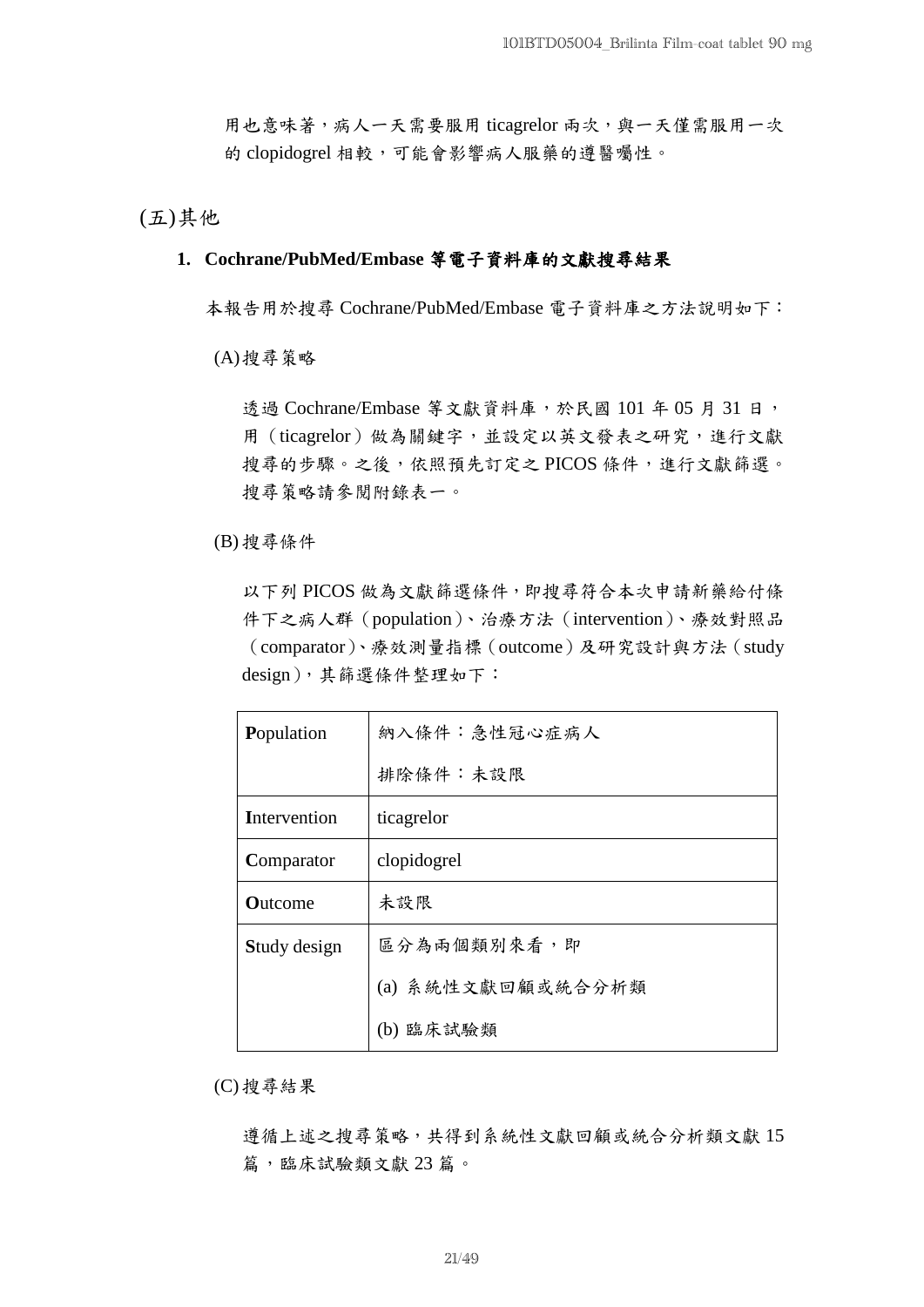- (a) 在系統性文獻回顧或統合分析類的 15 篇文獻中,經過摘要 (abstract)閱讀,並以 PICOS 條件篩選,符合納入參考之文獻計 有 2 篇[14, 15]。這兩篇文獻皆為統合分析的結果,其主要研究 方向是探討對於急性冠心症病人的治療,新一類的抗血小板藥物 (包括 ticagrelor、prasugrel、cangrelor、elinogrel)表現如何。整體 而言,兩篇研究結果皆顯示,新一類抗血小板藥物的臨床療效較 傳統的抗血小板藥物(clopidogrel)為佳。在藥物安全性方面(主要 是出血事件),新舊藥物沒有顯著差異。惟文獻當中沒有個別藥 品之間的相對療效比較結果。
- (b) 在臨床試驗類的 23 篇文獻中,經過摘要閱讀,並以 PICOS 條件 篩選,符合納入參考之文獻計有 23 篇。這 23 篇文獻之中,有 21 篇的主題皆為 PLATO 試驗的探討,1 篇探討的病人群不符(穩 定型冠狀動脈心臟病患),1 篇為 ticagrelor 第二期臨床試驗研究 報告,故而,此一部份無任何文獻被納入以供參考。

## **2.** 廠商送審資料

本中心於 2012 年 6 月 8 日 (評估開始後第 10 天)接獲廠商送審之完整檔 案。由於廠商期望健保局以突破創新新藥收載 ticagrelor,因此,在臨床 療效部份,於送審資料中呈現其系統性文獻回顧之分析結果。以下將從 幾個方向提供查驗中心對於送審資料之意見:

(A)執行方法學:

整體而言,廠商所執行之系統性文獻回顧,條理清晰。即,廠商依 照「全民健康保險藥價基準新藥收載及核價申請書填表說明」所建 議之主體架構,提供說明用以支持 ticagrelor 療效之顯著性。惟依照 AMSTAR 評估方法學,在整個執行步驟當中,如果能再略微增補以 下建議之幾點內容,相信會使得整份資料更趨完整:

(a) 文獻搜尋之廣泛性─

廠商使用 PubMed 與 Cochrane Library 兩個電子資料庫進行文獻 搜尋。對於其他與 ticagrelor 相關之研究報告,如研討會發表之 數據、一般管道不容易取得之研究資料(grey literature)等情況, 並未給予說明。

(b) 文獻篩選─

廠商提供文獻篩選流程圖(送審資料第 33 頁),並詳細列出納入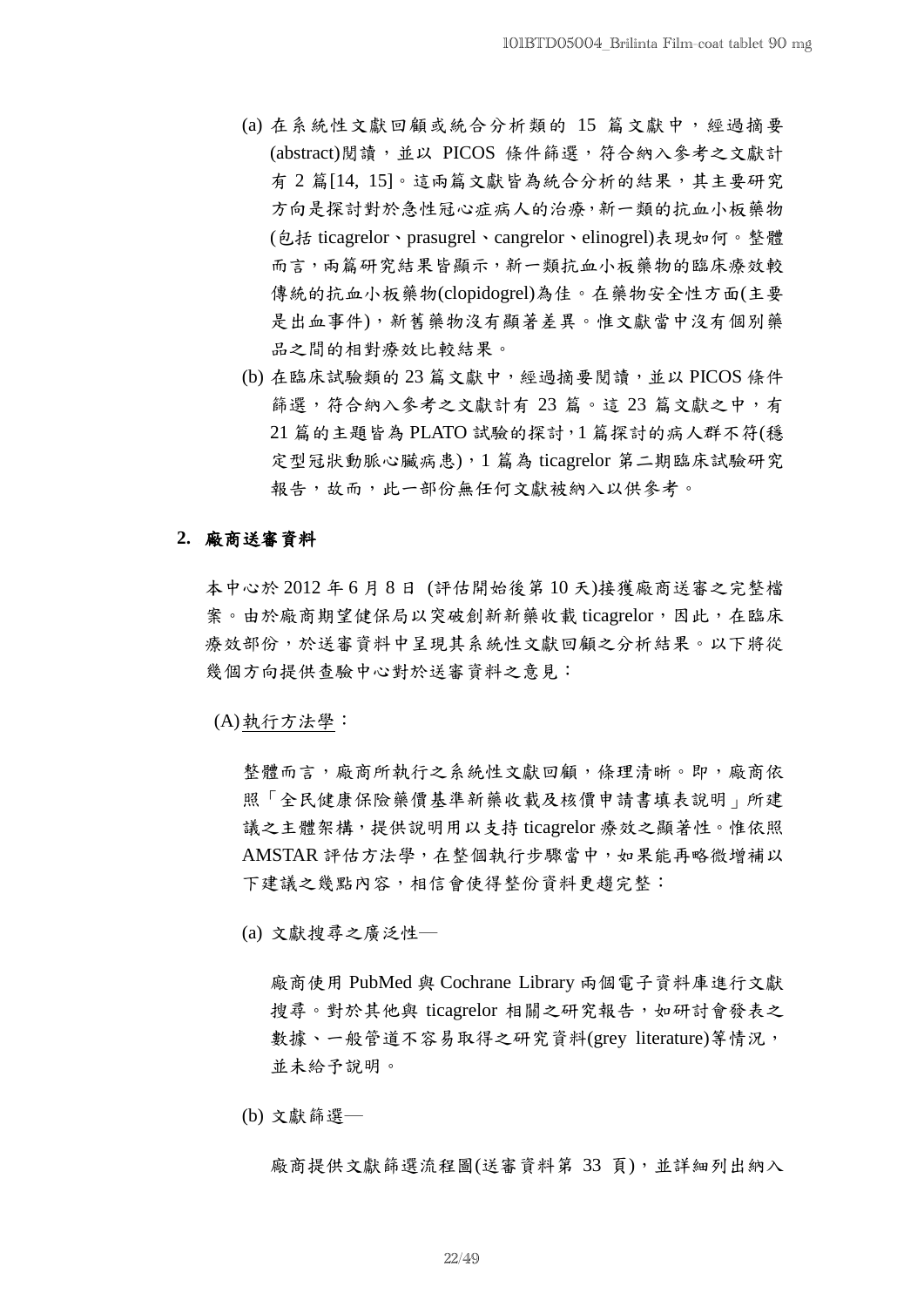分析之3篇文獻的數據資料。但是,對於排除於分析之外的 111 篇文獻,並未給予概略性說明或者列出相關明細,以供參考。另 一方面,在文獻篩選過程中,廠商似乎以「隨機對照試驗(RCT or non-RCT)」做為篩選條件,在經過初步篩選之後留存下來的 PubMed 18 篇文獻中,最終篩選出 3 篇文獻的理由不明確。最終 被納入分析者,為 ticagrelor 的樞紐試驗(PLATO)以及 2 篇次族群 分析結果。惟根據 EMA 的評估報告[16]與 AstraZeneca UK Ltd 呈送英國 NICE 的報告[17], PLATO 試驗共包含 6 個次族群研 究,因此,廠商未納入其他相關研究的理由為何,以及,是否尚 有其他的相關研究結果亦被排除於分析之外等資訊,皆未於送審 資料中呈現。

(c) 文獻品質評估─

雖然,納入分析的文獻為 ticagrelor 之樞紐試驗與其次族群分析 研究,且發表於知名期刊上,但是,如果能夠進行品質評估之步 驟,將使整個系統性文獻回顧之執行過程更加完整。

(d) 利益衝突之說明─

廠商並未對納入分析之文獻是否有利益衝突的問題加以說明。

(B) 內容:

在整份送審資料的內容當中,有以下問題需要再進一步討論:

送審資料第 32~40 頁,為廠商提供之新藥療效顯著性說明,用以支 持為何 ticagrelor 符合健保突破創新新藥之給付理由。在第 37 頁「目 前臨床治療的需要」段落,第 3~6 行之敘述「…clopidogrel 是一種 前驅藥物(prodrug),需要藉由肝臟中的 CYP2C19 酵素轉化為活性代 謝物,但是在台灣有約 50%民眾是屬於 CYP2C19 喪失功能對偶基 因帶因者,此基因的多型性(polymorphism)常會使用 clopidogrel 的療 效不彰。……; 惟在 PLATO 試驗之次族群分析中(PLATO-genetics), 無論是我國廠商在送審資料附件四之說明,抑或是 AstraZeneca UK Ltd 呈送英國 NICE 的報告中(第 55 頁/292 頁)[17],皆論述到此 CYP2C19 的基因表現對 ticagrelor 主要療效指標的結果沒有影響。 (…The magnitude of the reduction in the primary endpoint by ticagrelor was consistent with the main study population and was not affected by CYP2C19 gene expression (p for interaction =  $0.46$ ))\* 。另一方面,關 於此基因多形性所導致 clopidogrel 療效不彰的問題,廠商所引用的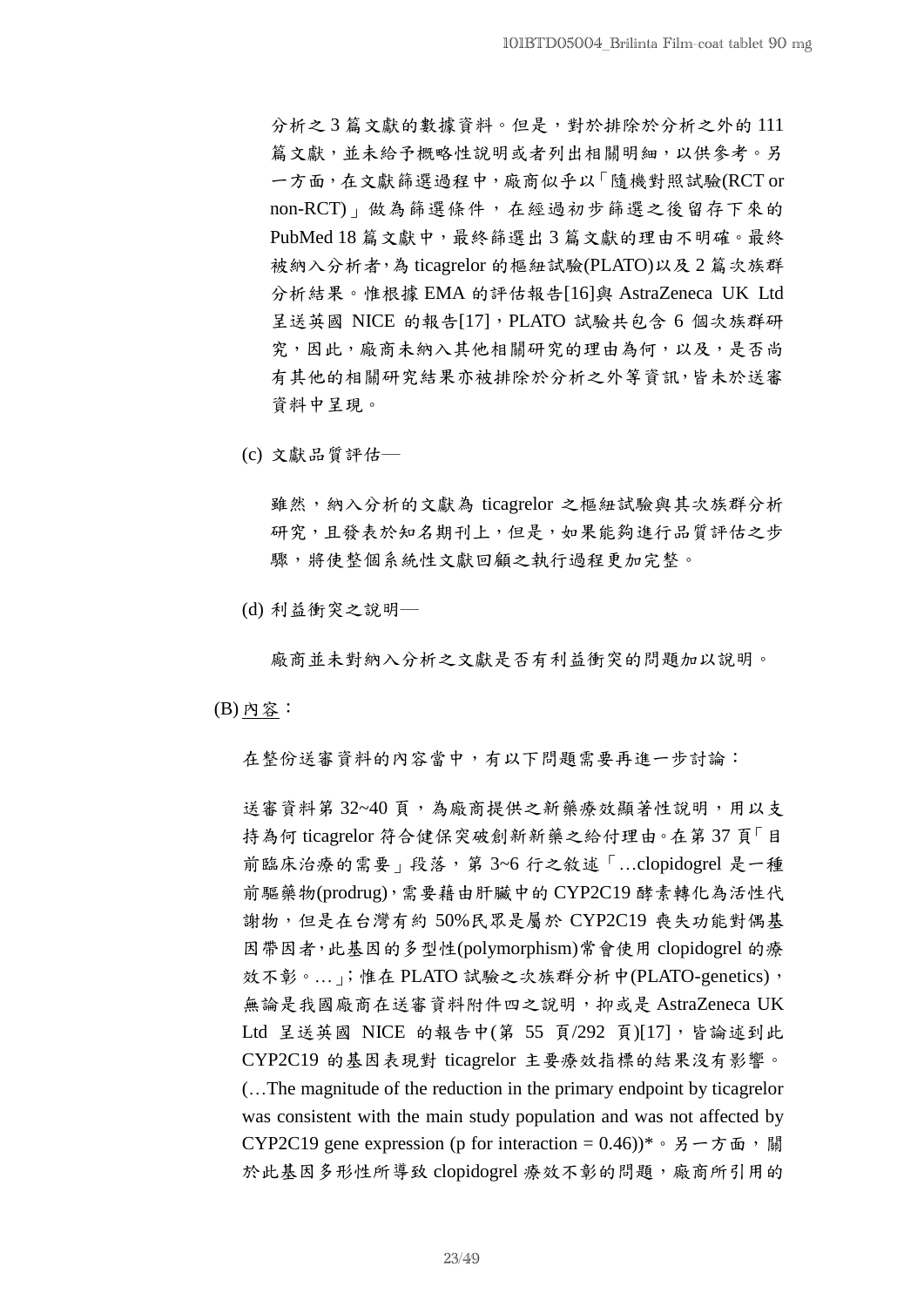資料為 Ping-I Hsu 等人發表,於 2008年8月~2010年1月間,以165 位長期使用 clopidogrel 並且患有胃十二指腸潰瘍病人為研究對象所 做出來的研究結果;在這 165 位研究對象當中,共得到 125 人的 CYP2C19 基因檢測結果(p=0.807),作者得到的結論之一,即認為 CYP2C19 基因型的表現,是 clopidogrel 療效表現好壞的主要決定因 素[18]。

\*CDE 註:PLATO-GENETICS 試驗結果數據摘要,請參閱附件一 (本 報告第 30 頁之內容)

針對這樣的問題,本中心在 EMBASE 或 JACC(Journal of the American College of Cardiology)等資料庫進行文獻搜尋,發現許多文 獻可供參考。特別的是, Vamsi Krishna 等人今年在 Circulation 雜誌 所發表的最新文獻顯示,CYP2C19 基因型表現和血小板功能的關係 仍有許多值得再探討之處[19]。因此,本中心建議以更謹慎的態度 去看待目前可獲得的實證資料。廠商也可以提出更多的本土相關研 究結果(或者提供 PLATO-genetics 試驗中,台灣受試者的資料結 果),以加強佐證送審資料中之論述基礎。

## **3.** 目前正在進行之臨床試驗 **[20]**

根據本中心於 ClinicalTrials.gov 網頁的搜尋結果顯示,與本案申請藥品 ticagrelor 相關之臨床試驗,截至搜尋日期 2012 年6月8日為止,共有 36 項。其中,與我們較相關者有兩項試驗。這兩項試驗中,一項試驗為 探討 ticagrelor 對亞洲人在藥物動力學以及藥效學的表現(受試者 146 人,試驗已於 2011年3月間完成),另一項試驗則為探討 ticagrelor 對於 亞洲與日本受試者的療效與安全性反應(第三期臨床試驗,受試者 800 人,試驗已於 2011 年 2 月開始進行,預計 2012 年 7 月間完成。比較藥 品為 clopidogrel,主要療效指標與 PLATO 樞紐試驗相同。)

## 四、療效評估結論

(1) 加拿大、澳洲、英國、蘇格蘭評估報告重點摘要

| 加拿大 CADTH   加拿大 CADTH 於 2011 年 12 月 16 日公告其委員會評估結果, |
|-----------------------------------------------------|
| 基於廠商所提供的給付價格情況下,不建議收載 ticagrelor。不                  |
| 建議受載的理由,主要是根據一項大型隨機分派試驗的次族群                         |
| 分析結果(針對不同種族的區域性分析),發現到北美洲的急性                        |
| 冠心症病人, 在服用 ticagrelor 後, 其臨床試驗並沒有得到優於               |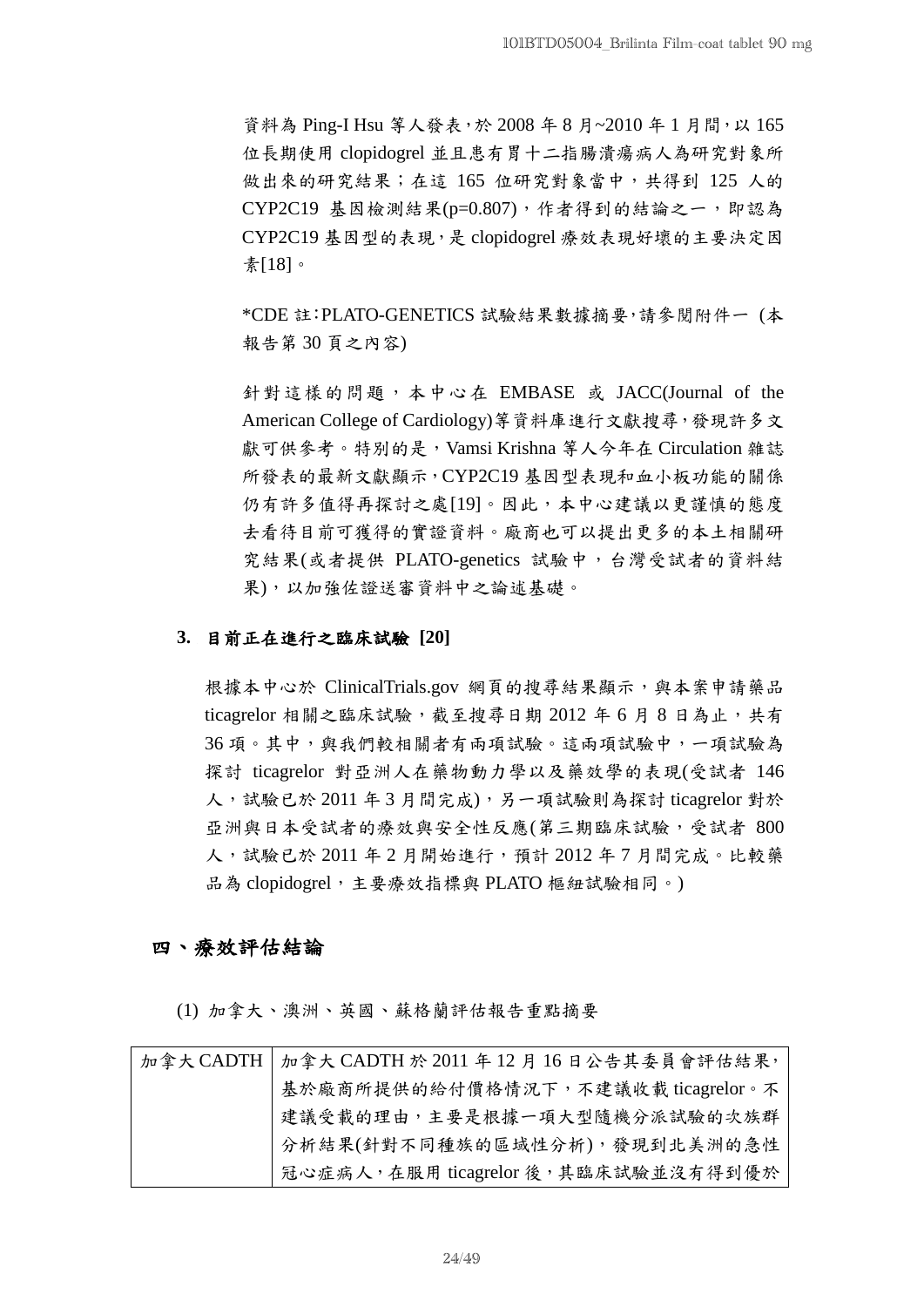|         | 比較藥品 clopidogrel 的表現, 以便支持用較高的價格收載                 |
|---------|----------------------------------------------------|
|         | ticagrelor •                                       |
| 澳洲 PBAC | 澳洲 PBAC 於 2011 年 7 月公告其評估結果, 委員會基於可接               |
|         | 受之成本效益分析結果,建議收載 ticagrelor 做為治療急性冠心                |
|         | 症(包括心肌梗塞與不穩定心絞痛)病人用藥(合併阿斯匹林使                       |
|         | 用)。                                                |
| 英國 NICE | 英國 NICE 於 2011 年 10 月公布其評估結果, 建議 ticagrelor 與      |
|         | 低劑量之阿斯匹林合併使用,做為治療成人急性冠心症的用藥                        |
|         | 選擇,使用期可至12個月。詳細之使用限制,請參閱本報告                        |
|         | 13 頁之內容。                                           |
| 蘇格蘭 SMC | 蘇格蘭醫藥協會(Scottish Medicines Consortium)於 2011 年 4 月 |
|         | 8日公布其評估結果,建議收載 ticagrelor。                         |

(2) Cochrane/Embase 等電子資料庫的文獻搜尋結果

透過 Cochrane/Embase 等文獻資料庫,於民國 101 年 05 月 31 日,用 (ticagrelor)做為關鍵字,並設定以英文發表之研究,進行文獻搜尋的 步驟。之後,依照預先訂定之 PICOS 條件,進行文獻篩選的步驟。搜 尋結果顯示,共有系統性文獻回顧或統合分析類文獻 2 篇可納入參考。 這兩篇文獻皆為統合分析的結果,其主要研究方向是探討對於急性冠心 症病人的治療, 新一類的抗血小板藥物(包括 ticagrelor、prasugrel、 cangrelor、elinogrel)表現如何。整體而言,兩篇研究結果皆顯示,新一 類抗血小板藥物的臨床療效較傳統的抗血小板藥物(clopidogrel)為佳。 在藥物安全性方面(主要是出血事件),新舊藥物之間沒有顯著差異。惟 文獻當中沒有個別藥品之間的相對療效比較結果。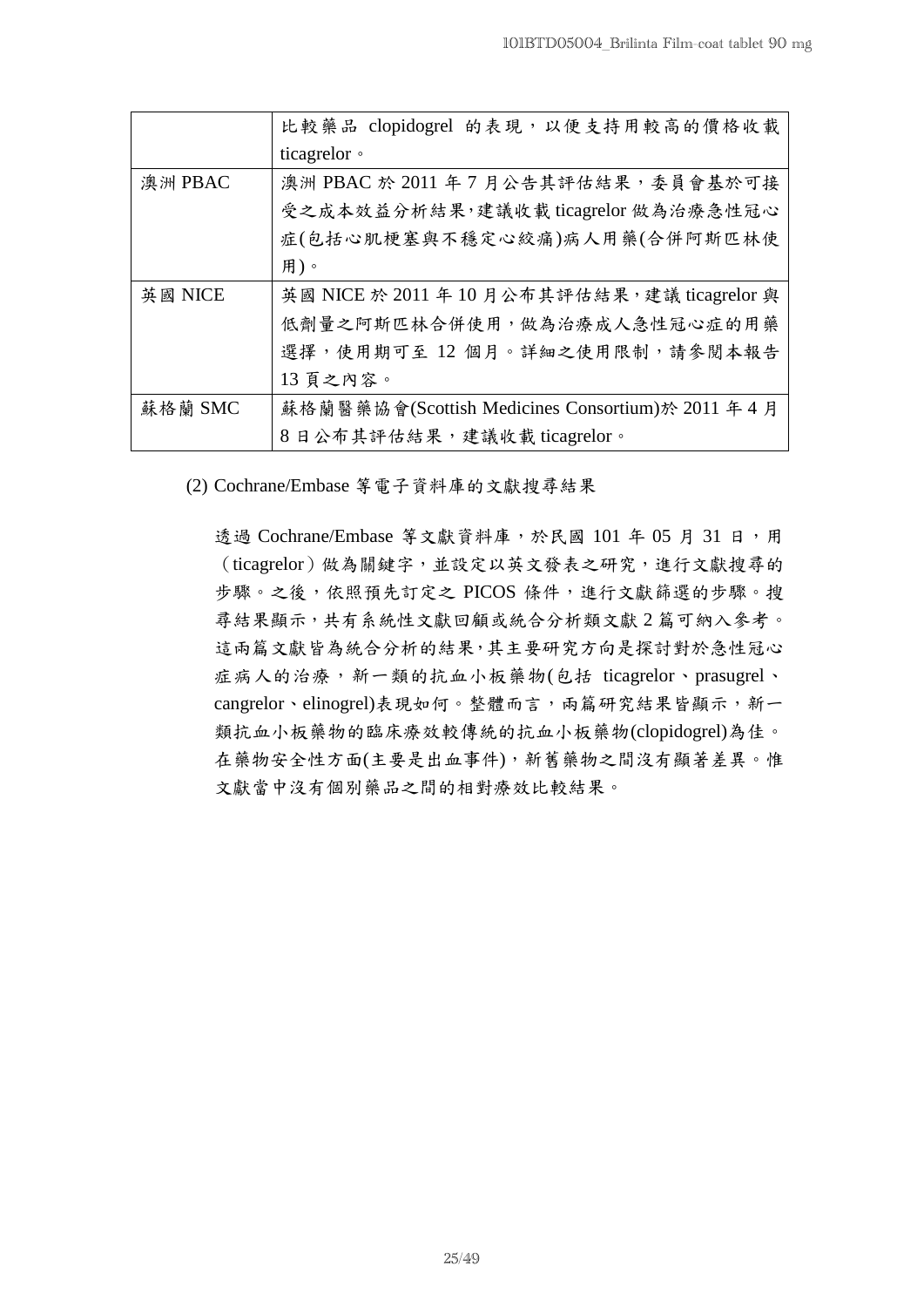## 五、經濟評估報告(含文獻回顧摘要)

本報告主要參考 CADTH、PBAC 及 NICE 之醫療科技評估報告及廠商提供 資料;視需要輔以其他醫療科技評估組織報告或 CRD/INAHTA/Cochrane/PubMed /Embase 相關文獻,以瞭解主要醫療科技評估組織之給付建議及目前成本效益研 究結果。

| 來源                 | 報告日期                                        |
|--------------------|---------------------------------------------|
| $CADTH$ $(m$ 拿 大 ) | 一項優先審查申請於 2010年6月30日中止評值,另一                 |
|                    | 項評值結果發布於 2011 年 12 月 16 日。                  |
| PBAC (澳洲)          | 發布於 2011 年 7 月。                             |
| $NICE$ (英國)        | 發布於 2011 年 10 月。                            |
| 其他                 | 1. 英國 SMC (蘇格蘭): 發布於 2011 年4月8日。            |
|                    | 2. PubMed、Embase、CRD、Cochrane 與 CETD & CEPS |
|                    | 資料庫, 符合收錄條件的成本效益分析文獻共兩篇。                    |
|                    | 3. 廠商所進行之台灣成本效益評估報告。                        |

 $(-)$  CADTH  $(m$ 拿大)

在 CADTH 的 Common Drug Review 中尋獲兩則 ticagrelor 評值紀錄:首先廠 商在 2010 年主張該產品用以治療急性冠心症屬於成本節省方案(cost saving), 申請優先審查 (Pre-Notice of Compliance Priority Review submission,簡稱 Pre-NOC),然該項申請於 2010 年 6 月 30 日中止評值[21]。

其後,廠商申請 ticagrelor 用於急性冠心症病人以預防栓塞。依據加拿大藥 物專家委員會 (Canadian Drug Expert Committee,以下簡稱 CDEC)於 2011 年 12 月發布的最終建議[10],不建議收載 ticagrelor,理由如下:1. 在一項大型隨 機對照試驗(PLATO 試驗)預定的次族群分析中,北美病人群並未證明 ticagrelor 的療效優於 clopidogrel。2. 廠商提交的藥物經濟學研究具有幾項限制,CDEC 認 為該研究未能適當呈現 ticagrelor 的成本效益。3. ticagrelor(加幣 2.96 元)的每 日藥費高過 clopidogrel(加幣 2.58 元)。

廠商申請文件係採用成本效果分析(cost-effectiveness analysis)與成本效用 分析(cost-utilization analysis),比較 ticagrelor 相對於 clopidogrel 用於急性冠心 症病人,其開始接受治療後1年(短期)或30年(長期)間的成本效益。短期 分析係採用決策樹;而長期分析則是使用馬可夫模型(Markov model),該模型 依健康情況將病人分為四個狀態:心肌梗塞、中風、死亡或無併發症,起始分布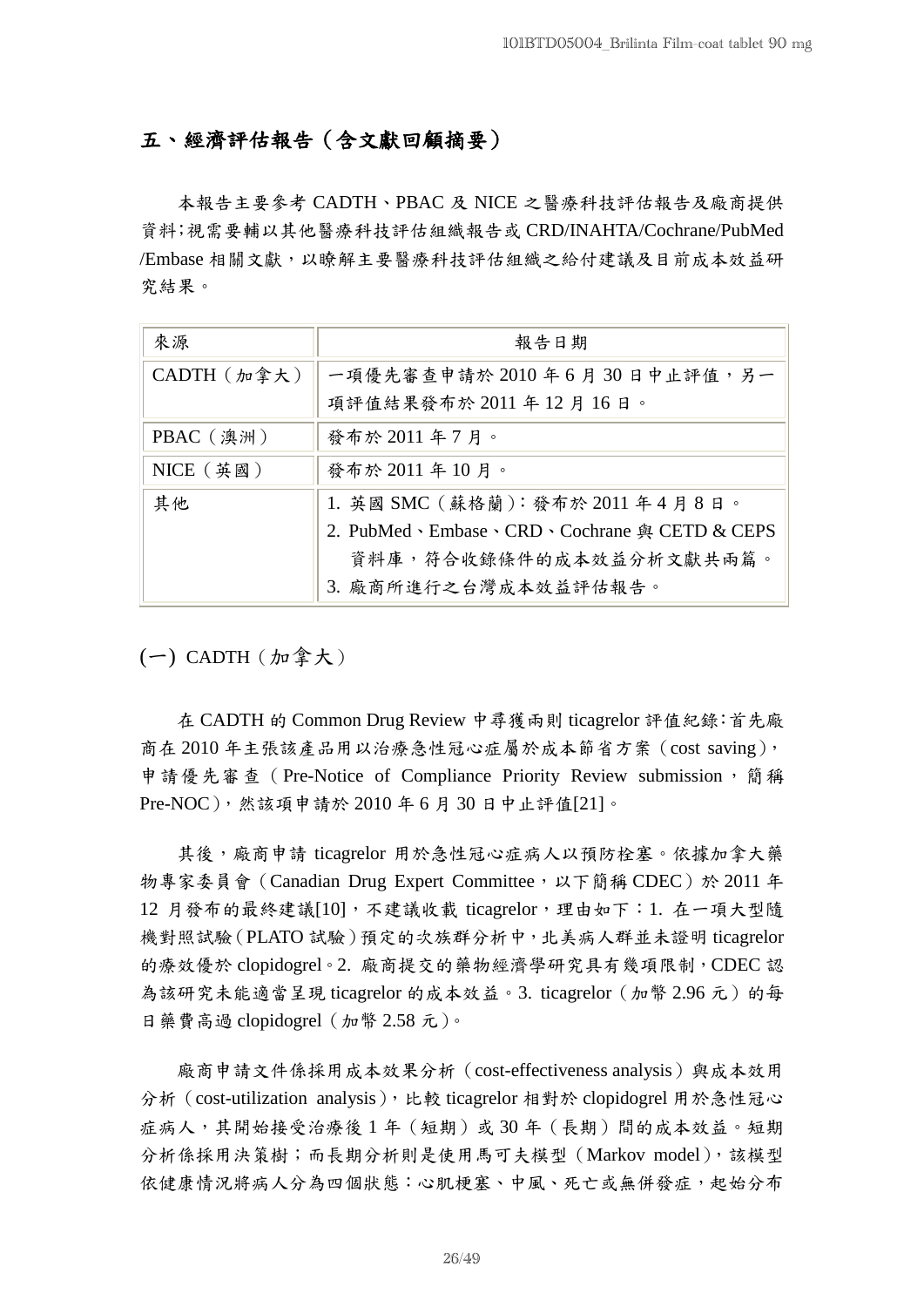係來自 PLATO 試驗,心肌梗塞的死亡機率取自加拿大健康資訊所 (Canadian Institute of Health Information)的統計資料,之後假設無併發症的病人僅會轉移 到「死亡」或「無併發症」兩個狀態,假設中風病人可能轉移到「中風」、「死亡」 或「無併發症」三個狀態,假設心肌梗塞病人可能轉移到「心肌梗塞」、「死亡」 或「無併發症」三個狀態。基本方案分析結果指出,相較於 clopidogrel, ticagrelor 的成本較低(加幣 500 元)且效果較佳(0.067 經健康生活品質校正人年,  $OALYs$ )。

然而 CDR 認為廠商提供的經濟評估研究具有以下三點限制:1. 臨床事件的 轉移機率未能表現出多重併發症的狀況,儘管適當反應臨床路徑的資料未必可 得。2. 長期分析模型過度簡化臨床路徑及急性冠心症的自然病史:例如假設第 一年過後的死亡率與之前的併發症無關、未考慮第一年後發生併發症的狀況。試 驗指出 ticagrelor 組的中風發生率較高,上述假設可能導致結果偏好 ticagrelor 的 偏誤。3. 廠商使用的效用權重資料來自 PLATO 試驗與 PLATO HECON 研究, 但是 PLATO 試驗中兩組在第 12 個月的效用權重差異未達統計顯著水準。

據此,CDR 認為廠商提交的經濟評估研究未能有效提供正確的成本效益估 計值。其後廠商再提供另一項經濟評估研究,將提報英國 NICE 的模型修改為加 拿大版本,但 CDR認為此模型仍未解決上述限制,無法提供額外的資訊。

最後 CDEC 形成建議的經濟考量,主要是 ticagrelor 的每日藥費 ( 加幣 2.96 元)高於 clopidogrel(加幣 2.58 元),但療效證據與經濟評估研究未能支持其療 效或經濟價值,故不建議收載,惟 CDEC 認為調降藥價將提升該藥品被收載的 可能性。CDEC 同時考量 clopidogrel 的學名藥將於近期上市,且 ticagrelor 每日 服用兩次(相較於 clopidogrel 每日服用一次)可能降低便利性或遵醫囑性。

(二) PBAC(澳洲)

澳洲藥物福利諮詢委員會 (Pharmaceutical Benefits Advisory Committee, 以 下簡稱 PBAC)於 2011 年 7 月發布的公開摘要文件[11], 建議以事前申請快速授 權方式收載 ticagrelor,與 aspirin 併用於急性冠心症病人 (包含心肌梗塞或不穩 定型心絞痛)。

廠商申請文件係採用成本效果分析與成本效用分析,比較兩個治療策略:1. 介入組使用 ticagrelor;2. 對照組使用 clopidogrel(PBAC 同意以 clopidogrel 作為 比較品)。並以決策分析模型模擬病人自開始治療後 10 年間的成本效益。

該研究使用的決策分析模型可概分為兩部分:第一部分係將第 1 年分為四個 不等長的時間片段,模擬各項併發症事件,第二部分則是以年為循環週期,預測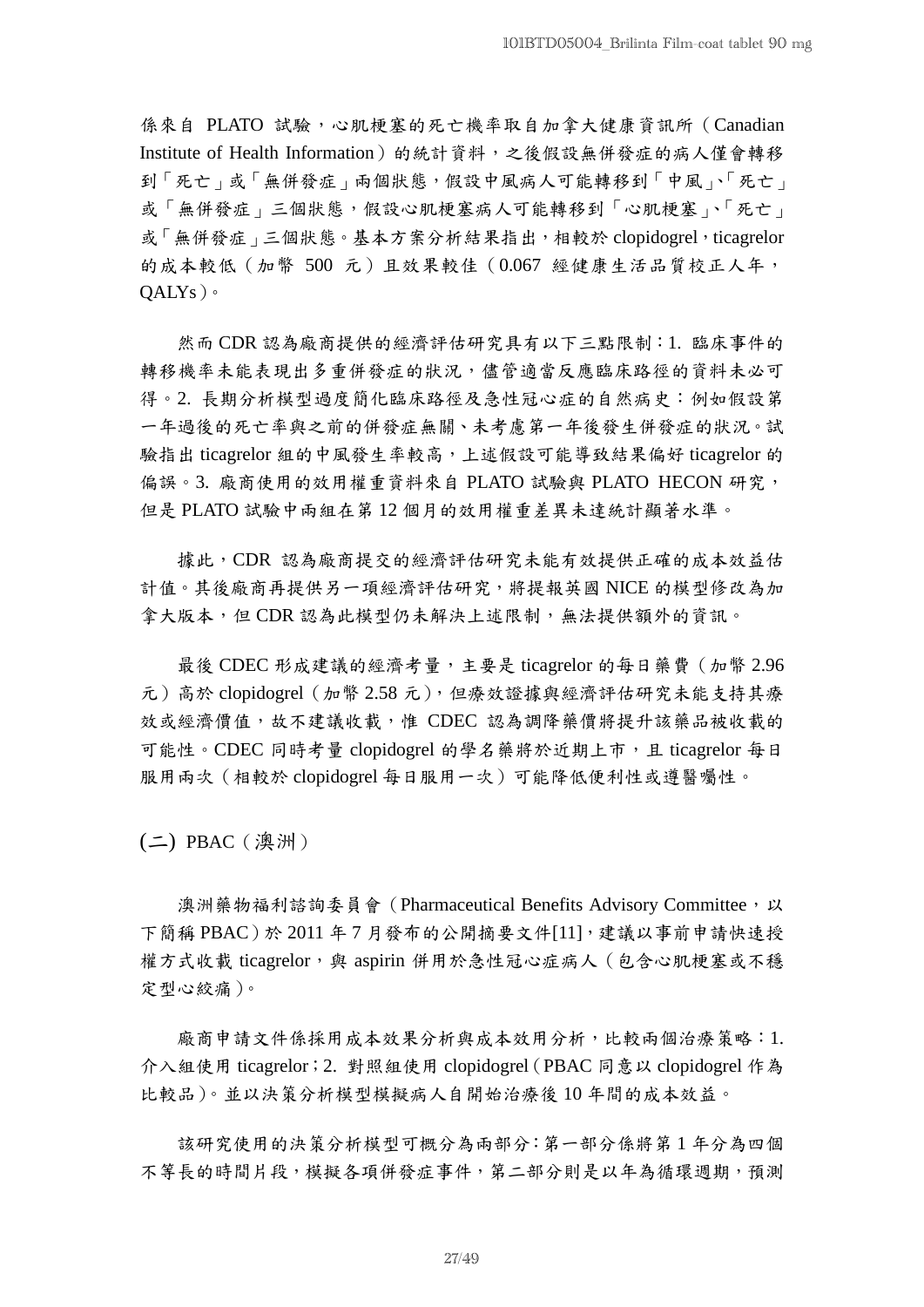第 2 年到第 10 年間各項併發症事件;依健康情況將病人分為五個狀態:無併發 症、心肌梗塞、中風、心血管疾病死亡(cardiovascular death)或其他死亡。假 設所有模擬對象的起始狀態皆為無併發症,其中病人特質(62歲,女性佔 29%) 與轉移機率係來自 PLATO 試驗,同時將 PLATO 試驗觀察到的副作用(非冠狀 動脈繞道手術引起的嚴重出血、輕微出血或呼吸困難)納入分析。

基本方案分析係基於 PLATO 試驗,假設 ticagrelor 組病人持續用藥 246 天, clopidogrel 組病人持續用藥 250 天;同時假設病人在上述治療時間內的遵醫囑率 (定義為服用 80%以上的處方藥物)為 83%。分析結果指出,相較於對照組, 使用 ticagrelor 每增加一單位 QALY 的遞增成本效果比值 (incremental cost-effectiveness ratio,以下簡稱 ICER 值)不超過澳幣 15,000 元;敏感度分析 指出結果受到各項併發症的醫療成本、治療期間與遵醫囑性等參數影響。

在 PBAC 會前,經濟次委員會(Economics Sub-Committee)考量藥廠申請 並未就 ticagrelor 治療期間給予限制,建議模擬終生使用 ticagrelor 的結果。故廠 商補充一項敏感度分析,基於 PLATO 試驗中主要療效指標(觀察 12 個月內之複 合併發症發生率),假設後續治療可維持試驗最末期兩組的相對療效,藉以推估 治療期間延長到四年的情境,分析結果指出 ICER 值約介於澳幣 15,000 到澳幣 45,000 元。

在財務衝擊分析,廠商申請文件假設 ticagrelor 納入收載的前五年,逐年病 人人數介於 50,000 人到 100,000 人,估計逐年淨財務衝擊約介於澳幣五千萬元到 澳幣一億元間。

而 PBAC 認為財務衝擊可能因 ticagrelor 處方於非急性冠心症病人,增加財 務衝擊而致不確定性極高。另一方面,PBAC 亦認為財務衝擊可能因以下因素下 修: (1) ticagrelor 的副作用 (增加非冠狀動脈繞道手術引發的嚴重出血風險等), 或(2) 較低的遵醫囑性 (ticagrelor 每日服用兩次,相較於 clopidogrel 每日服用一 次)。

最後 PBAC 形成建議的經濟考量,主要是認為 ticagrelor 具可接受的成本效 益;但委員會關注 ticagrelor 處方於非急性冠心症病人所致的財務衝擊,故建議 以事前申請快速授權(streamline authority required)的方式收載本品。

(三) NICE(英國)

英 國 國 家 臨 床 卓 越 研 究 院 ( National Institute for Health and Clinical Excellence, 以下簡稱 NICE) 在 2011 年 10 月發布的 NICE 科技評值指引報告 (technology appraisal guidance 236)[12], 建議 ticagrelor 與低劑量 aspirin 合併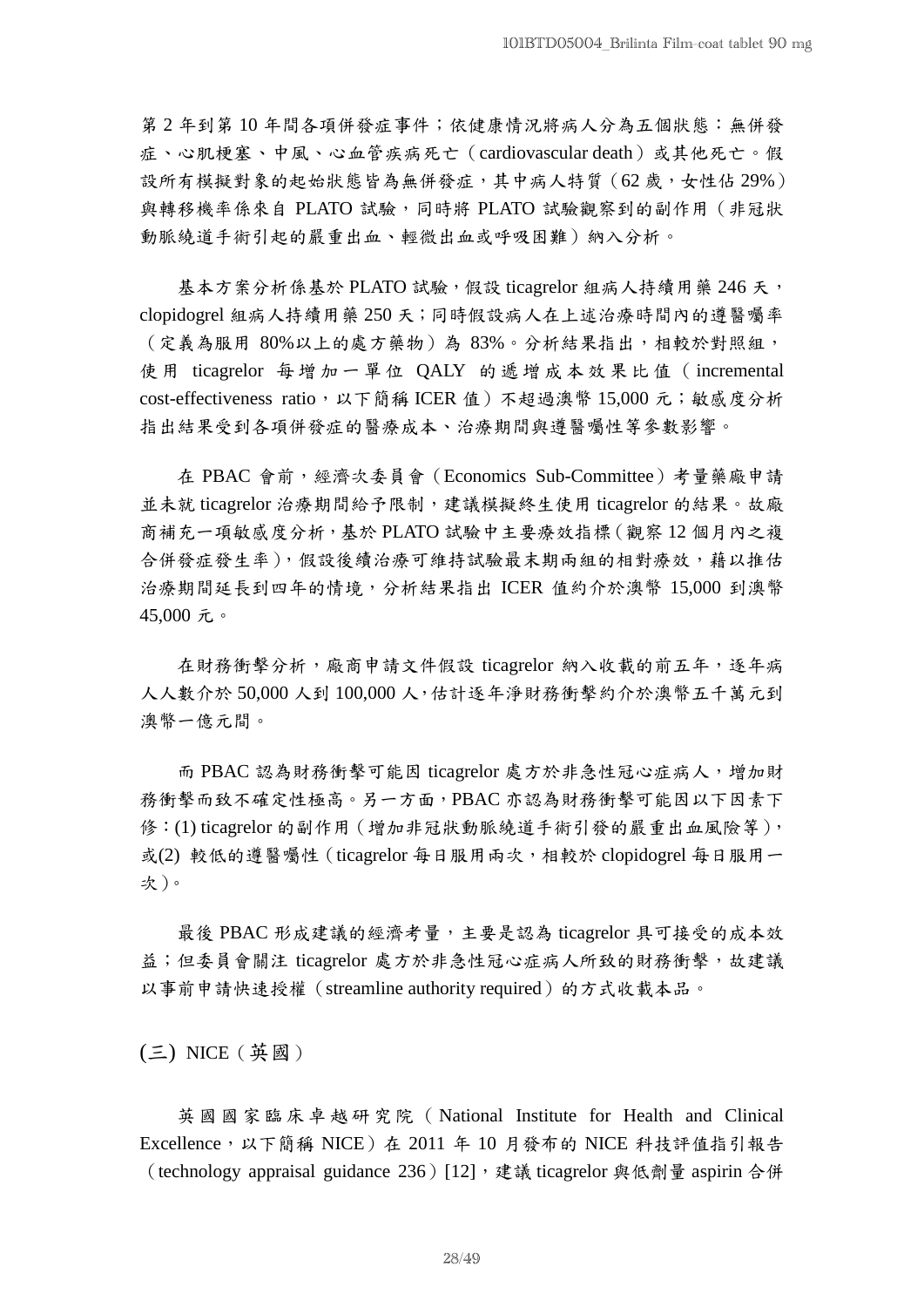處方,用於成年急性冠心症病人,限用12個月,適用病人群包括:

- 1. 具 ST 段上升型心肌梗塞:定義為經心電圖診斷 ST 段上升或左側支束傳導阻 斷(left bundle branch block)者,並限用於經心臟專科醫師判斷欲接受冠狀動 脈再成形術 (percutaneous coronary intervention, 以下簡稱 PCI)者。
- 2. 非 ST 段上升型心肌梗塞者;

1

- 3. 因不穩定型心絞痛住院者:定義為心電圖診斷 ST 或 T 波改變、支持缺血徵兆, 並具有第 4 點中任一特質者;惟病人在開始 ticagrelor 治療前必須先確診為不 穩定型心絞痛,理想上應由心臟專科醫師診斷。
- 4. 前第 3 點所述之病人特質包括:60 歲以上、具心肌梗塞病史、經冠狀動脈繞 道術 (coronary artery bypass graft,以下簡稱 CABG) 治療、確診冠狀動脈兩 分支狹窄達 50%以上、具缺血性中風病史、具短暫缺血性心臟病病史、頸動脈 狹窄達 50%以上、經腦血管重建術治療、具糖尿病病史、具周邊動脈疾病病史, 或具慢性腎臟病(定義為肌酐酸清除率低於每分鐘小於 60 mL/1.73 m<sup>2</sup> 體表面 積)。

廠商申請資料包含一個成本效用分析,依適應症將分析對象定義為成年急性 冠心症(包括不穩定型心絞痛、非 ST 段上升型心肌梗塞或 ST 段上升型心肌梗 塞)病人,含欲接受藥物治療、PCI 或 CABG 者。比較方案分別為 1. ticagrelor 與 aspirin 合併治療;2. clopidogrel 與 aspirin 合併治療。主要療效證據來自 PLATO 試驗與該試驗預定的經濟評估研究(以下簡稱 PLATO-HECON 研究)。

廠商另外提供一個成本效用分析,依 prasugrel 適應症定義分析對象為欲接 受 PCI 的急性冠心症病人,比較 1. ticagrelor 與 aspirin 合併治療; 2. prasugrel 與 aspirin 合併治療。(CDE 註:prasugrel 在我國尚未取得藥證,本項分析並不符合 我國政策情境。)

該分析採用階段式的決策分析模型:第一階段(短期模型)係採用決策樹, 整合 PLATO 試驗中兩組受試者在第 1 年間的健康結果,依健康情況將病人分為 四個狀態:無併發症、發生心肌梗塞、發生中風事件或死亡;第二階段(長期模 型)則是以馬可夫模型預測第 2 年到終生 (40 年) 的健康結果,長期模型係以 年為循環週期,依健康情況將病人分為六個狀態:無併發症、發生心肌梗塞、發 生中風事件、具心肌梗塞病史、具中風病史或死亡。

ERG (evidence review group<sup>a</sup>) 評估廠商提供之成本效用分析,提出該分析

<sup>a</sup> 協助 NICE 單一科技評估過程中廠商申請資料審閱之小組,由簽約之外部學術卓越中心所組 成,本案係由 University of Liverpool 承接評估。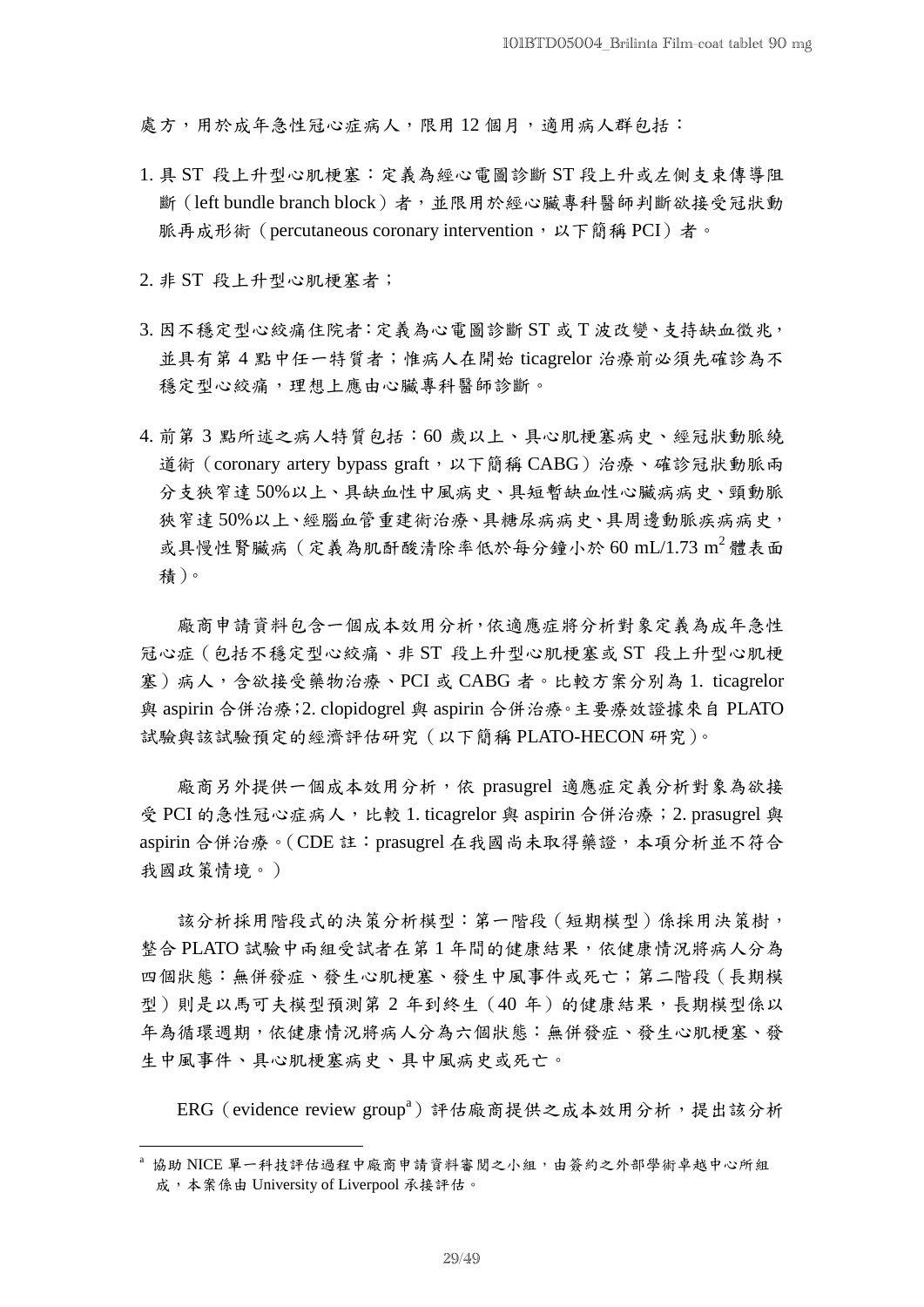方法與結果的不確定因素,包括:

- 1. 關於療效證據,ERG 指出 PLATO 試驗中英國受試對象的年齡相對較長(69.7 歲 versus 62.2 歲),依英國次族群的年齡代入決策分析模型恐有高估 ICER 值 之虞(3.20 與 3.29);同時試驗的主要療效指標是複合型指標,然各種併發症 的輕重不等、發生人數不等,更重要的是兩組在各種併發症的風險比不等, 故 ERG 建議應謹慎解讀試驗結果 (3.22);關於試驗的次族群分析, ERG 考 慮分析結果可能受到隨機因素影響,注意到北美次族群中 ticagrelor 組的療效 相對不佳,但 ticagrelor, aspirin 合併治療組的療效仍不劣於 clopidogrel, aspirin 合併治療組(3.23);最後,試驗計畫係所有受試對象接受 12 個月的試驗藥物, 然僅有44%完整追蹤達12個月,恐致療效證據具不確定性(3.25)。
- 2. 分析對象假設具 ST 段上升型心肌梗塞病人皆相同,未考慮欲接受不同治療 選項(藥物治療、塗藥支架、裸金屬支架或 CABG 等)的異質性<sup>b</sup> (3.21 與 3.24);次族群分析未能反應臨床診療實務,例如英格蘭與威爾斯地區的診療 共識係將不穩定型心絞痛病人依 Global Registry of Acute Coronary Events 分級 法分為最低、低、中、高、最高五級(3.28)。
- 3. 模型架構假設病人一旦出現心肌梗塞或中風事件,後續僅會停留在該健康狀 態或死亡,未考慮病人重復發生心肌梗塞或中風事件,或是併發心肌梗塞與 中風事件;同時該模型假設病人一旦經第 1 年的治療後,後續的轉移機率皆 相同,未考慮年齡等因素,有過度簡化自然病史之虞(3.26)。
- 4. 效用權重採用 PLATO-HECON 研究報告的 12 個月平均值,未考慮此類病人 初期效用銳減後逐步回升的現象,恐有低估 ICER 值之虞(3.27)。
- 5. 成本採用 PLATO-HECON 研究,依受試對象的治療 (ticagrelor versus clopidogrel)與健康結果(無併發症、心肌梗塞、中風、死亡等)分組統計資 源耗用,恐致高估兩組成本差異(3.30)。此外,基礎方案分析假設所有分析 對象持續 ticagrelor 與 clopidogrel 用藥 12 個月,並依此估算藥費,未考慮病 人死亡、停藥等狀況(3.31)。

經 ERG 評估,若樂觀估計 ticagrelor 效益,則在所有急性冠心症病人中 ticagrelor, aspirin 合併治療的 ICER 值約為 3,407 英鎊/QALY; 在 ST 段上升型心 肌梗塞、非 ST 段上升型心肌梗塞及不穩定型心絞痛三個次族群中,ICER 值分 別為 3,551、3,350 與 3,405 英鎊/OALY。即使保守估計 ticagrelor 的效益, 其 ICER

1

 $^{\rm b}$  根據 NICE 既有的治療指引,各次族群的抗血小板治療建議並不相同:NICE CG48 建議 ST 段 上升型心肌梗塞病人維持 clopidogrel, aspirin 合併治療至少 4 週[22];TAG152 建議接受裸金屬 支架的病人維持 clopidogrel, aspirin 合併治療至少 3 個月,接受塗藥支架的病人維持 clopidogrel, aspirin 合併治療至少 12 個月[23]。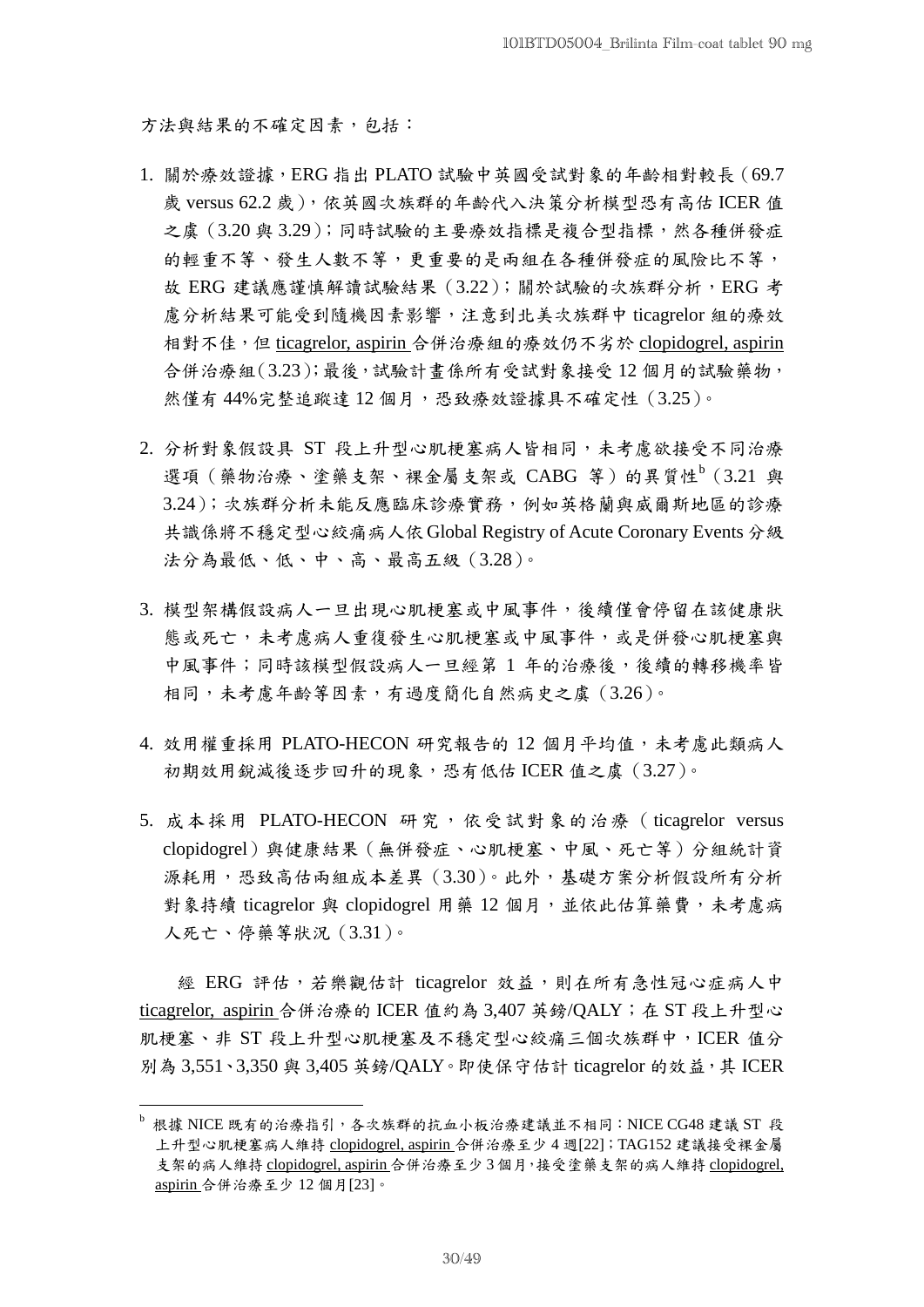值仍低於 20,000 英鎊/OALY;敏感度分析指出在所有急性冠心症病人中, ICER 值之中值約為 7,897 英鎊/QALY;在 ST 段上升型心肌梗塞、非 ST 段上升型心肌 梗塞及不穩定型心絞痛三個次族群中,ICER 值之中值(central estimates)分別 為 8,872、7,215 與 9,131 英鎊/QALY。

綜合廠商申請資料與 ERG 評估報告,評值委員會就 ticagrelor 的成本效益有 以下結論:

- 1. 評值委員會瞭解 ERG 指稱廠商決策分析模型過度簡化自然病史,然考量心肌 梗塞或中風之復發或併發狀況,對 clopidogrel, aspirin 合併治療較為不利,且 ticagrelor, aspirin 合併治療的 ICER 值可望下修,故該模型限制應可接受。
- 2. 評值委員會同意 ERG 指稱廠商決策分析模型中轉移機率未考慮年齡因素、效 用權重使用期間平均值等意見,惟由敏感度分析結果可知上述因素對 ICER 值的影響甚小。
- 3. 評值委員會支持 ERG 指稱廠商成本效用分析採用的成本估計方式恐有偏 誤, 並依 ERG 建議僅依病人的健康結果分組統計資源耗用情況,視 ERG 敏 感度分析之 ICER 值的中值為最適估計值。

據此,評值委員會認為 ticagrelor, aspirin 合併治療在英國 NHS 應屬符合成本 效益之治療選項,建議收載;繼而考量收載條件,最終依 PLATO 試驗收案條件, 將 ST 段上升型心肌梗塞病人限用於欲接受 PCI 治療者, 將不穩定型心絞痛病人 限用於具任一項併發症風險因子者(詳見表二)。

其他相關的建議與考量包括:首先,雖然評值委員會理解不穩定型心絞痛病 人使用抗血小板藥物治療的急迫性,但為避免錯誤診斷導致誤用 ticagrelor,仍建 議病人在開始 ticagrelor 治療前必須先確診為不穩定型心絞痛,理想上應由心臟 專科醫師診斷。其次,有關臨床專家評論 ticagrelor 收載條件恐與既有臨床診療 指引 (clinical guideline 94 $\text{C}$ ) 相違,評值委員會認為不穩定型心絞痛病人限用於 具任一項併發症風險因子者,此類病人不屬於死亡風險最低組,故兩項建議應無 衝突。最後,有關家庭醫師代表評論急性冠心症的發生率高,恐致收載 ticagrelor 的財務衝擊極大,然委員會一則考量使用 ticagrelor 可能取代其他心臟疾病引發 的健康資源耗用,再者依照 NICE 現行科技評值方法指引(guide to the methods of technology appraisal) [25],明載收載建議與財務衝擊無關,故維持原議。

(四) 其他醫療科技評估組織

1、 SMC(蘇格蘭)

1

不根據 NICE CG94, 不穩定型心絞痛病人若經 GRACE 分級判定為死亡風險最低的病人群,考量 治療風險高於治療效益,不建議使用 clopidogrel, aspirin 合併治療[24]。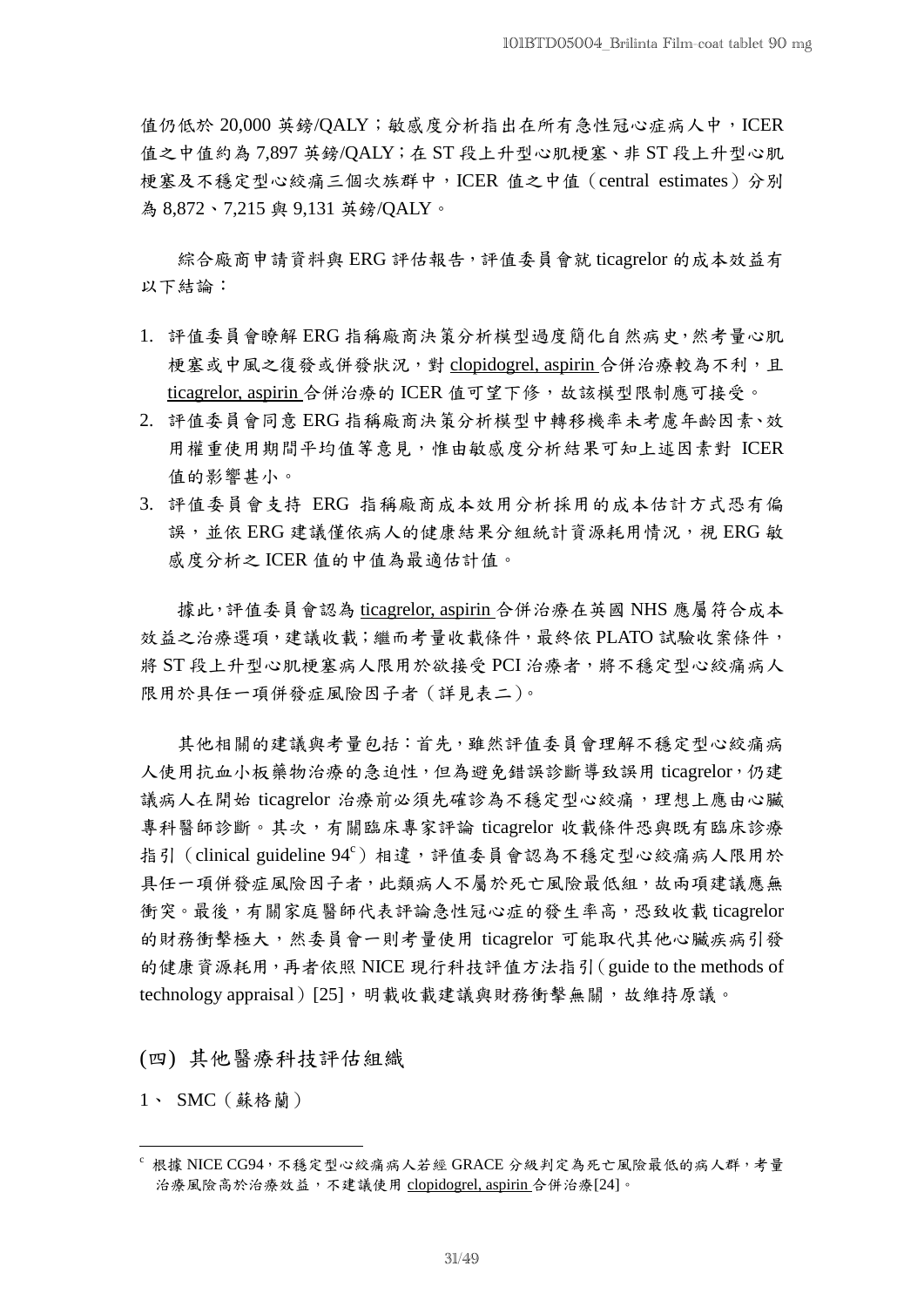由 Scottish Medicines Consortium(以下簡稱 SMC)在 2011 年 4 月發布的第 699/11 號建議[13],收載 ticagrelor 與 aspirin 合併處方,用於成年急性冠心症(包 括不穩定型心絞痛、非 ST 段上升型心肌梗塞或 ST 段上升型心肌梗塞)病人, 含欲接受藥物治療、PCI 或 CABG 者,以預防動脈粥狀硬化梗塞併發症,持續治 療時間上限為 12 個月。同時建議起始劑量為 180 mg(兩顆 90 mg 錠),繼而每 日兩次、每次 90 mg 治療,併用 aspirin 75 mg 到 150 mg。

SMC 建議較前述 NICE 科技評值指引報告[12]早 6 個月出版,但廠商申請文 件檢附的成本效用分析大致相仿,兩者採用相似的決策分析模型與比較治療策 略。基礎方案的分析結果指出,在所有急性冠心症病人群中,相較於 clopidogrel, aspirin 合併治療,使用 ticagrelor, aspirin 合併治療的遞增效果為 0.095 QALY、遞 增成本為 375 英鎊,ICER 值為 3,966 英鎊/QALY;在欲接受 PCI 的急性冠心症 病人群中,相較於 prasugrel, aspirin 合併治療,使用 ticagrelor, aspirin 合併治療的 遞增效果為 0.065 QALY、遞增成本為 227 英鎊, ICER 值為 3,428 英鎊/QALY。 敏感度分析結果指出 ICER 值受到以下參數或假設的影響:無其他併發症健康狀 態對應的醫療成本、第 1 年間成本估計的方式、兩組在全死因死亡率的風險比, 及分析時間長度。

SMC 認為廠商之成本效用分析具有部份限制或假設,恐致結果的不確定 性:首先,廠商依受試對象的治療(ticagrelor versus clopidogrel)與健康結果分 組統計資源耗用,恐致高估兩組成本差異;經調整依健康結果分組統計,則 ICER 值上升至 6,717 英鎊/QALY。其次,使用 PLATO 試驗受試對象的醫療耗用估算 各健康狀態的成本,恐致高估各健康狀態的成本;經敏感度分析調降各健康狀態 的成本估計值 50%,對應的 ICER 值上修到 7,346 英鎊/QALY。最後,考量較短 的治療時間上限,經敏感度分析調降兩組藥物治療的給付上限,由 12 個月改為 3個月,則 ICER 值增加到 8.905 英鎊/OALY。

在財務衝擊部分,廠商估計納入 ticagrelor 前五年間,ticagrelor 的逐年的淨 預算約為 33 萬英鎊到 510 萬英鎊;若一併考量 ticagrelor 治療所致的呼吸困難等 副作用,則逐年的淨預算約為 34 萬英鎊到 510 萬英鎊。SMC 認為廠商假設並非 所有病人皆完整接受 12 個月的 ticagrelor 用藥,可能低估 ticagrelor 的預算衝擊。

最後,SMC 通盤考量相對療效、相對安全性、臨床效果、成本效益與財務 衝擊,建議收載 ticagrelor 與 aspirin 合併處方,用於成年急性冠心症病人,並限 制治療期間上限為 12 個月。

(五) 其他

1. 系統性文獻回顧相關經濟評估研究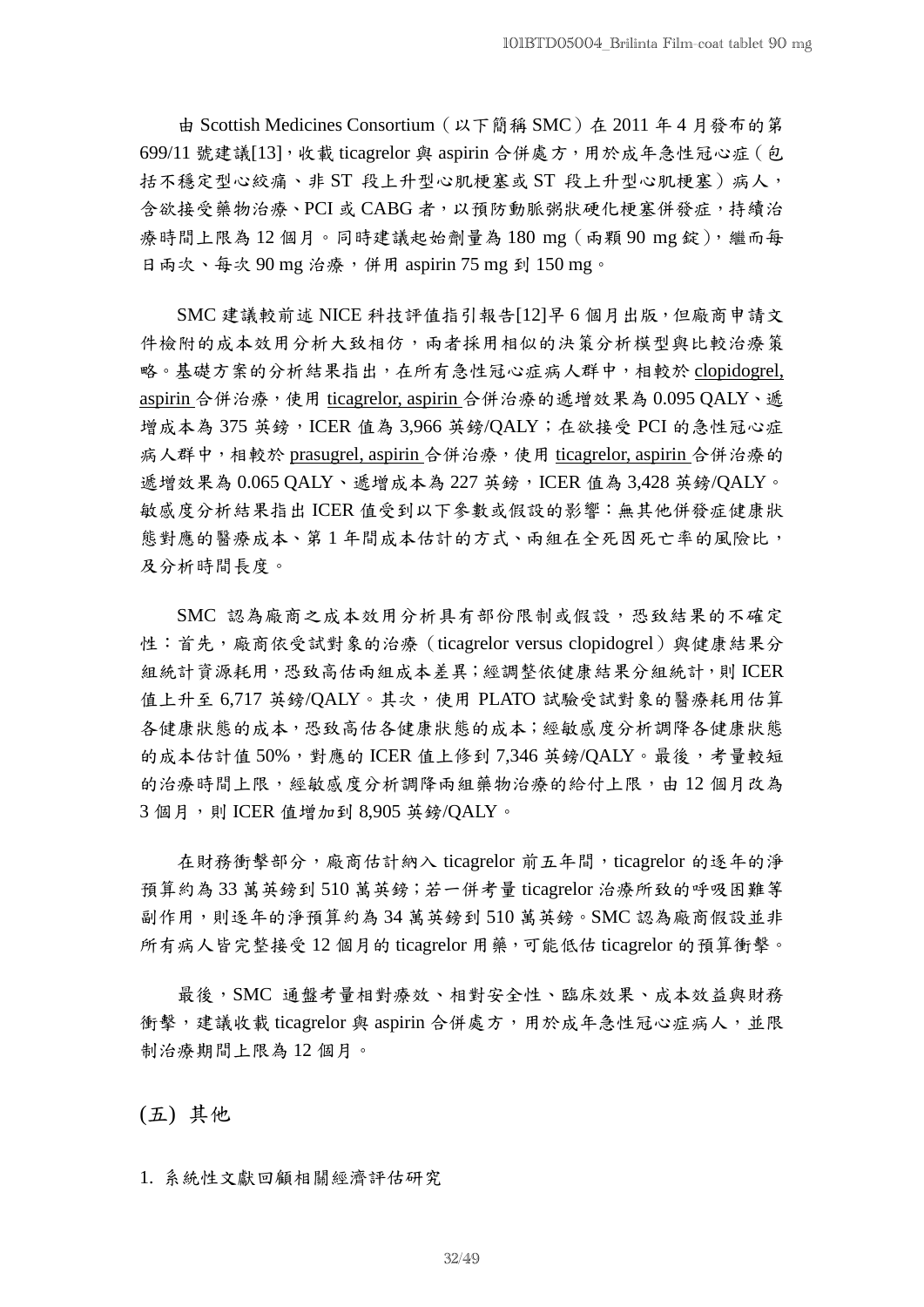經搜尋 PubMed、Embase、CRD、Cochrane 與 CETD & CEPS 電子資料庫, 並依本案收案條件(如下表),於 2012 年 6 月 12 日進行搜尋(搜尋記錄請參見 附錄表一),結果共得兩篇,均發表於 2011 年。

| Population         | Patients with acute coronary syndromes                                                                                                                              |  |  |
|--------------------|---------------------------------------------------------------------------------------------------------------------------------------------------------------------|--|--|
| Intervention       | Ticagrelor OR brilinta                                                                                                                                              |  |  |
| Comparator         | Clopidogrel OR plavix                                                                                                                                               |  |  |
| <b>Outcome</b>     | Quality of life estimates, cost estimates, cost-effectiveness.                                                                                                      |  |  |
| Study design       | Cost-consequence analysis, cost-benefit<br>analysis,<br>cost-effectiveness analysis, cost-utility analysis, cost studies<br>(Taiwan only), quality of life studies. |  |  |
| Exclusion criteria | Journal article only. Chinese and English only.                                                                                                                     |  |  |

首先,一則依美國 Medicare 觀點執行的成本效用分析[26],以 66 歲以上急 性冠心症住診病人為對象,比較經基因篩檢後決定用藥(具 CYP2C19\*2 變異者 改用 ticagrelor, 其他病人使用 clopidogrel)或全面換用 ticagrelor 兩方案。該研 究使用決策樹與馬可夫模型混合的決策分析模型,模擬病人開始治療後 5 年內的 成本效益。

基本方案假設用藥期間為 12 個月,分析結果指出相較於經基因篩檢決定用 藥的策略,全面換用 ticagrelor 的效果較佳但成本較高,ICER 值約為 10,059 美 金/QALY; 若延長用藥期間到 15 或 24 個月, 則全面換用 ticagrelor 的 ICER 值上 升到 12,334 或 18,682 美金/QALY; 若以 50,000 美金/QALY 為閾值,則 Medicare 採用全面換用 ticagrelor 係符合成本效益之策略,且敏感度分析亦支持此結論的 穩定性。

其次,另一則依義大利國家健康服務(National Health Service)觀點執行之 成本效果分析[27],以急性冠心症病人為對象,比較 clopidogrel 或 ticagrelor 兩方 案。截至 2012 年 6 月 30 日止未查獲全文(經美國國家醫學圖書館及 OCLC 皆 無法取得),無法說明其研究方法與決策分析模型。

基本分案假設用藥期間為 12 個月,分析結果指出相較於 clopidogrel, ticagrelor 的效果較佳但成本較高, ICER 值約為 10,621 歐元/QALY; 若以 25,000 到 40,000 歐元/QALY 為閾值,則義大利 NHS 收載 ticagrelor 係符合成本效益之 策略,且敏感度分析亦支持此結論的穩定性。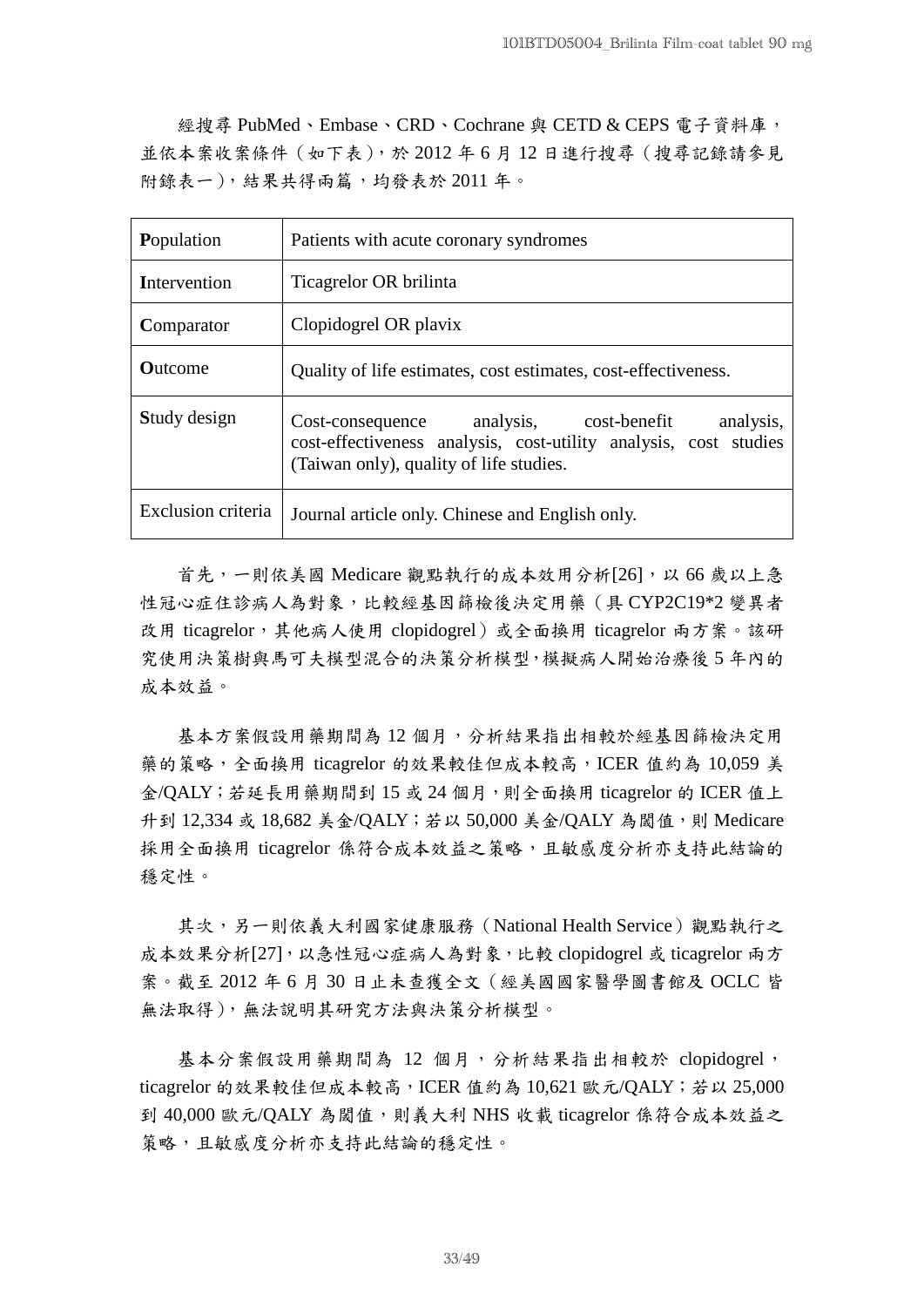2. 廠商依台灣情境執行之經濟評估

(1) 廠商經濟評估報告內容摘要

廠商申請資料提供一個依我國國情修改全球決策分析模型的經濟評估報告 (以下簡稱 TW 報告)[28],採用健保局觀點執行成本效果分析與成本效用分析, 分別使用生命年 (life years,以下簡稱 LYs)及 QALYs 為療效指標。該報告以 急性冠心症病人為對象,比較 clopidogrel 75 mg 與 aspirin 合併治療或 ticagrelor 180 mg 與 aspirin 合併治療兩方案,兩種策略的用藥時間均以12個月為限。

該報告使用決策分析模型延展、模擬分析對象終生的成本與健康結果,以年 為循環週期,並假設年折現率為 3%對成本與健康效果進行折現。據廠商說明該 模型與檢送 NICE 申請資料相同(模型架構請參見前五、(三) NICE(英國)內 文所述),廠商同時提供檢送英國 NICE 申請單一科技評值(Single Technology Appraisal ) 之全文, 題為「Ticagrelor for the treatment of acute coronary syndromes」,以下簡稱 NICE 報告。

在 TW 報告中,分析對象係以 PLATO 試驗的收案條件為基礎,然該報告未 說明我國急性冠心症病人之年齡、性別與病徵(不穩定型心絞痛、非 ST 段上升 型心肌梗塞、ST 段上升型心肌梗塞)分布,以及模擬病人群的起始年齡。其模 型架構得以捕捉病人在各種處方情境下出現心肌梗塞、中風或死亡所致的健康損 失與成本花費。

該模型的療效參數來源主要係來自 PLATO 試驗, 以其中 clopidogrel 組病人 發生各項併發症的機率為背景值,佐以 PLATO 試驗報告 ticagrelor 相對於 clopidogrel 發生各項併發症的危險比(hazard ratio),以模擬 ticagrelor 組病人發 生各項併發症的機率。該報告使用的本土參數包括:健保給付藥物、檢查及各項 醫療服務之單價,中風及心肌梗塞病人每年醫療費用、全死因死亡機率與 clopidogrel 原廠藥市佔率;惟病人特質分布(年齡、性別、病徵等,未說明,可 能來自 PLATO 試驗)、長期模型的轉移機率與各項併發症對應的危險比、各項醫 療服務之利用量與效用權重均來自國外研究結果。

廠商的分析結果顯示,相較於 clopidogrel, aspirin 合併治療,ticagrelor, aspirin 合併治療的療效較佳(平均每人約增加 0.13 QALYs 或 0.15 LYs)但成本較高(平 均每人約增加台幣 18,000 元),ICER 值約為 13.8 萬元/QALY 或 11.9 萬元/LY。 廠商應用單因子敏感度分析,檢視折現率、短期模型的醫療成本與 QALY 計算 方式、長期模型的轉移機率、成本與 QALY,以及 clopidogrel 藥價等參數對成本 效益的影響,結果顯示 ticagrelor, aspirin 合併治療的 ICER 值約介於 11.2 萬元 /QALY到18.1萬元/QALY,其中長期模型中無併發症者的死亡風險比、clopidogrel 的藥費(以學名藥最低藥價估計)、短期模型中成本計算方式(假設各節點的醫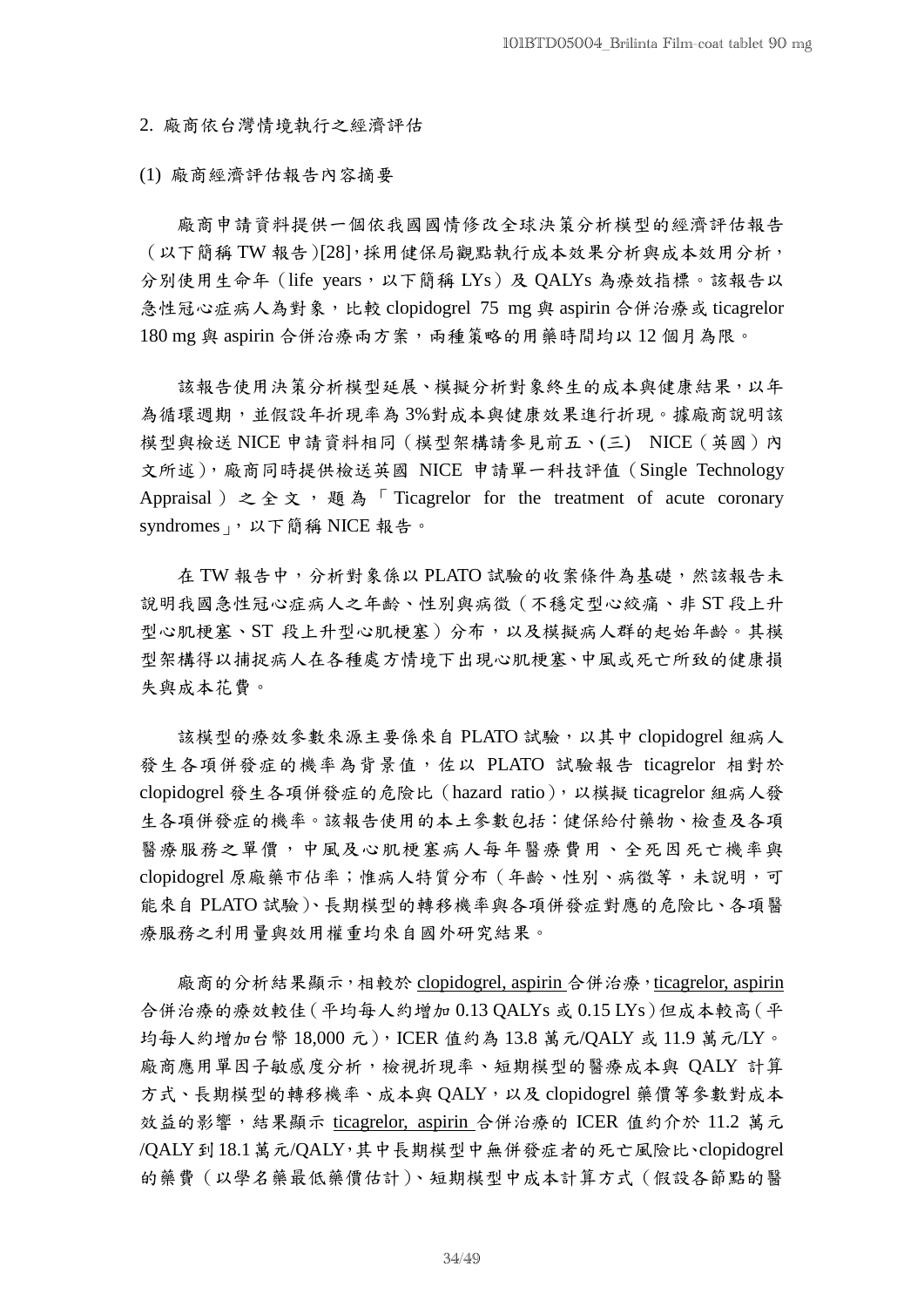療成本不因治療策略而異)影響結果幅度較大。

(2) CDE 對廠商經濟評估報告之評論

對於廠商所提出的經濟評估報告,CDE 認為該報告的研究主題與研究設計 切合廠商申請主張,得以回應政策制定者所關切的決策問題;整體執行品質尚 可,在研究設計與模型架構有完整呈現,模型所採用的假設與參數皆有對應說明 且多屬合理,惟部份參數之分析方法的說明略簡,CDE 以廠商補充之 NICE 報告 比對說明未臻完整之處,仍有部分疑慮。就本土化的程度來看,該報告係以全球 性決策分析模型為基礎,主要就各項醫療成本蒐集國內資料,以反應國內的醫療 成本;然在流行病學資料上,僅以我國生命表反應病人死亡率,並未說明台灣急 性冠心症病人之年齡、性別與病徵分布,尤其是決策分析模型含隨年齡遞增的死 亡機率,應報告分析對象的起始年齡;故 CDE 認為該經濟評估之分析結果反應 我國臨床治療現況略有限制。

同時, CDE認為廠商 TW報告有以下三點主要限制:

- A. 決策情境本土化:廠商自述模型中除了部分參數有進行本土化,其餘參數均 引用或衍伸自 PLATO 試驗; CDE 評估 TW 報告之研究設計與執行方法,認 為此報告有兩項重要限制如下:
	- (a) 該報告設定之對照策略與現行給付規定略有出入:廠商係依 PLATO 試驗 將對照方案定義為 clopidogrel, aspirin 合併治療,並依該試驗設定治療期 間上限,但此假設與現行給付條件不同;CDE 認為宜採情境敏感度分 析,以討論、說明此項假設對分析結果的影響。
	- (b) 該報告未說明國內急性冠心症病人的個人特質,與國內病人使用 clopidogrel 的健康結果(對照治療的事件發生率);CDE 認為宜以文獻回 顧蒐集相關資料,若查有資料,應繼而比較國內臨床與 PLATO 試驗兩者 結果的差異。
- B. 決策分析模型:廠商自述模型架構已經過英國 ERG 的檢驗,TW 報告未比較 模擬結果與國內臨床觀察的異同;CDE 比對現有模型與廠商送 NICE 模型, 發現兩者之轉移機率並不相同,據此認為此模型架構的分析結果需要進一步 提供驗證說明。此外決策分析模型架構有兩項重要限制如下:
	- (a) 該模型架構無法反應病人出現治療不良反應事件(例如心搏過速、呼吸困 難及出血):據廠商說明在短期模型中應用 PLATO 試驗所觀察到的成本 與健康生活品質權重,足以反應試驗期間觀察到的各項副作用;CDE 查 廠商 TW 報告,未報告兩組醫療利用的估計值,亦未說明兩組出血、暈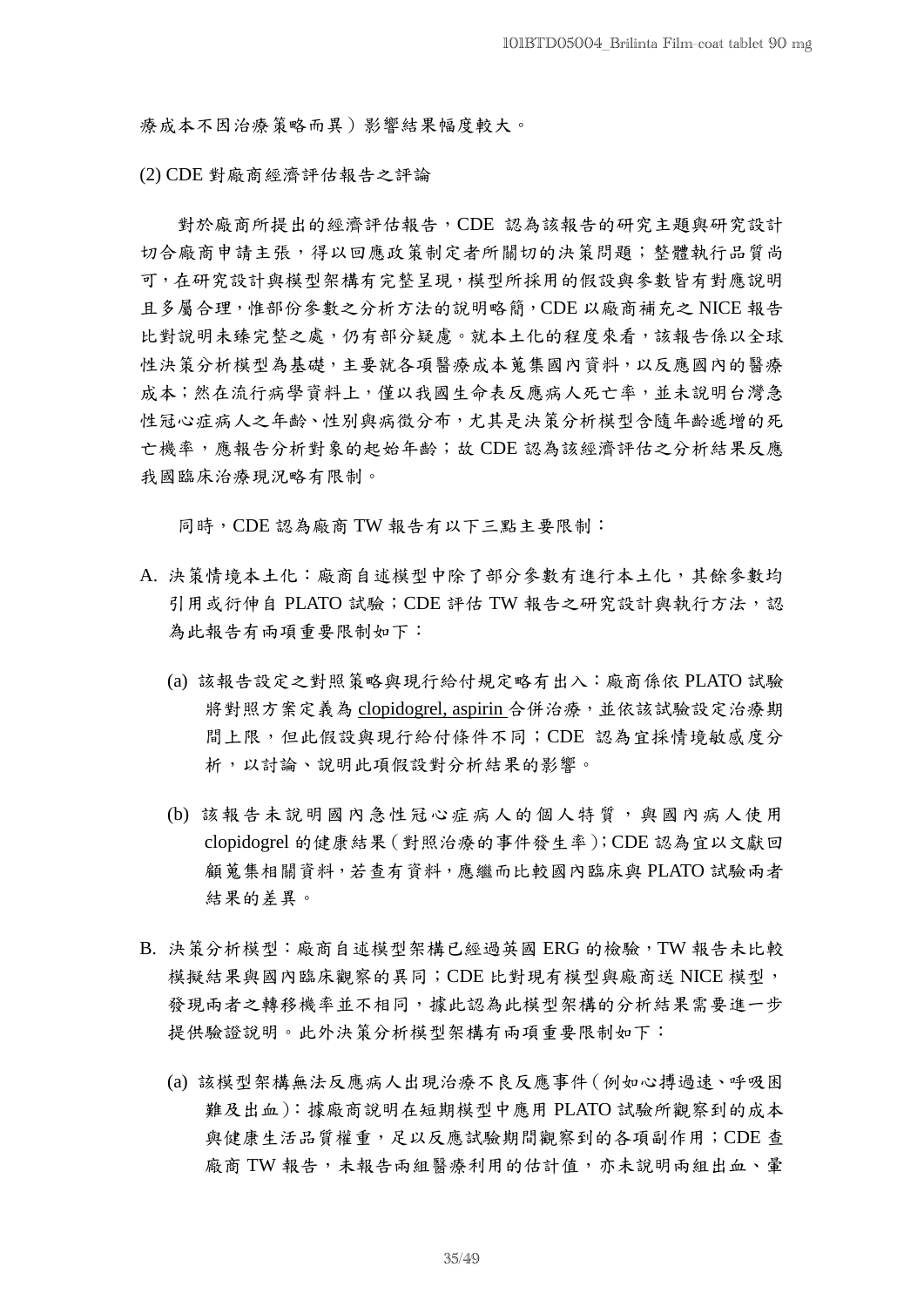眩等副作用的醫療成本,若相關假設與廠商提交 NICE 報告皆相同,則 CDE 可認同廠商已列計副作用之主張。

- (b) 該模型架構無法反應病人重復發生心肌梗塞或中風事件,或是併發心肌 梗塞與中風事件:據廠商說明「模型中已考量 non-fatal MI、non-fatal stroke、post MI、post stroke 健康狀態,即可反應未來心血管事件再發所 造成的成本增加、生活品質的降低及平均壽命損失等情況」;CDE 查轉 移機率、醫療利用與效用權重,皆未列計復發或併發事件,故不認同廠 商已列計併發症復發或併發之主張,認為此模型有過度簡化自然病史之 虞。惟由 TW 報告之單維敏感度分析結果,推論此項限制對分析結果的 影響甚微,故可接受此項限制。
- C. 參數出處與估算方式:CDE 確認廠商 TW 報告中各項參數估計值與不確定 性,認為以下參數之出處或估算方式仍有三點限制:
	- (a) 長期模型中各項併發症的死亡危險比出處不明(例如長期馬可夫模型中路 徑 1-4 及路徑 6 的轉移機率),且與 NICE 報告數據不同。CDE 查相關假 設大致與臨床觀察相仿,但仍認為廠商宜提供實證資料出處佐證。
	- (b) 短期模型中效用權重之估算方式不明,且與 NICE 報告不同。CDE 認為 廠商宜分開報告效用權重、存活時間與兩者乘積。
	- (c) 未適當說明醫療服務利用之試算方式,雖查 NICE 報告有詳盡說明,但無 法確認兩者是否完全相同;CDE 認為廠商宜分開報告單位成本、用量與 兩者乘積。同時,以下兩項參數需要進一步確認:A. 於廠商報告附錄表 三列舉之各項醫療資源費用參數,其中 reoperation due to bleedings 引用 69030B 術後出血或栓塞探查術—胸部,雖部份術式已納入 Tw-DRGs 給 付,仍有低估之虞;B. 雖有說明藥費係依病人在一年其中的存活狀況來 估算藥費,但未說明模型中兩組病人存活天數/用藥天數。

## 六、我國之適用性

(一) 參考藥品選擇之建議依據

本品係以第一類新藥申請收載,若經藥事小組委員認定其臨床價值足以為第 一類新藥,則不需要核價參考品;但若本品不為第一類新藥,則 CDE 建議核價 參考品之考量如下列說明。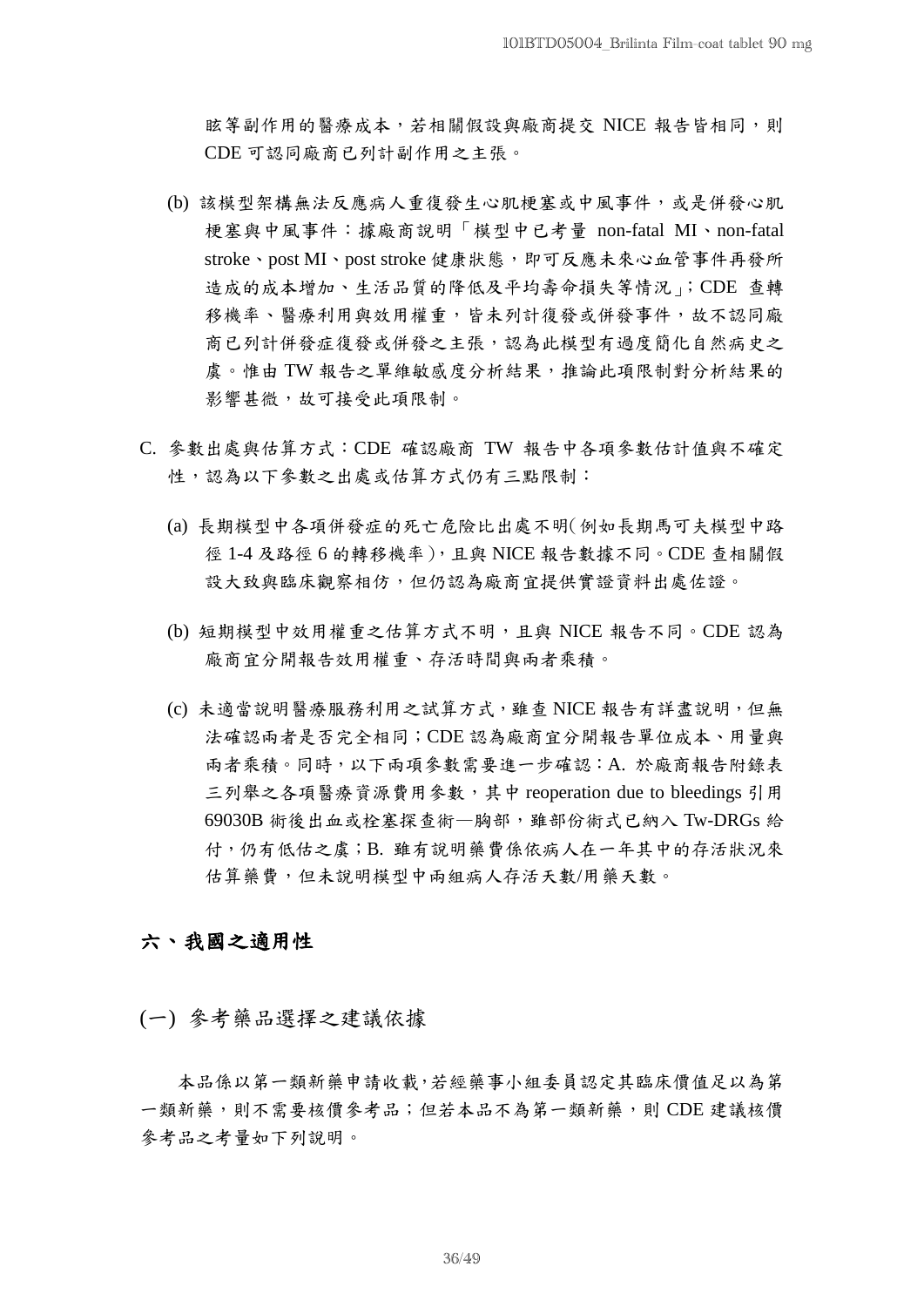本品在 WHO ATC/DDD Index 2012 編碼為 B01AC24,屬「B01A: antithrombotic agents  $\phi$  FB01AC: Platelet aggregation inhibitors excl. heparin 類,而同屬 B01AC 類的藥品共有 24 項[7]。

進而考量本品之申請適應症,目前我國健保收載之藥品中與本品適應症最為 相近的藥品為 clopidogrel (ATC 碼為 B01AC04),其適應症包括「與 ASPIRIN 併用降低非 ST 段上升之急性冠心症(不穩定性心絞痛和非 Q 波型心肌梗塞)病 人(包括經皮冠狀動脈介入性治療後放置支架的患者)之粥狀動脈栓塞事件。」 及「與 ASPIRIN 併用可用於以內科治療的 ST 段上升之急性心肌梗塞病人。」兩 項,二者之治療地位相近,且二者間具有符合本次申請適應症的直接比較 (head-to-head comparison)隨機對照臨床試驗。據此,CDE 建議以 clopidogrel 為可能的參考品選擇。

(二) 用在哪些病人群較符合成本效益

針對本案申請藥品,廠商依台灣情境執行之經濟評估報告並未提供次族群分 析[28]。惟由 SMC 評估報告,廠商針對欲接受 PCI 的急性冠心症病人進行次族 群分析,發現其 ICER 值略低於所有急性冠心症病人(3,428 英鎊/QALY versus  $3.966$ 英鎊/ $OALY)$ [13]; 此外由 NICE 評值報告, ERG 依急性冠心症病徵進行 次族群分析,發現非 ST 段上升型心肌梗塞病人之 ICER 值略彽於所有急性冠心 症病人(7,215 英鎊/QALY versus 7,897 英鎊/QALY)[12]。

(三) 疾病負擔

國內一項研究使用全民健康保險研究資料庫,分析 2002 年到 2007 年間因急 性冠心症住院人數 (ICD-9-CM code: 410、411 與 413), 每年住院人數約介於 23,929 名到 26,880 名,粗盛行率介於每十萬人 105 例至 119 例,其中男性約佔 65%,平均入院年齡為 66 歲( 13.4 歲)[29]。

此外,根據國內一項前瞻性觀察研究,於 2008 年到 2010 年登錄到院 24 小 時內出現急性冠心症徵狀之成年病人,共收錄 3,183 名病人,其中屬 ST 段上升 型心肌梗塞者約佔 52%,非 ST 段上升型心肌梗塞者約佔 34%,不穩定型心絞痛 者約佔 12%,另有 2%為其他診斷[30];在所有病人中,男性約佔 78%,平均收 案年齡為 63歲 (+13.6歲),然而在 ST 段上升型心肌梗塞病人群中,男性佔率 相對較高 (84%), 且年齡較低 (61+13.6 歳) [30]。

關於急性冠心症病人使用抗血小板藥物的處方型態,前述研究報告急性冠心 症病人離院時取得 clopidogrel, aspirin 合併治療的佔率約為 75%[30]。另一則前瞻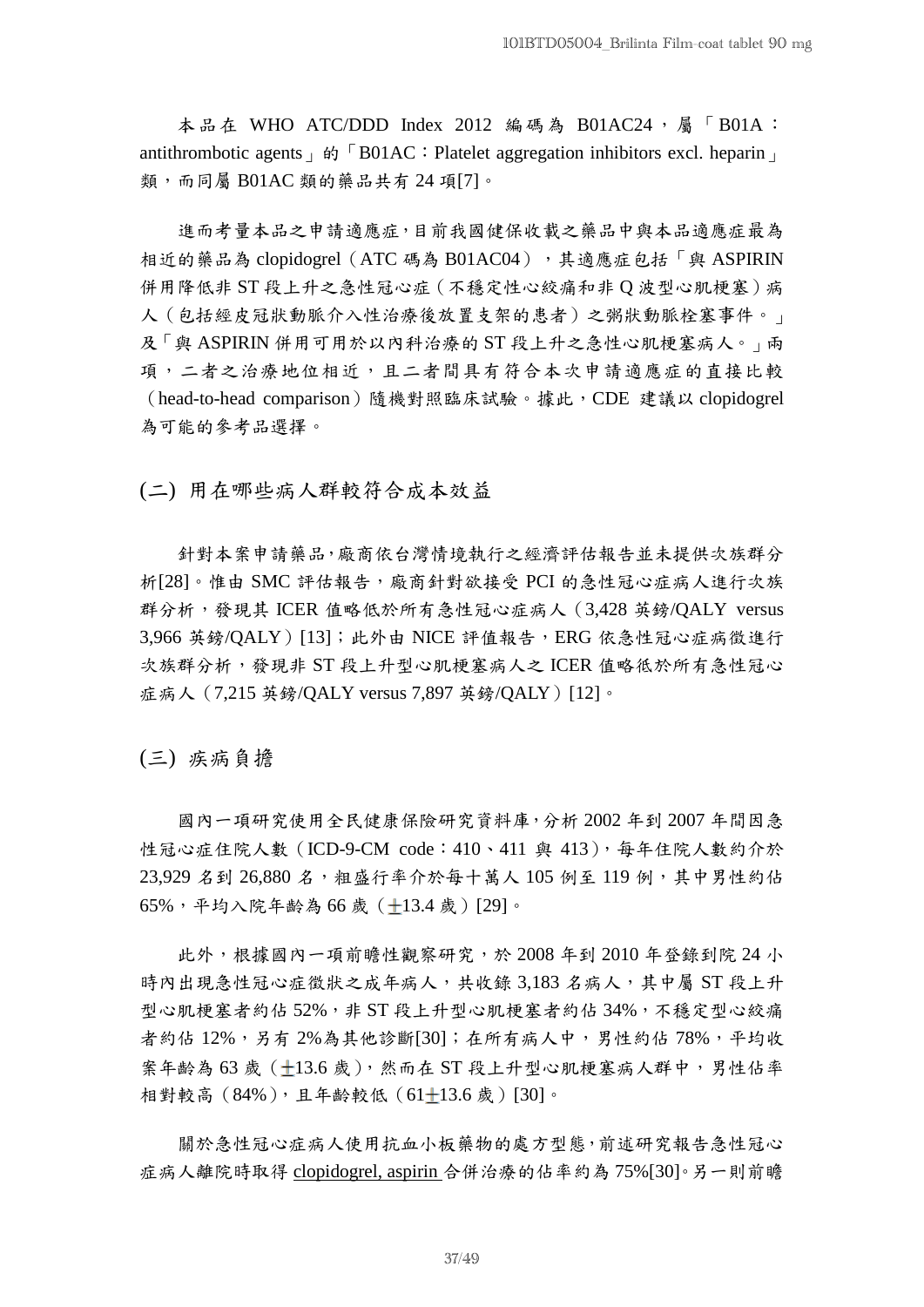性觀察性研究 (Taiwan Acute Coronary Syndrome Descriptive Registry), 於 2004 年到 2006年間登錄非 ST 段上升型心肌梗塞與不穩定型心絞痛之成年病人,共 收錄 1,331 名病人,其中離院時取得 clopidogrel, aspirin 合併治療的佔率約為 64%,而年齡較長、血紅素低(hemoglobin<10g/dl)、具缺血性中風病史、住院 前曾使用 clopidogrel 者取得 clopidogrel 處方的機率較高,反之,非 ST 段上升型 心肌梗塞病人取得 clopidogrel 處方的機率較低[31]。

該研究同時報告病人持續 clopidogrel, aspirin 合併治療的比例,在出院後 3、 6、9 與 12 個月分別為 48%、31%、20%與 13%,受訪醫師表示停止 clopidogrel 處方的原因依序為醫師判斷(53%)、健保給付規定(25%)、考量藥價或總額(13%) 及安全性考量(5%)[31]。

過去五年內 clopidogrel 逐年的申報金額約介於 10.9 億元到 18.0 億元,申報 量的年成長率由 24%下降到 6%[32];惟 clopidogrel 目前的給付規定不僅止於急 性冠心症病人(亦適用於近期發生中風、心肌梗塞或周邊動脈血管疾病的粥狀動 脈硬化病人,以及部分心房纖維顫動患者),較 ticagrelor 申請適應症廣。

(四) 預算衝擊部份

依據廠商所提供之預算衝擊分析,若依廠商申請給付條件收載本品,比較急 性冠心症病人群之治療現況(clopidogrel 使用上限 9 個月)與新給付情境 (clopidogrel 使用上限 9 個月或 ticagrelor 使用上限 12 個月並存), 其五年內的 財務衝擊主要來自兩項因素: 1. 以 ticagrelor 取代現行 clopidogrel, 兩者每日藥 費差異;及 2. 相較於 clopidogrel, ticagrelor 延長使用上限至 12 個月。基於前述 情境,廠商估計本品納入健保後之第一年到第五年間,在適用抗血小板藥品病人 群的市佔率約為 1%到 30%,所帶來的預算衝擊約在 300 萬元至 1.1 億元間。

廠商採用的主要假設與理由分列如下:

- 1. 廠商參考衛生署統計室報告之歷年急性心肌梗塞病人住院人數,考慮急性冠 心症盛行率與適用雙重抗血小板凝集藥物的比例(dual antiplatelet therapy), 預估在第一年(2012 年)到第五年(2016 年)間約有 20,000 名至 23,000 名 急性冠心症病人,其中接受雙重抗血小板凝集藥物約佔 70%,而 clopidogrel 在此病人群中的市佔率約為 99%。
- 2. 其中 ticagrelor 藥費依申請價格試算,假設用藥 12 個月;clopidogrel 藥費依 原麻藥 Plavix®之給付價格試算,假設用藥9個月。
- 3. 預估 ticagrelor 第一年至第五年的市佔率各為 1%、10%、18%、25%及 30%。

CDE 針對廠商所作的預算衝擊分析的評論如下: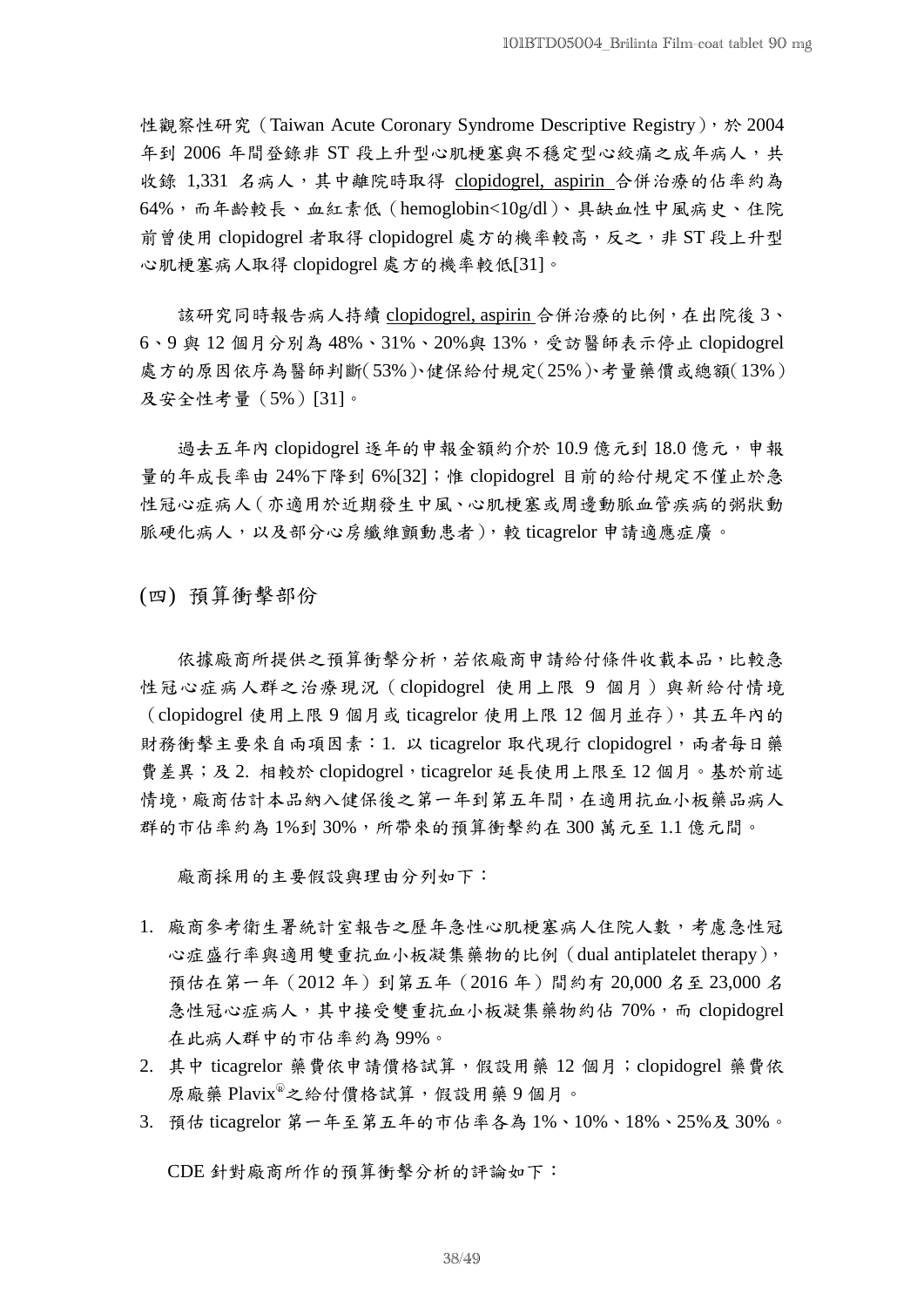- 1. CDE 認為廠商提供預算衝擊分析試算表(Microsoft Excel 檔案)有助於增進 驗證工作效率;惟個別參數之出處說明不足,選擇預測模型的合理性亦欠缺 對應說明。
- 2. CDE 認為廠商所估算之急性冠心症病人人數有低估之虞:廠商提供兩則流行 病學資料來源,其一依衛生署統計室報告之歷年急性心肌梗塞病人住院人數 (ICD-9-CM code:410),未納計不穩定型心絞痛與其他缺血性心臟病病人群 [33];其二為一則碩士論文,該研究採全民健康保險研究資料庫,分析歷年 急性冠心症病人住院人數(ICD-9-CM code:410、411 與 413)[29]。廠商應 用兩項資料所使用的平均年成長率試算基期不同,前者使用 2008 年到 2010 年(三年),後者使用 2004 年到 2007 年(四年),廠商未說明選擇預測模型 的合理性。CDE 依據兩項資料最近三年數據試算平均年成長率,各為 2.6% 與1.1%;以衛生署統計室為基礎之預測值為基礎方案估計值,逐年人數約介 於 20,000名到 23,000名;並以另一則研究為基礎之預測值為高估計值,逐年 人數約介於 26,000 名到 27,000 名。
- 3. CDE 認為廠商提出之接受雙重抗血小板凝集藥物佔率(70%)與我國一項前 瞻性觀察研究登錄資料相近(收案期間 2008 年到 2010 年,出院雙重抗血小 板凝集藥物佔率 75%)[30],應屬合理。
- 4. CDE 認為廠商提出之市佔率假設(1%-30%)假設可接受;惟 CDE 考量市佔 率缺乏實證支持,提供敏感度分析結果供參。
- 5. CDE 認為廠商以原廠藥 Plavix®之給付價格試算 clopidogrel 藥費,未能反應 健保已收載 clopidogrel 學名藥之現況;惟 CDE 考量目前 clopidogrel 原廠藥 市佔率仍高,此假設應屬合理。

CDE 根據前述評論調整部份參數假設,重新估算可能的預算衝擊結果如下:

- 1. 若將逐年病人數由 20,000 名到 23,000 名調整為 26,000 名到 27,000 名,則第 一年至第五年之預算衝擊微幅增加達 400 萬元至 1.37 億元;惟第五年 ticagrelor 年度藥費略高於 2 億元。
- 2. 若將第一年至第五年的市佔率上下調整 50%,則第五年的淨預算衝擊介於 5,700 萬元到 1.7 億元;惟在市佔率高估計值下(37.5%與 45%),第四年與 第五年之 ticagrelor 年度藥費略高於 2 億元。

綜合上述, CDE 認為廠商提供的預算衝擊低估的可能性高,影響因素包括 急性冠心症病人數、ticagrelor 市佔率與 clopidogrel 藥費估計值,經敏感度分析 估計 ticagrelor 前五年的年度藥費約介於 700 萬元至 2.1 億元間,而導入 ticagrelor 之淨預算衝擊約介於 4,400 萬元至 1.4 億元間。

## 七、經濟評估結論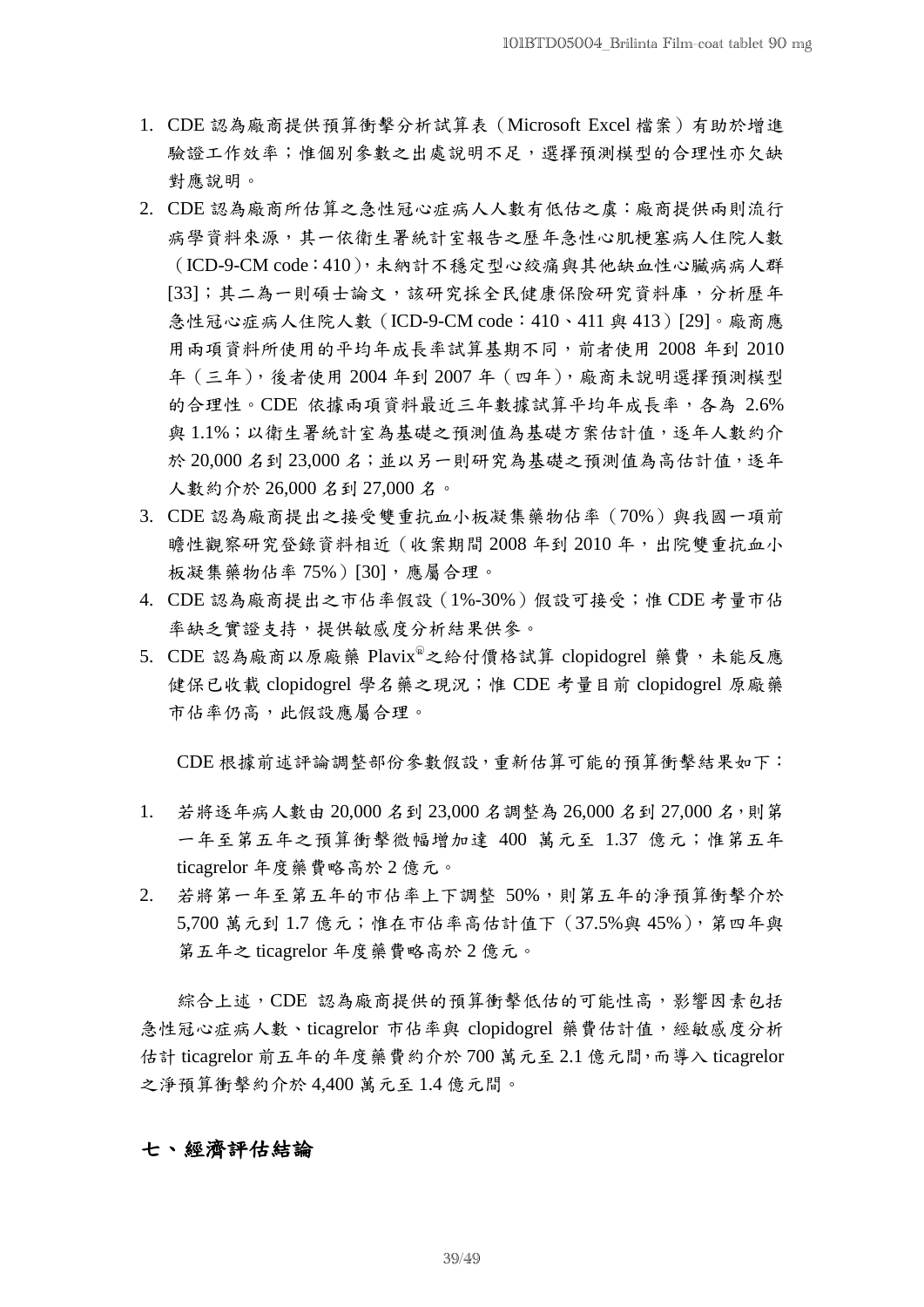- 1. 查加拿大 CADTH、澳洲 PBAC、英國 NICE 與英國 SMC 皆有相關的 HTA 報 告,其中僅有加拿大 CADTH 不建議收載,茲將各組織之給付建議與經濟考 量分列如下:
- (1) 加拿大 CADTH 不建議收載 ticagrelor,形成決策的經濟考量包括 A. 廠商提 交的藥物經濟學研究具有幾項限制,CDEC 認為該研究未能適當呈現 ticagrelor 的成本效益及 B. ticagrelor 的每日藥費高過 clopidogrel; 惟 CDEC 認為調降藥價將提升該藥品被收載的可能性。
- (2) 澳洲 PBAC 建議以事前申請快速授權方式收載 ticagrelor,與 aspirin 併用於 急性冠心症病人(包含心肌梗塞或不穩定型心絞痛),形成決策的經濟考量 是 ticagrelor 具可接受的成本效益;但委員會關注 ticagrelor 處方於非急性冠 心症病人所致的財務衝擊,故建議以事前申請快速授權(streamline authority required)的方式收載本品。
- (3) 英國 NICE 建議 ticagrelor 與低劑量 aspirin 合併處方,用於成年急性冠心症 病人,限用 12 個月,其中「ST 段上升型心肌梗塞病人限用於欲接受 PCI 者」,而「因不穩定型心絞痛住院者」之次族群必須併有一項風險因子方可 使用 ticagrelor。形成決策的經濟考量是 ticagrelor, aspirin 合併治療在英國 NHS 應屬符合成本效益之治療選項,建議收載,並依 PLATO 試驗收案條件 定義適用族群與治療時間上限。
- (4) 英國 SMC 建議 ticagrelor 與 aspirin 合併處方,用於成年急性冠心症 (包括 不穩定型心絞痛、非 ST 段上升型心肌梗塞或 ST 段上升型心肌梗塞)病人, 限用12個月。形成決策的經濟考量包括可接受的成本效益與財務衝擊,故 建議收載並限制治療期間上限為 12 個月。
- 2. 廠商申請文件提供一則適用我國政策情境之成本效用分析,在健保局觀點 下,相較於 clopidogrel, aspirin 合併治療, ticagrelor, aspirin 合併治療的 ICER 值約介於 11.2 萬元/QALY 到 18.1 萬元/QALY。CDE 認為該報告的研究主題 與研究設計切合廠商申請主張,得以回應政策制定者所關切的決策問題;整 體執行品質尚可,在研究設計與模型架構有完整呈現,模型所採用的假設與 參數皆有對應說明且多屬合理,惟部份參數之分析方法的說明未臻完整。就 本土化的程度來看,該報告係以全球性決策分析模型為基礎,主要就各項醫 療成本蒐集國內資料,以反應國內的醫療成本;然而在對照方案與病人流行 病學資料,未反應或未說明本土情境,故 CDE 認為該經濟評估之分析結果反 應我國臨床治療現況略有限制。
- 3. 在預算衝擊部份,CDE 認為廠商提供的預算衝擊低估的可能性高,影響因素 包括急性冠心症病人數、ticagrelor 市佔率與 clopidogrel 藥費估計值,經敏感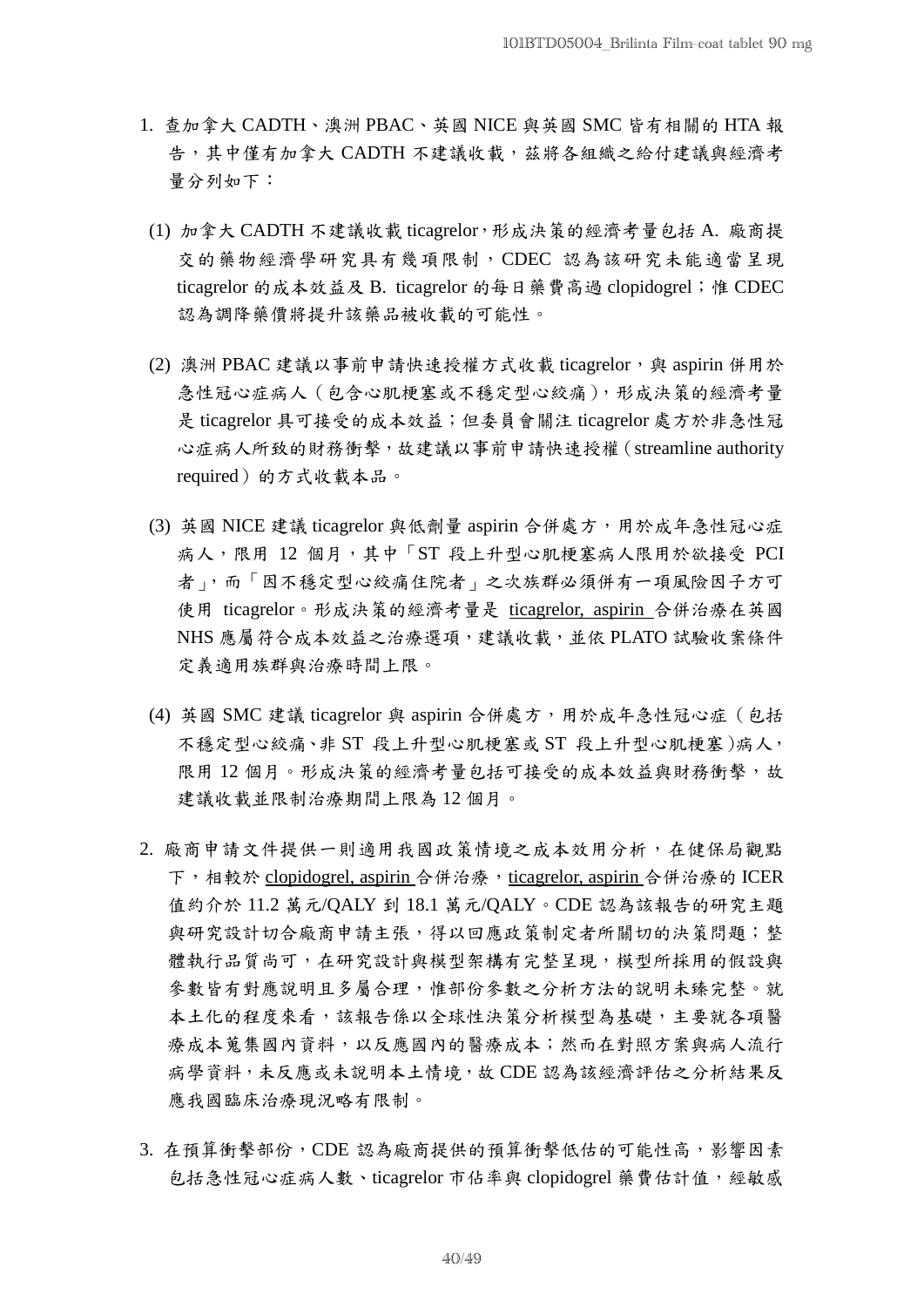度分析估計 ticagrelor 前五年的年度藥費約介於 700 萬元至 2.1 億元間,而導 入 ticagrelor 之預算衝擊約介於 4,400 萬元至 1.4 億元間。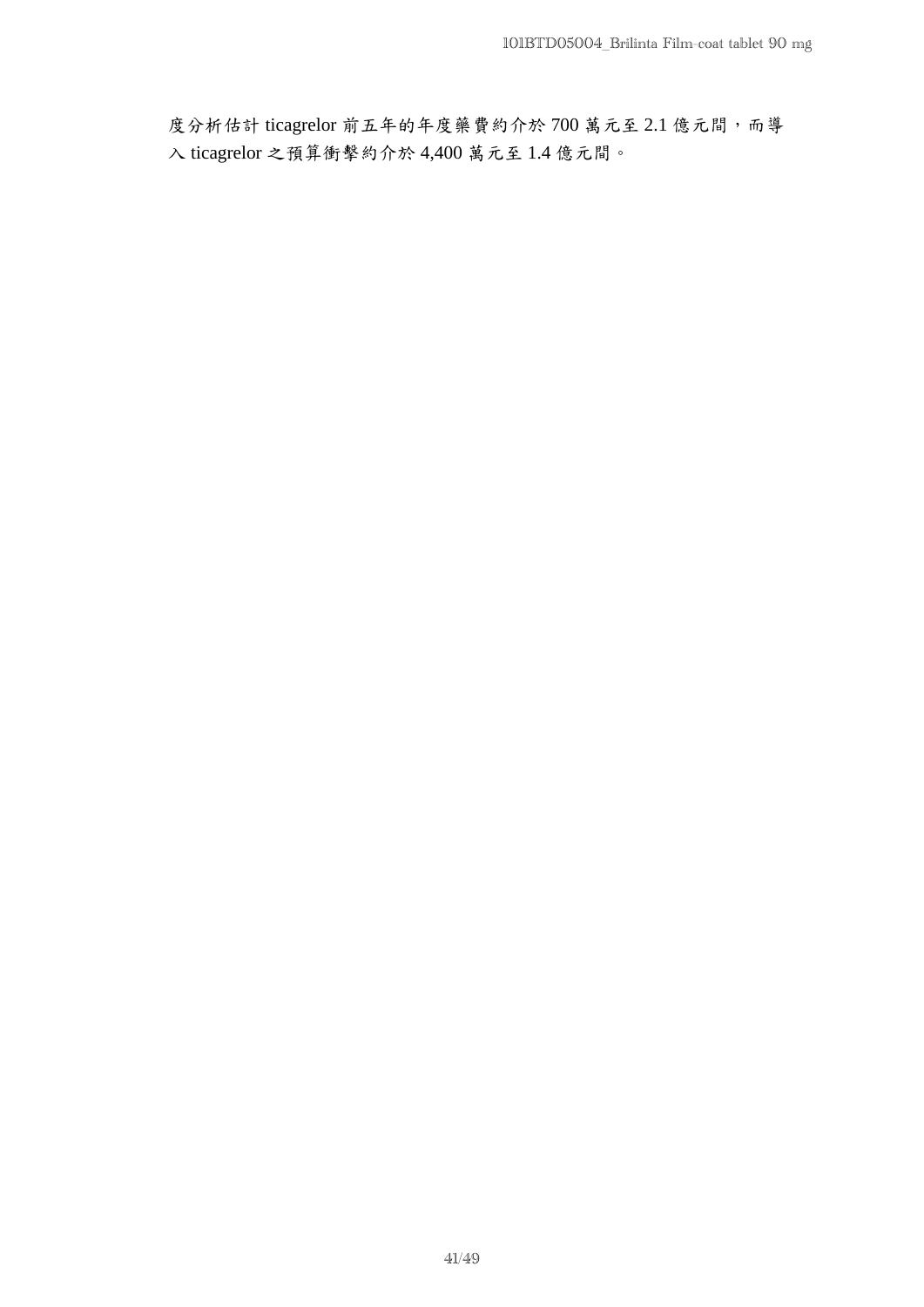## 參考資料

- 1. 常敏之. 急性冠心症的診斷與治療. [http://homepage.vghtpe.gov.tw/~cardiol/educate1\\_01.htm.](http://homepage.vghtpe.gov.tw/~cardiol/educate1_01.htm) Accessed May 31, 2012.
- 2. 林少琳. 急性冠心症. http://www.vghks.gov.tw/icu/pdf/18.pdf. Accessed May 31, 2012.
- 3. 林少琳. 非 ST 上升型急性冠心症之治療. 高雄榮民總醫院加護醫學內科. [http://www.vghks.gov.tw/icu/doc09.htm.](http://www.vghks.gov.tw/icu/doc09.htm) Accessed May 31, 2012.
- 4. Yi Heng Li HIY, Chia Ti Tsai et al. 2012 Guidelines of the Taiwan Society of Cardiology (TSOC) for the management of ST-segment elevation myocardial infarction *Acta Cardiol Sin* 2012; (28): 63-89.
- 5. Christian W. Hamm J-PB, Stefan Agewall et al. ESC Guidelines for the management of acute coronary syndromes in patients presenting without persistent ST-segment elevation. *European Heart Jounal* 2011; 32: 2999-3054.
- 6. R. Scott Wright JLA, Cynthia D. Adams et al. 2011 ACCF/AHA focused update of the guidelines for the management of patients with unstable angina/Non ST-Elevation Myocardial Infarction (Updating the 2007 Guideline). *Journal of the American College Cardiology* 2011; 57: 1920-1959.
- 7. ATC/DDD Index 2012. WHO Collaborating Centre for Drug Statistics Methodology. [http://www.whocc.no/atc\\_ddd\\_index/.](http://www.whocc.no/atc_ddd_index/) Published 2012. Accessed May 31, 2012.
- 8. 藥物、醫療器材、化妝品許可證查詢作業. 行政院衛生署. [http://licnquery.fda.gov.tw/DO8180.asp.](http://licnquery.fda.gov.tw/DO8180.asp) Accessed May 31, 2012.
- 9. 中央健康保險局 . 全 民 健 康 保 險 藥 品 給 付 規 定 101 年 版 . [http://www.nhi.gov.tw/search/search.aspx.](http://www.nhi.gov.tw/search/search.aspx) Published 2012. Accessed May 31, 2012.
- 10. TICAGRELOR (Brilinta AstraZeneca) Indication: Prevention of Thrombotic Events in Acute Coronary Syndromes. Canadian Expert Drug Advisory Committee (CEDAC). [http://www.cadth.ca/media/cdr/complete/cdr\\_complete\\_Brilinta\\_Dec-20-11.pdf.](http://www.cadth.ca/media/cdr/complete/cdr_complete_Brilinta_Dec-20-11.pdf)

Published 2011. Accessed May 31, 2012.

- 11. Ticagrelor, tablet, 90 mg, Brilinta® . Pharmaceutical Benefits Advisory Committee (PBAC). [http://www.health.gov.au/internet/main/publishing.nsf/Content/pbac-psd-ticagre](http://www.health.gov.au/internet/main/publishing.nsf/Content/pbac-psd-ticagrelor-july11) [lor-july11.](http://www.health.gov.au/internet/main/publishing.nsf/Content/pbac-psd-ticagrelor-july11) Published 2011. Accessed May 31, 2012.
- 12. TA236 Ticagrelor for the treatment of acute coronary syndromes. National Institute for Health And Clinical Excellence.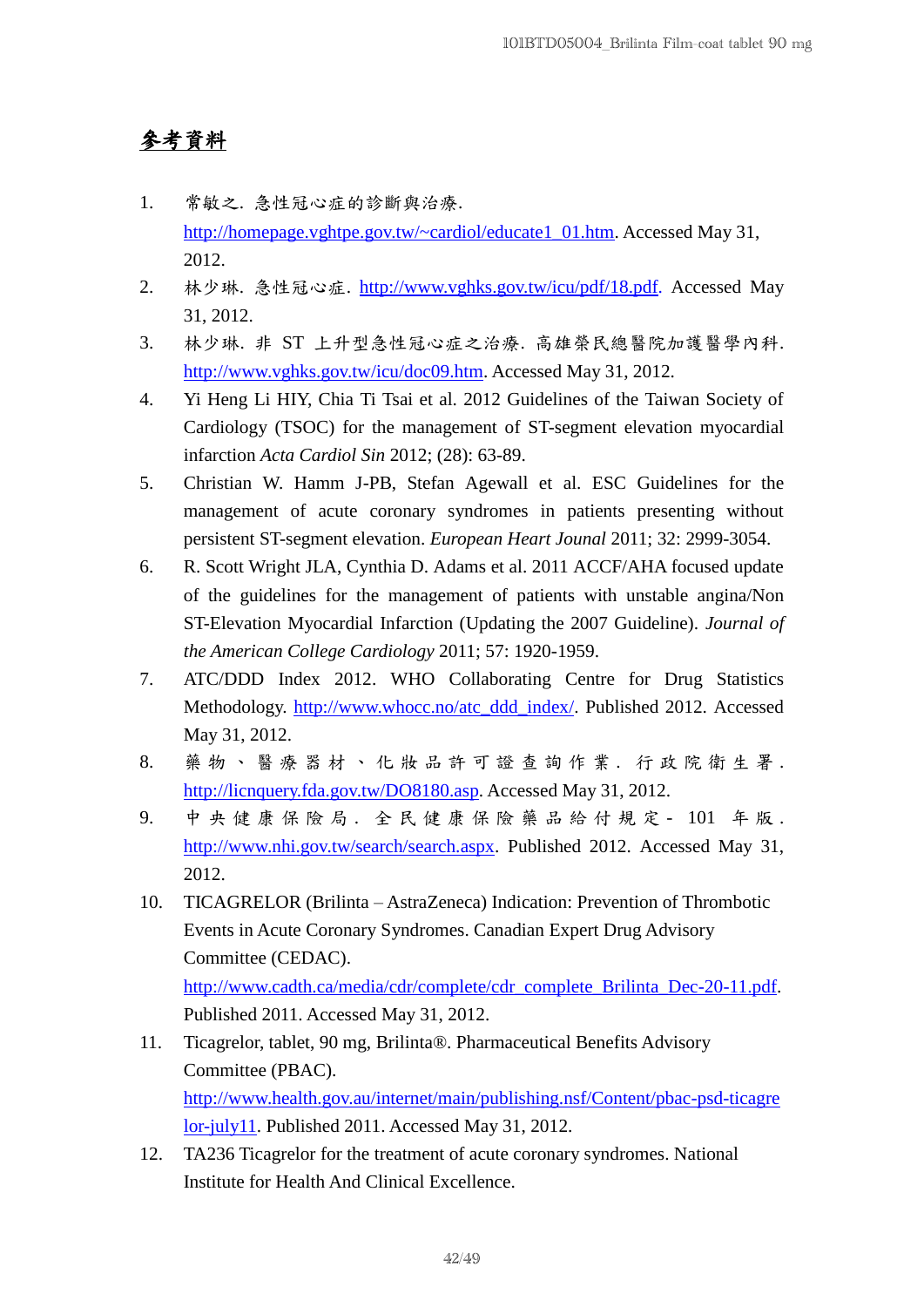[http://publications.nice.org.uk/ticagrelor-for-the-treatment-of-acute-coronary-sy](http://publications.nice.org.uk/ticagrelor-for-the-treatment-of-acute-coronary-syndromes-ta236) [ndromes-ta236.](http://publications.nice.org.uk/ticagrelor-for-the-treatment-of-acute-coronary-syndromes-ta236) Published 2011. Accessed May 31, 2012.

- 13. Ticagrelor film-coated tablets (Brilique® ) No. (699/11). Scottish Medicines Consortium. http://www.scottishmedicines.org.uk/SMC\_Advice/Advice/699\_11\_ticagrelor [Brilique/ticagrelor\\_Brilique.](http://www.scottishmedicines.org.uk/SMC_Advice/Advice/699_11_ticagrelor_Brilique/ticagrelor_Brilique) Published 2011. Accessed May 31, 2012.
- 14. Bellemain-Appaix A. BD, Beygui F., Silvain J. et al. New P2Y12 inhibitors versus clopidogrel in percutaneous coronary intervention: A meta-analysis. *Journal of the American College of Cardiology* 2010; 56(19): 1542-1551.
- 15. Navarese E.P. VM, Schaffer A. Surian et al. Ischaemic and bleeding complicaitons with new, compared to standard, ADP-antagonist regimens in acute coronary syndromes: A meta-analysis of randomized trials. *QJM* 2011; 104(7): 561-569.
- 16. (CHMP) Cfmpfhu. European Public Assesment Report\_Assessment Report for Brilique. European Medicines Agency. [http://www.ema.europa.eu/ema/index.jsp?curl=pages/medicines/human/medicin](http://www.ema.europa.eu/ema/index.jsp?curl=pages/medicines/human/medicines/001241/human_med_001398.jsp&mid=WC0b01ac058001d124) [es/001241/human\\_med\\_001398.jsp&mid=WC0b01ac058001d124.](http://www.ema.europa.eu/ema/index.jsp?curl=pages/medicines/human/medicines/001241/human_med_001398.jsp&mid=WC0b01ac058001d124) Published 2011. Accessed.
- 17. Single technology appraisal (STA)\_Ticagrelor for the treatment of acute coronary syndromes. AstraZeneca UK Ltd. Published Nove. 12, 2010. Accessed.
- 18. Ping-I Hsu K-HLaC-PL. Esomeprazole with clopidogrel reduces peptic ulcer recurrence, compared with clopidogrel alone, in patients with atherosclerosis. *Gastroenterology* 2011; 140: 791-798.
- 19. Vamsi Krishna GADaSK. The role of platelet reactivity and genotype testing in the prevention of ahterothrombotic cardiovascular events remains unproven. *Circulation* 2012; 125: 1288-1303.
- 20. Health UNIo. ClinicalTrials.gov. [http://clinicaltrials.gov/ct2/results?term=ticagrelor.](http://clinicaltrials.gov/ct2/results?term=ticagrelor) Accessed June 08, 2012.
- 21. TICAGRELOR (Brilinta AstraZeneca) Indication: Acute Coronary Syndromes (ACS). Canadian Expert Drug Advisory Committee (CEDAC). [http://www.cadth.ca/media/cdr/tracking/cdr\\_tracking\\_Brilinta\\_pre-noc.pdf.](http://www.cadth.ca/media/cdr/tracking/cdr_tracking_Brilinta_pre-noc.pdf) Published 2010. Accessed May 31, 2012.
- 22. CG48 MI secondary prevention. National Institute for Health And Clinical Excellence. [http://publications.nice.org.uk/mi-secondary-prevention-cg48.](http://publications.nice.org.uk/mi-secondary-prevention-cg48) Published 2007. Accessed May 31, 2012.
- 23. TA152 Drug-eluting stents for the treatment of coronary artery disease. National Institute for Health And Clinical Excellence.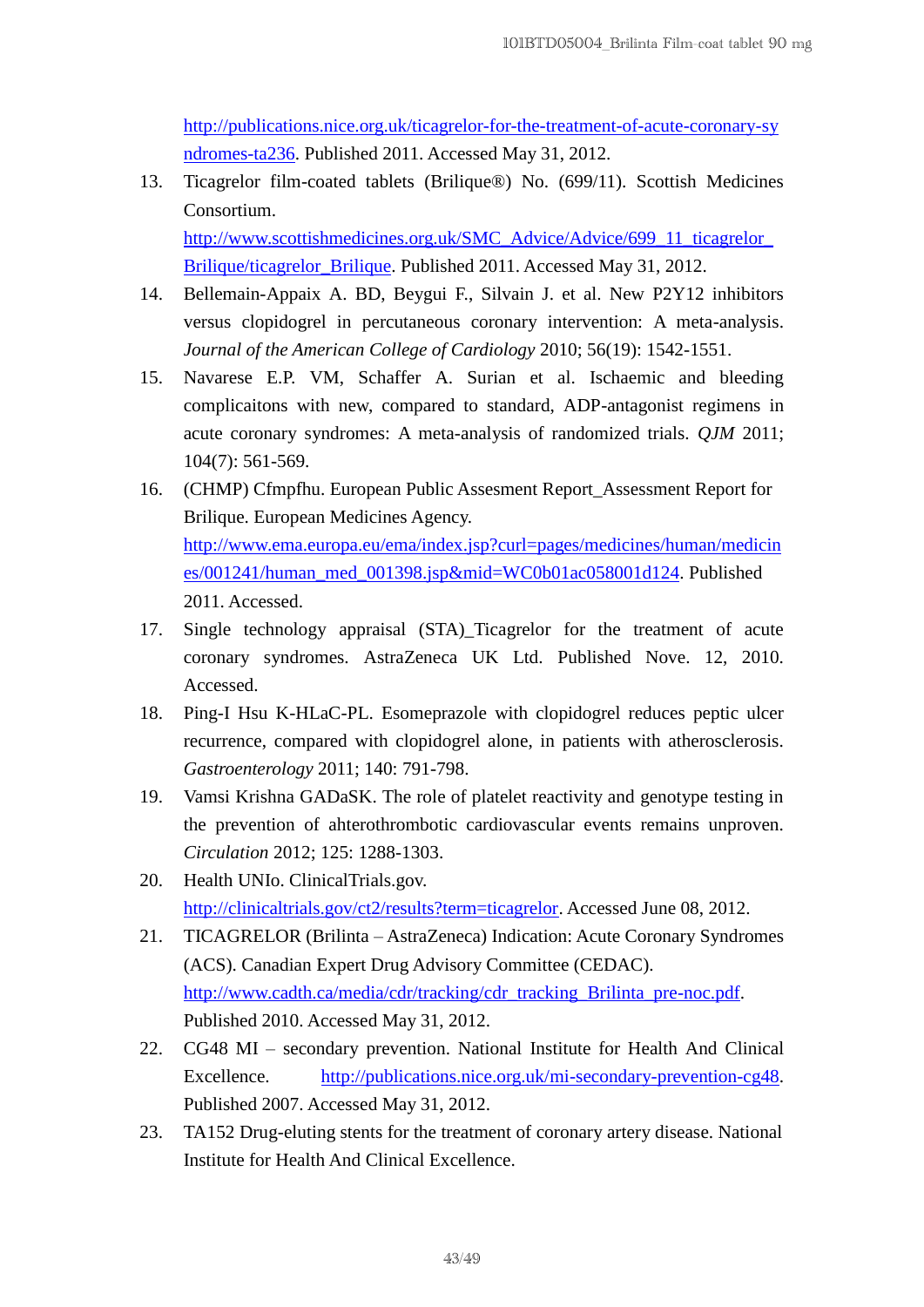[http://publications.nice.org.uk/drug-eluting-stents-for-the-treatment-of-coronary](http://publications.nice.org.uk/drug-eluting-stents-for-the-treatment-of-coronary-artery-disease-ta152) [-artery-disease-ta152.](http://publications.nice.org.uk/drug-eluting-stents-for-the-treatment-of-coronary-artery-disease-ta152) Published 2008. Accessed May 31, 2012.

- 24. CG94 Unstable angina and NSTEMI. National Institute for Health And Clinical Excellence. [http://publications.nice.org.uk/unstable-angina-and-nstemi-cg94.](http://publications.nice.org.uk/unstable-angina-and-nstemi-cg94) Published 2010. Accessed May 31, 2012.
- 25. Guide to the methods of technology appraisal. National Institute for Health And Clinical Excellence. [http://www.nice.org.uk/aboutnice/howwework/devnicetech/guidetothemethodso](http://www.nice.org.uk/aboutnice/howwework/devnicetech/guidetothemethodsoftechnologyappraisal.jsp) [ftechnologyappraisal.jsp.](http://www.nice.org.uk/aboutnice/howwework/devnicetech/guidetothemethodsoftechnologyappraisal.jsp) Published 2012. Accessed May 31, 2012.
- 26. Crespin DJ, Federspiel JJ, Biddle AK, Jonas DE, Rossi JS. Ticagrelor versus genotype-driven antiplatelet therapy for secondary prevention after acute coronary syndrome: a cost-effectiveness analysis. *Value in health : the journal of the International Society for Pharmacoeconomics and Outcomes Research* 2011; 14(4): 483-491.
- 27. Lucioni C, Mazzi S, Gozzo M, Lazzeri G. Economic evaluation of ticagrelor vs clopidogrel in ACS patients. *PharmacoEconomics - Italian Research Articles* 2011; 13(2): 53-64.
- 28. Ticagrelor (Bilinta**)**用於治療患有急性冠心症之病患所執行之台灣國內藥物 經濟評估報告; 2012.
- 29. 謝棟漢. 高齡者急性冠心症之特性與預後分析. 台南,台灣: 成功大學; 2009.
- 30. Shyu K-g, Wu C-j, Mar G-y, et al. Clinical Characteristics, Management and In-Hospital Outcomes of Patients with Acute Coronary Syndrome-- Observations from the Taiwan ACS Full Spectrum Registry. *Acta Cardiologica Sinica* 2011; 27(3): 135-144.
- 31. Cheng CI, Chen CP, Kuan PL, et al. The causes and outcomes of inadequate implementation of existing guidelines for antiplatelet treatment in patients with acute coronary syndrome: the experience from Taiwan Acute Coronary Syndrome Descriptive Registry (T-ACCORD Registry). *Clinical cardiology* 2010; 33(6): E40-48.
- 32. 藥品使用量分析. 行政院衛生署中央健康保險局. [http://www.nhi.gov.tw/webdata/webdata.aspx?menu=21&menu\\_id=713&WD\\_I](http://www.nhi.gov.tw/webdata/webdata.aspx?menu=21&menu_id=713&WD_ID=713&webdata_id=2922) [D=713&webdata\\_id=2922.](http://www.nhi.gov.tw/webdata/webdata.aspx?menu=21&menu_id=713&WD_ID=713&webdata_id=2922) Accessed 20120622.
- 33. 衛 生 署 統 計 系 列 ( 四 ) 全 民 健 康 保 險 醫 療 統 計 . 行 政 院 衛 生 署 . [http://www.doh.gov.tw/CHT2006/DM/DM2\\_2.aspx?now\\_fod\\_list\\_no=9513&cl](http://www.doh.gov.tw/CHT2006/DM/DM2_2.aspx?now_fod_list_no=9513&class_no=440&level_no=1) [ass\\_no=440&level\\_no=1.](http://www.doh.gov.tw/CHT2006/DM/DM2_2.aspx?now_fod_list_no=9513&class_no=440&level_no=1) Accessed May 31, 2012.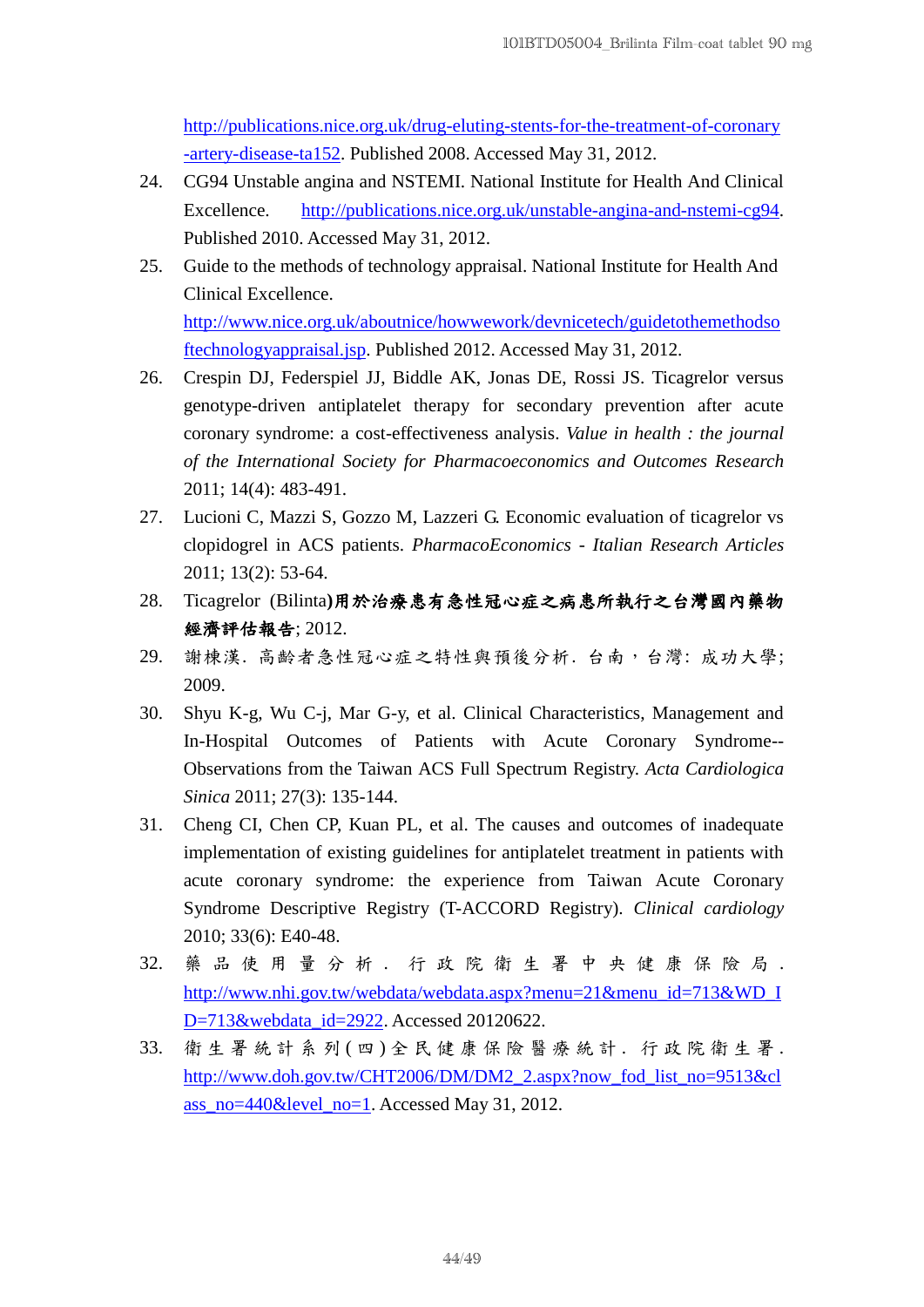## 附錄

附錄一 PLATO 試驗簡介

(1) 試驗主要目的:

去測試「對於具有 ST 段升高或非 ST 段升高的急性冠心症病人,ticagrelor 在預防心血管事件(包含由於血管因素導致的死亡、心肌梗塞或中風)方面, 其療效優於(superior to) clopidogrel。」的假說

(2) 試驗設計:

PLATO 試驗為一第三期、多中心、隨機、雙盲、雙虛擬(double dummy)、平 行設計(parallel-group)、事件驅動(event-driven)的國際性試驗。約有 18000 名 因為急性冠心症而住院的病人參與此項試驗。病人以 1:1 的比例被隨機分派 至 ticagrelor 組或 clopidogrel 組。

(3) 受試者主要納入標準:

受試者來自於 43 個國家的 800 個不同的中心。納入試驗的主要標準為「年齡 大於等於 18 歲, 在隨機分派開始前 24 個小時, 因為 ST 段升高或非 ST 段升 高之急性冠心症而住院的病人。(由於缺乏 ticagrelor 合併血栓溶解劑 (fibrinolysis)治療的安全性數據,所以,已給予血栓溶解劑藥物之 ST 段升高 急性冠心症病人,將被排除於試驗之外。)

(4) 試驗藥物與治療方式:

Ticagrelor 組:起始劑量 180mg

維持劑量 90mg(一天兩次) + ASA 75mg ~ 325mg

Clopidogrel 組:起始劑量小於等於 600mg

維持劑量 75mg(一天一次) + ASA 75mg ~ 325mg

試驗時間:6~12 個月

(5) 療效指標:

主要療效指標為「事件的發生率。事件由心肌梗塞、中風或因血管因素造成 的死亡等項目綜合而成。」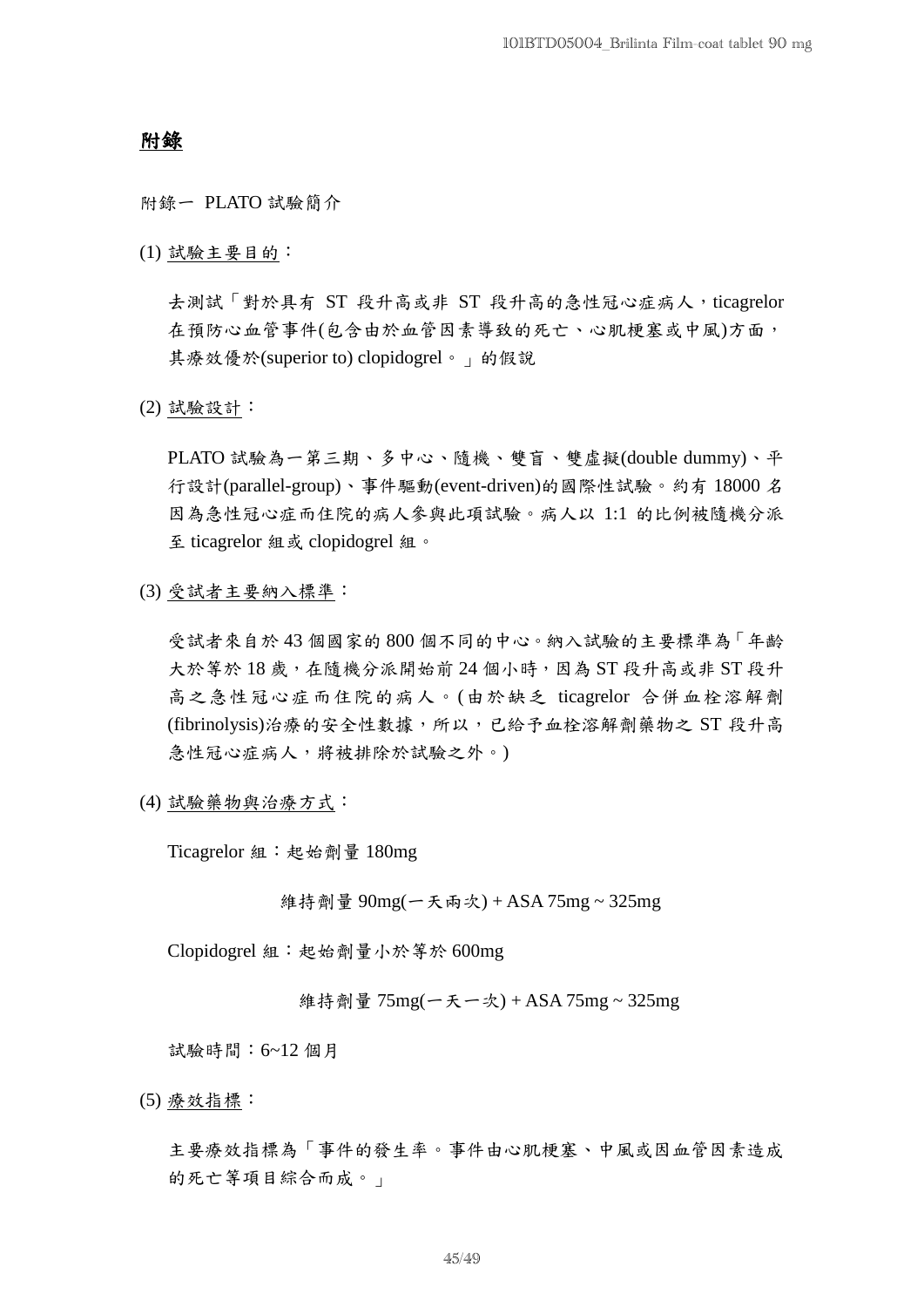(6) 試驗結果:

試驗從 2006 年 10 月至 2008 年 7 月為止,共納入年齡為 62 歲(中位數)之 18624 位受試者,其中,約 6%為亞洲受試者。在這些受試者當中,其最終診斷為 ST 段升高之心肌梗塞者約占 38%,最終診斷為非 ST 段升高之心肌梗塞者約 占 42%,最終診斷為不穩定型心絞痛者約占 16%。主要療效指標的結果顯示, 在試驗第 12 個月, ticagrelor 組的複合事件發生率顯著少於 clopidogrel 組 (9.8% of patients vs. 11.7%; hazard ratio 0.84; 95% CI 0.77~0.92;P<0.001) 。在 出血(bleeding)方面的表現,若依照試驗所給予之主要出血(major bleeding)定 義,而組的表現沒有顯著的差異 (11.6% vs. 11.2%; p=0.43)。

(7) 次族群分析:

| 試驗名稱           | 受試者族群                           | 主要療效指標與結果                             |  |  |
|----------------|---------------------------------|---------------------------------------|--|--|
|                |                                 | (ticagrelor 組 vs. Clopidogrel 組)      |  |  |
| PLATO-INVASIVE | PLATO 試驗 18624 位受試者中,           | 心血管因素造成的死亡+心肌梗塞+中風                    |  |  |
|                | 72%的受試者被建議接受介入性治                |                                       |  |  |
|                | 療,這其中,49.1%被診斷為                 | 9.0% vs. 10.7%                        |  |  |
|                | STEMI、50.9%被診斷為 NSTEMI          | (HR 0.84; 95% CI 0.75-0.94; p=0.0025) |  |  |
|                | 或 UA。76.8%的受試者在初次入院             |                                       |  |  |
|                | 時接受了 PCI、5.8%的受試者接受             |                                       |  |  |
|                | CABG 治療。                        |                                       |  |  |
| PLATO-MEDICAL  | PLATO 試驗 18624 位受試者中,           | 心血管因素造成的死亡+心肌梗塞+中風                    |  |  |
|                | 28%的受試者被給予非侵入性治療                |                                       |  |  |
|                | (non-invasive treatment), 其中, 約 | 12.0% vs. 14.3%                       |  |  |
|                | 8.5%的受試者為 STEMI, 約 56%為         | (HR 0.85; 95% CI 0.73-1.00; p=0.045)  |  |  |
|                | NSTEMI, 約35%為UA。                |                                       |  |  |
| PLATO-STEMI    | PLATO 試驗 18624 位受試者中,有          | 心血管因素造成的死亡+心肌梗塞+中風                    |  |  |
|                | 40.5% (7544 人)的受試者符合            |                                       |  |  |
|                | STE-ACS 定義。在受試者出院時,             | 9.4% vs. 10.8%                        |  |  |
|                | 還有額外的 886 位被給予 STEMI            | (HR 0.87; 95% CI 0.75-1.01; p=0.07)   |  |  |
|                | 的診斷。                            |                                       |  |  |
| PLATO-DIABETES | PLATO 試驗 18624 位受試者中, 有         | 心血管因素造成的死亡+心肌梗塞+中風                    |  |  |
|                | 25% (4662 人)的受試者患有糖尿            |                                       |  |  |
|                | 病,其中,96%為第二型糖尿病患                | 非糖尿病患者 8.4% vs. 10.2%                 |  |  |
|                | 者。被隨機分派時,有四分之一的                 | (HR 0.83; 95% CI 0.74-0.93; p=0.49)   |  |  |
|                | 受試者都在接受長期胰島素治療,                 | 14.1% vs. 16.2%<br>糖尿病患者              |  |  |
|                | 84%在接受糖尿病的藥物治療。                 | (HR 0.88; 95% CI 0.76-1.03; p=0.52)   |  |  |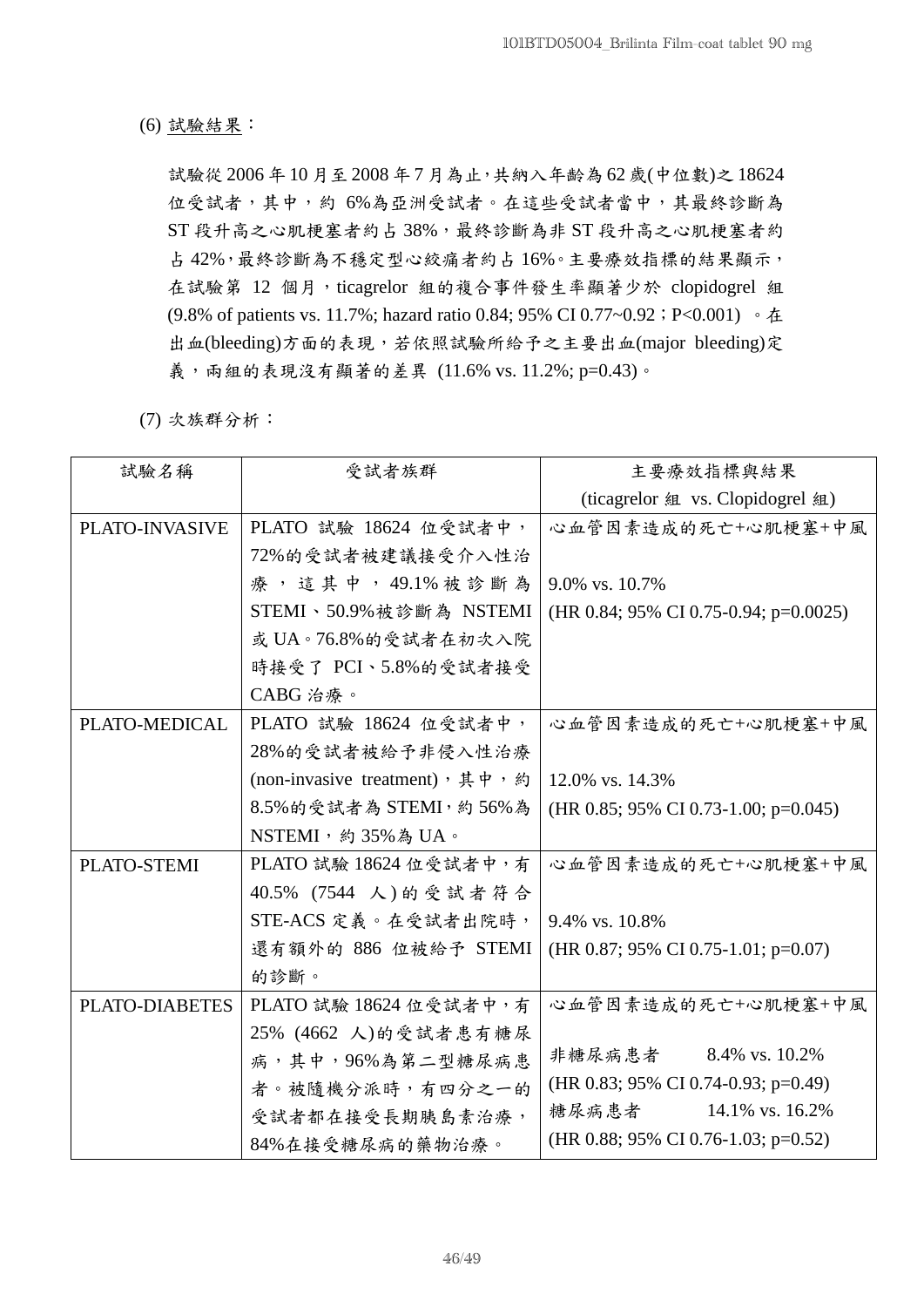| 試驗名稱           | 受試者族群                 | 主要療效指標與結果                             |
|----------------|-----------------------|---------------------------------------|
|                |                       | (ticagrelor 組 vs. Clopidogrel 組)      |
| PLATO-GENETICS | PLATO 試驗 18624 位受試者中, | 心血管因素造成的死亡+心肌梗塞+中風                    |
|                | 55%的受試者願意提供其血液樣本      |                                       |
|                | 以進行基因檢測。本次族群分析的       | 任何程度功能喪失之等位機因組                        |
|                | 受試者特性與 PLATO 試驗差異較    | 8.6% vs. 11.2%                        |
|                | 大之處為種族的差異。PLATO 試驗    | (HR 0.77; 95% CI 0.60-0.99; p=0.0380) |
|                | 中,92%為白種人,而本次族群分      | 無功能喪失之等位機因組                           |
|                | 析則有98%為白種人。           | 8.8% vs. 10.0%                        |
|                |                       | (HR 0.86; 95% CI 0.74-1.01; p=0.0608) |
| PLATO-CABG     | PLATO 試驗 18624 位受試者中, | 心血管因素造成的死亡+心肌梗塞+中風                    |
|                | 10.2%的受試者進行冠狀動脈繞道     |                                       |
|                | 手術,其中,94%的受試者在被隨      | 10.6% vs. 13.1%                       |
|                | 機分派之前就已經接受阿司匹林        | (HR 0.84; 95% CI 0.60-1.16; p=0.29)   |
|                | (aspirin)治療。          |                                       |
|                |                       | 兩試驗組在心肌梗塞或中風的發生率方                     |
|                |                       | 面,無論在受試者接受手術時或者接受                     |
|                |                       | 手術以後,都沒有差異。複合性指標的                     |
|                |                       | 差異是由於心血管死亡率在兩組之間的                     |
|                |                       | 差異所造成: 4.1% vs. 7.9%                  |
|                |                       | (HR 0.52; 95% CI 0.32-0.85; p<0.01)   |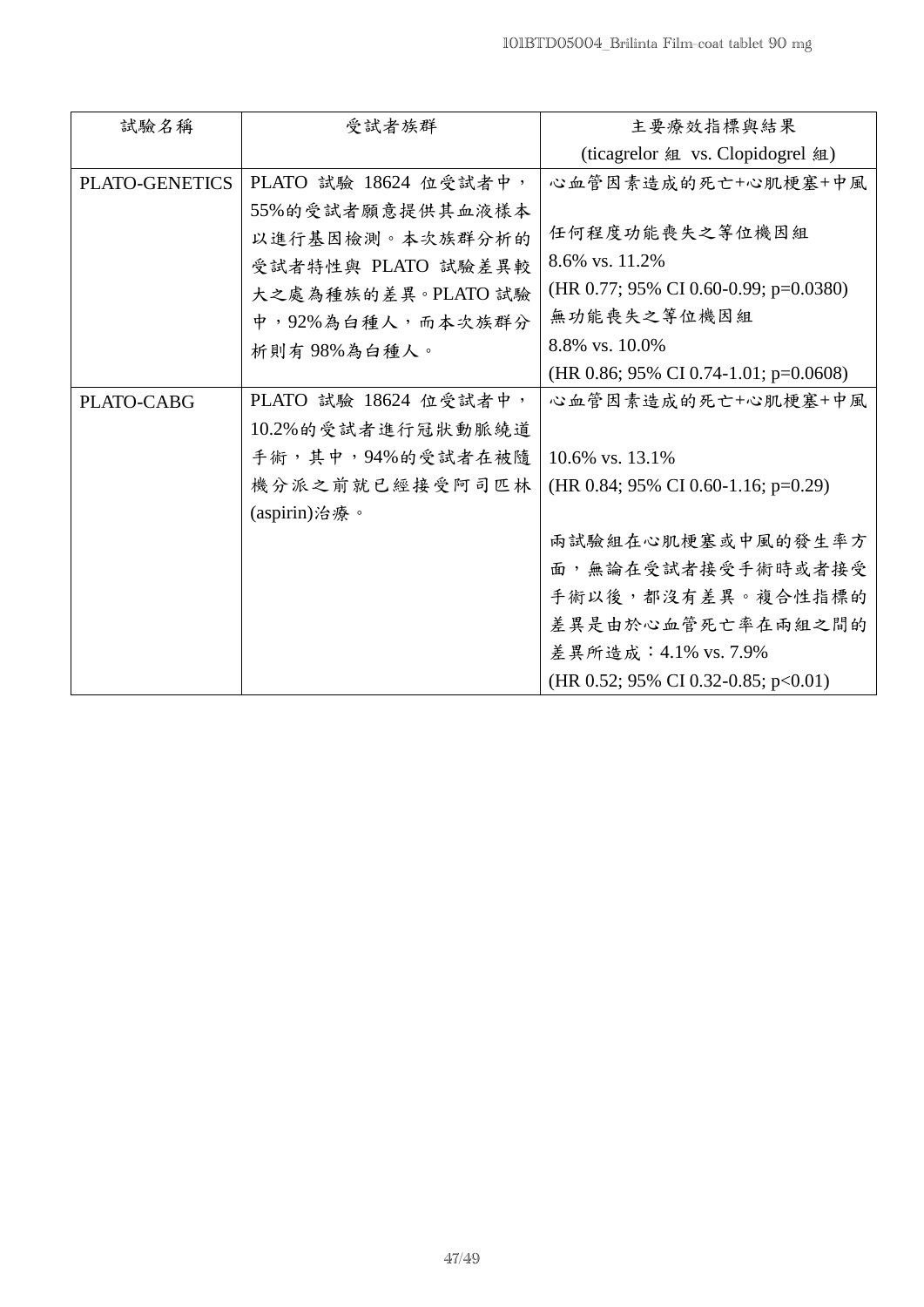| $111 - 211 - 201$ | 1/11/2   |                                                       |                  |
|-------------------|----------|-------------------------------------------------------|------------------|
| 資料庫               | 查詢日期     | 關鍵字                                                   | 篇數               |
| <b>EMBASE</b>     | 20120531 | 'ticagrelor'/exp AND ([meta analysis]/lim OR          | 15               |
|                   |          | [systematic review]/lim) AND [english]/lim            |                  |
| 1950-2012         |          |                                                       |                  |
| <b>EMBASE</b>     | 20120531 | AND ([controlled clinical<br>'ticagrelor'/exp         | 23               |
|                   |          | <b>OR</b><br>[randomized]<br>trial]/lim<br>controlled |                  |
| 1950-2012         |          | trial]/lim) AND [english]/lim                         |                  |
| Cochrane          | 20120531 | ticagrelor                                            | $\boldsymbol{0}$ |
| Library           |          |                                                       |                  |
|                   |          |                                                       |                  |
| 1800-2012         |          |                                                       |                  |

附錄表一 療效評估文獻搜尋記錄